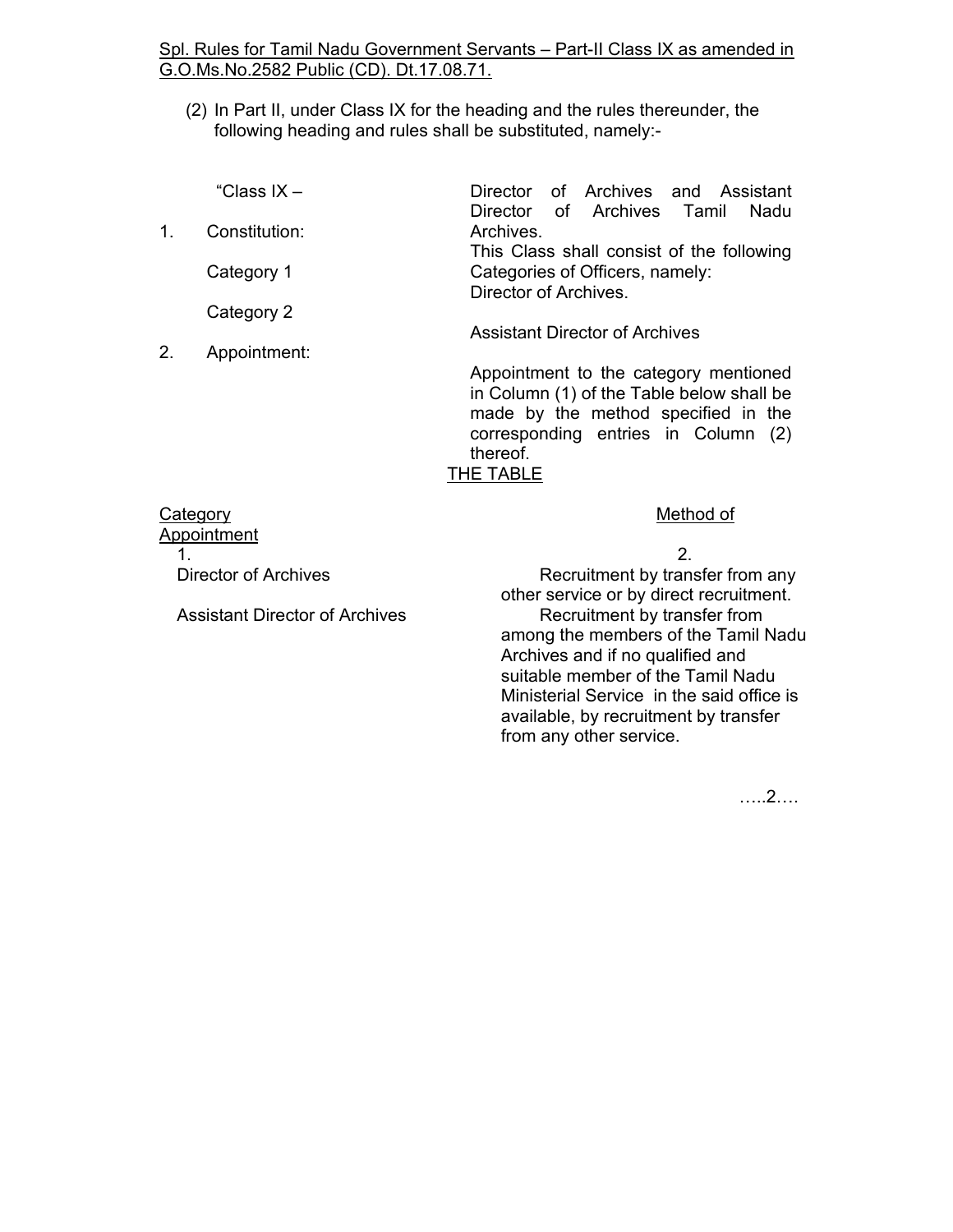Director of Archives

 No person shall be eligible for appointment to the category mentioned in column (1) of the table below unless he possesses the qualifications mentioned in the Corresponding entry in column (2) thereof:

1. Must possess a First or Second Class degree of M.A., or B.A., (Hons) in Modern Indian History.

 Provided that preference shall be given to a candidate who in addition to the above qualification possesses.

#### TABLE

# Category **Category** Category **Category Category Qualifications**

 (i) Knowledge of Archival Science and experience for a period of not less than two years in administering archives office in a higher supervisory post.

 (ii) Experience for a period of not less than two years in undertaking and guiding research work of post-graduate standard.

 2. Must have completed 25 years of age. But not 40 years of age on the first day of July of the year in which the selection for appointment is made.

(1) Must possess administrative experience and ability to control a large staff; and

 (2) Must not have completed 45 years of age of the first day of July of the year in which the selection for appointment is made.

 $1.$  2.

Assistant Director of Archives, Tamil Nadu Archives.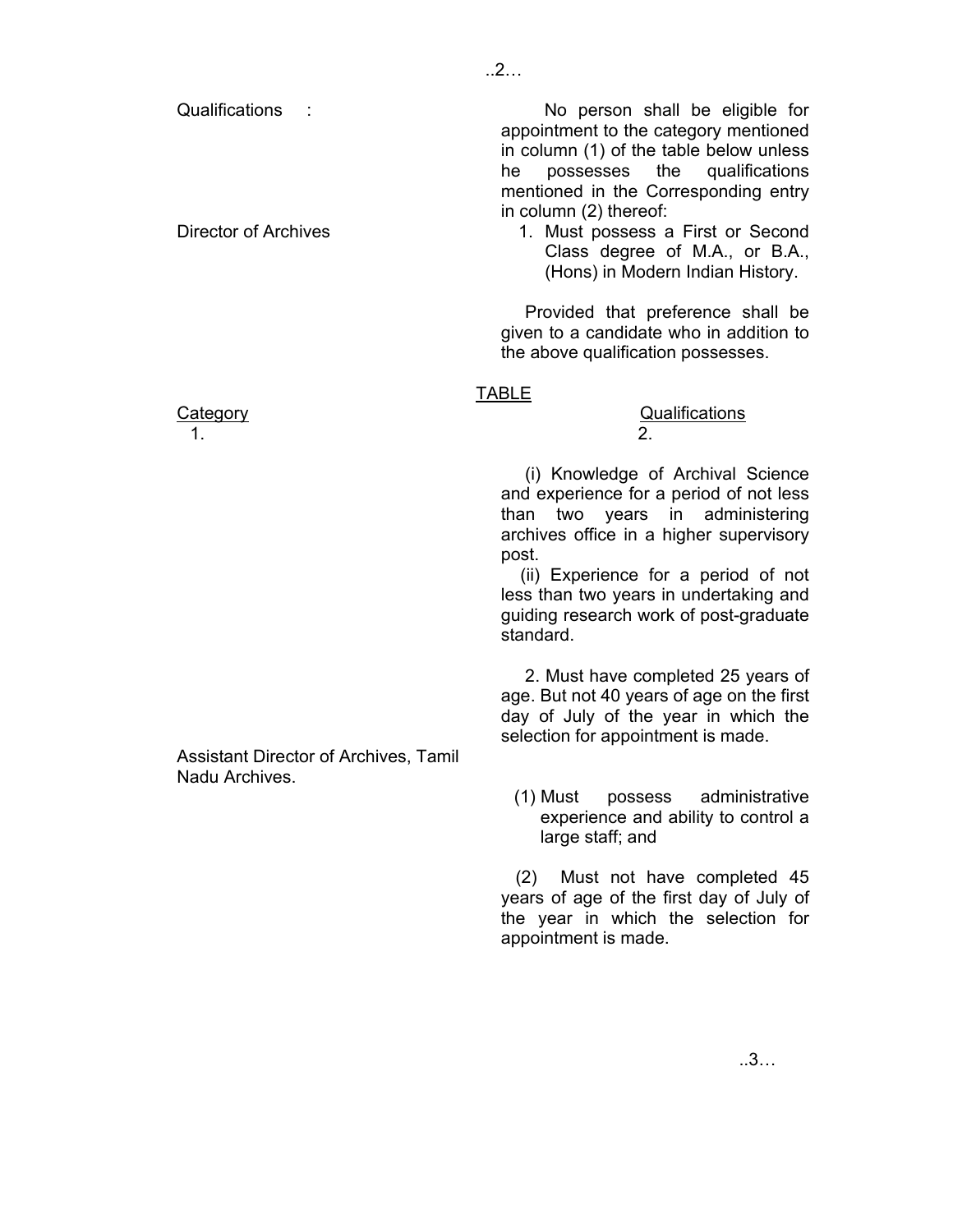( c ) No person appointed as Director of Archives, by Direct recruitment, shall be entitled to count the period of special study and training referred to in sub-rule (a) for increments in the time-scale of pay applicable to him."

\*\*\*\*\*\*

// True Copy//

 Assistant Commissioner (P),  $.9.92.$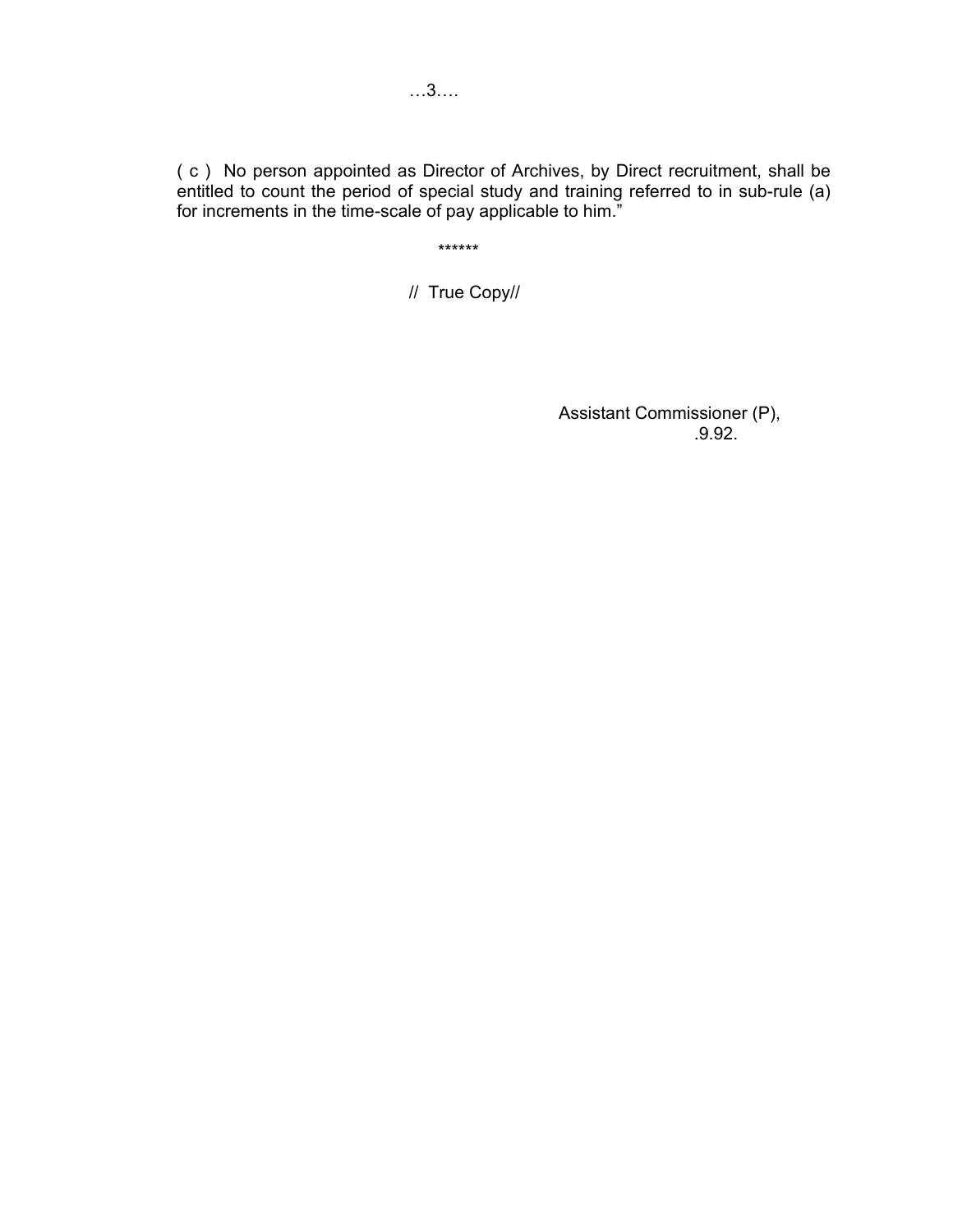#### GOVERNMENT OF TAMIL NADU Abstract

Personal – Rationalisation of feeder categories in Tamil Nadu Archives – Amendments to Special Rules for the Tamil Nadu Ministerial Service – Orders – Issued.

#### PERSONNEL & ADMINISTRATIVE REFORMS ( PERSONNEL-B) DEPARTMENT.

G.O.Ms.No.1003 Dated the 24<sup>th</sup> October, 1983

 Ippasi, 7 – Ruthrothgari Thiruvalluvar Aandu – 2014.

Read:-

- 1. G.O.Ms.No.1110, Education Department, dated. 19.06.1980.
- 2. G.O.Ms.No.482, Education, Science and Technology Department, Dated .15.03.1983.
- 3. From the Tamil Nadu Public Service Commission, Letter No. 6862-Ba1/81, Dated: 01.10.1983.

-------

ORDER:

 The following Notification will be published in the Tamil Nadu Government Gazette.

#### **NOTIFICATION**

 In exercise of the powers conferred by the proviso to Article 309 of the Constitution of India, the Governor of Tamil Nadu hereby makes the following amendments to the Special Rules for the Tamil Nadu Ministerial Service section 22 in Volume III of the Tamil Nadu Services. Manual 1970).

 2. The amendments hereby made shall be deemed to have come into force on the  $15<sup>th</sup>$  March 1983.

#### AMENDMENTS

In the said Special Rules, --

 (1) in rule 1, under category 1, the following expression shall be added at the end namely;-

"Grade A-Superintendent and Grade B-

Superintendent of the Tamil Nadu

Archives."

(2) in rule 6, for sub-rule (a), the following sub-rule shall be substituted, namely:- Promotion – Grade A-Superintendent, Research Assistant and Grade B-Superintendent of the Tamil Nadu Archives. ---

(i) Appointment to the post of Grade A- Superintendent shall be made by selection from among the Research Assistants:

(pto)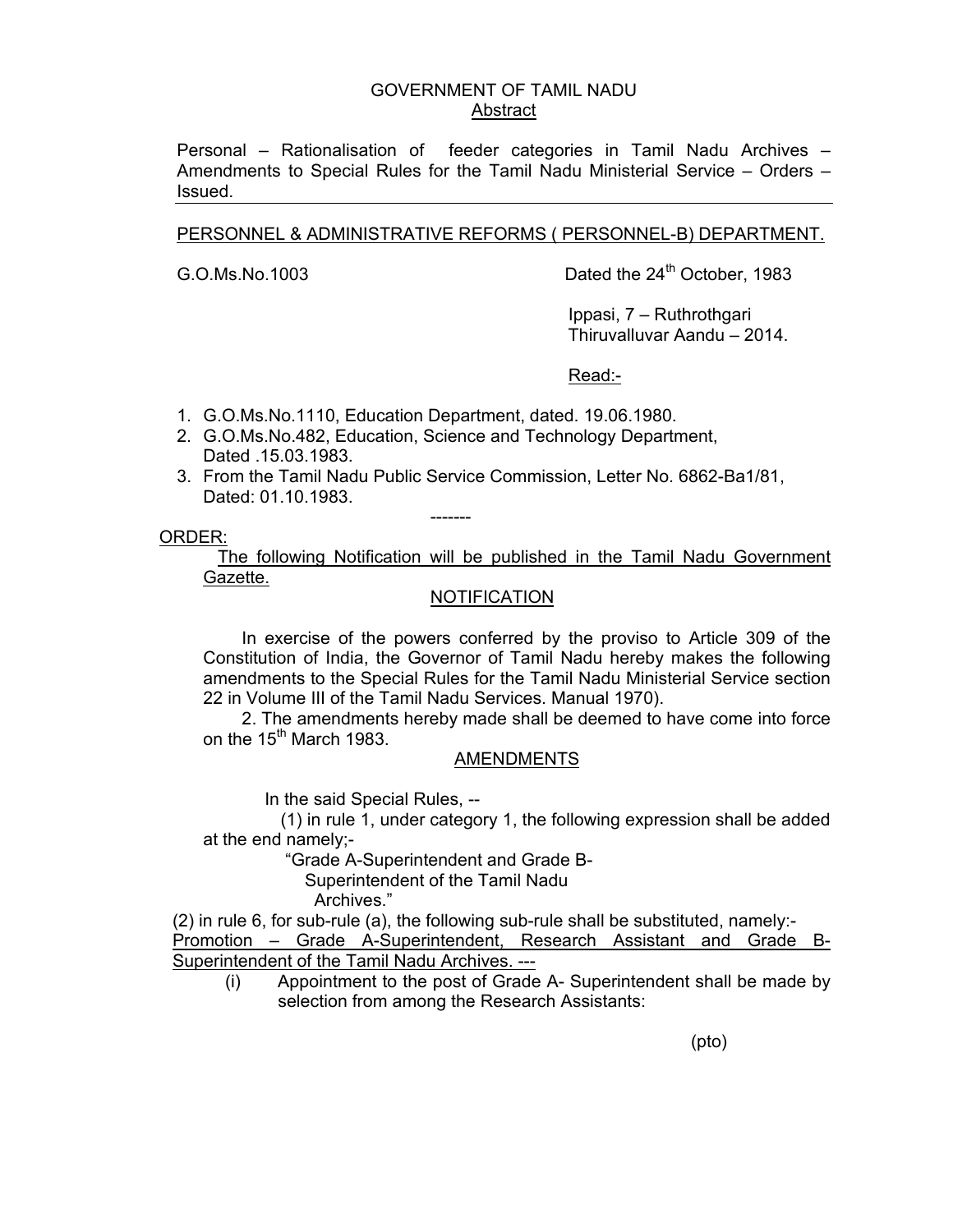- (ii) Appointment to the post of Research Assis shall be made by selection from among the Grade Superintendent; and
- (iii) Appointment to the post of Grade B-

"Superintendent shall be made by selection from among the Assistants in that Office."

(3) in Annexure-I, under the heading "Section A – Selection Categories". For the sub-heading Tamil Nadu Archives."and the entries relating therto, the following sub-heading and entries shall be substituted, namely:-

Tamil Nadu Archives

- 1. Grade A-Superintendent;
- 2. Research Assistant; and
- 3. Grade B-Superintendent." ;

 (4) in Annexure-II, for the heading Tamil Nadu Archives" and the entries relating thereto in columns (1) and (2) the following heading and entries shall be substituted, namely;-

"Tamil Nadu Archives

| Grade A-Superintendent,  | *                        |
|--------------------------|--------------------------|
| Research Assistant,      | $\star$<br>Director,     |
| Grade B-Superintendents, | * Tamil Nadu Archives."; |
| Assistants, Junior       | ×                        |
| Assistants and Typists.  | $\star$                  |

(4) in Annexure IV, for the heading "Tamil Nadu Archives" and the entries relating thereto in columns (1) and (2), the following heading and entries shall be substituted,

namely;-

Tamil Nadu Archives

| 1. Grade A-Superintendent | * Account Test for    |
|---------------------------|-----------------------|
| 2. Assistants             | Subordinate Officers, |
|                           | * Part-I."            |
|                           | $(5)$ $(6)$           |

#### (BY ORDER OF OTHE GOVERNOR)

#### C.S. RAMACHANDRAN, DEPUPTY SECRETARY TO GOVERNMENT.

To

The Commissioner of Archives and Historical Research, Madras – 600 008. The Commissioner and Secretary to Government, Education, Science and Technology Department, Madras-600 009.

The Secretary to Government, Law (Serutiny) Department, Madras – 600 009. The Secretary, Tamil Nadu Public Service Commission, Madras – 600 002(w.c.l.) The Director of Stationery and Printing, Madras-600 001 for publication of the Notification in the Tamil Nadu Government Gazette.,

The Personnel & Administrative Reforms(Personnel-P) Department, Madras 600009 for issue of correction slilp for the Tamil Nadu Services Manual, Volume III.

// forwarded//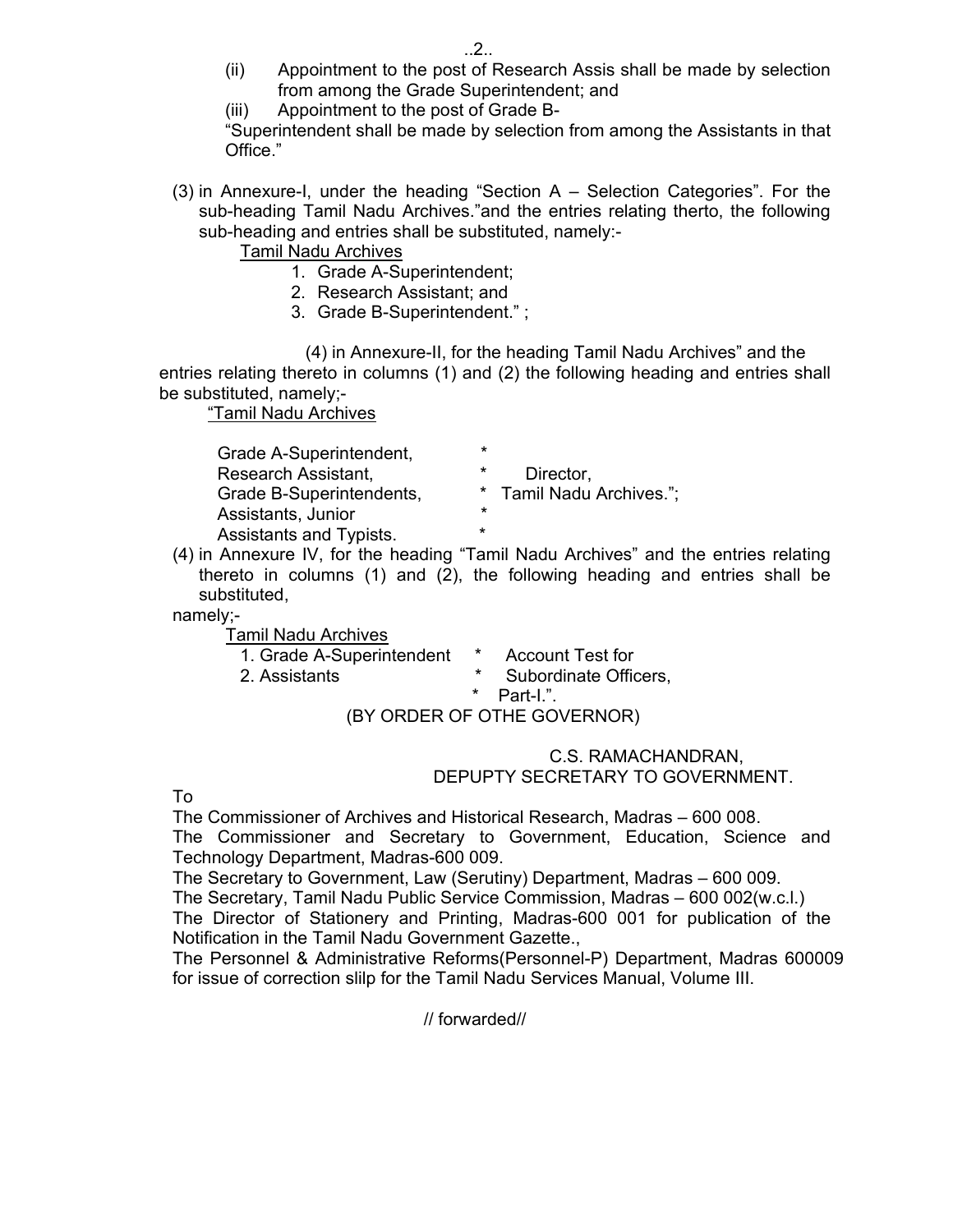## Section 22 – THE TAMIL NADU MINISTERIAL **SERVICE**

#### CORRECTED UP TO

#### (EXTRACTS TAKEN FROM THE PORTIONS RELATINGTO THE ARCHIVES DEPARTMENT)

NAME OF THE POSTS

- 1. SUPERINTENDENT (GRADE-A)
- 2. RESEARCH ASSISTANT
- 3. SUPERINTENDENT (GRADE-B)
- 4. ASSISTANT
- 5. TYPISTS AND STENO-TYPISTS
- 6. TELEPHONE OPERATOR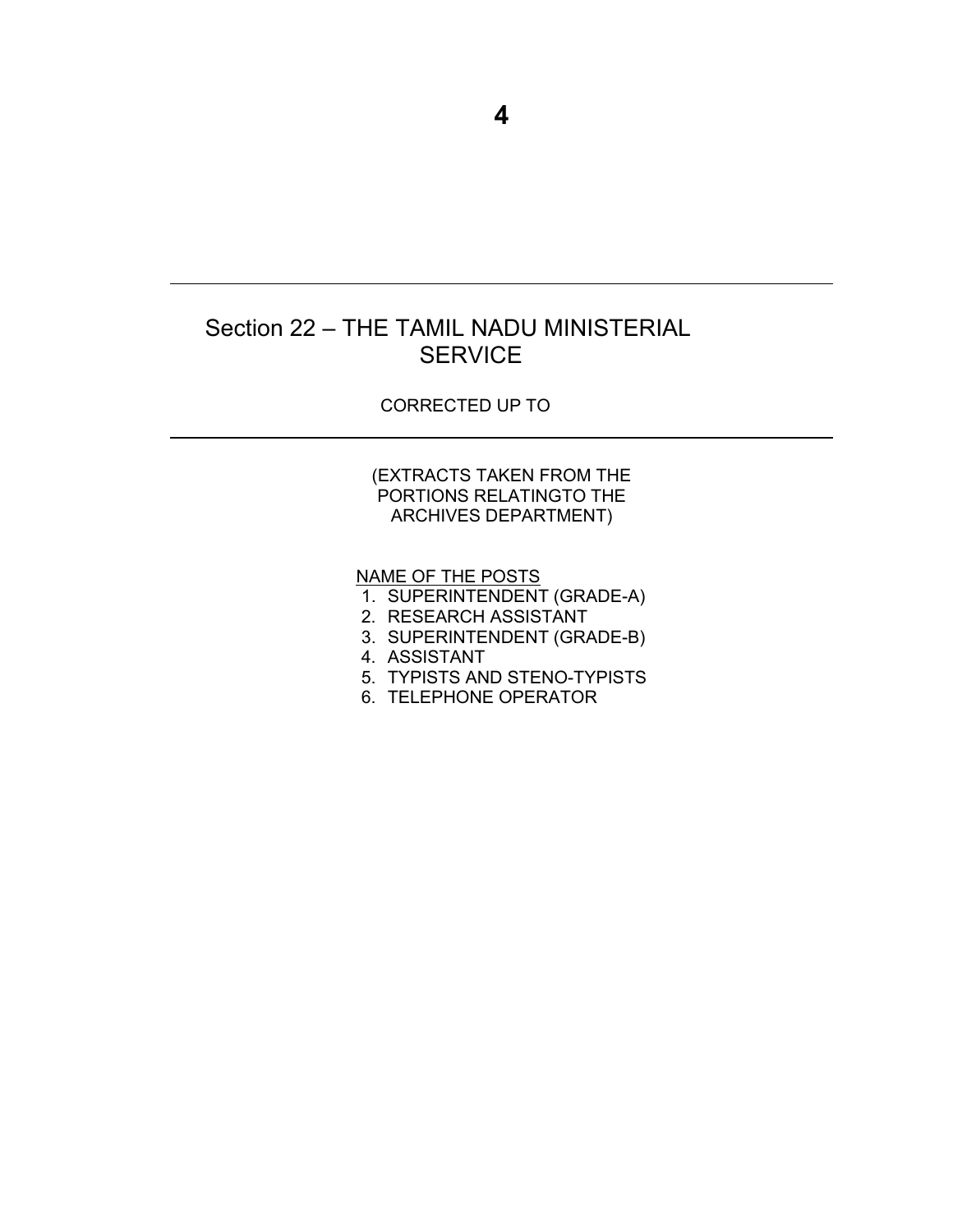SECTIONS 22 THE TAMIL NADU MINISTERIAL SERVICE

1. Constitution – The service shall consist of the following categories of officers, namely:-

Category 1—

 " Grade—A Superintendent and Grade B Superintendent of the Tamil Nadu Archives". (G.O. 1003, P&AR (Per.B) Dpt.dt.24.10.1983 Research Assistant of the Tamil Nadu Archives.

Category 12— (1) Assistants

Category 14— Junior Assistants, Category 13— Telephone Operators.

Category 17 – Typists and Steno-typists

 2. Categories and posts to which direct recruitment may be made. Direct recruitment may be made to the following categories, grades and posts:-

Category 15— Telephone Operator, Category 17— Typists and Steno-typists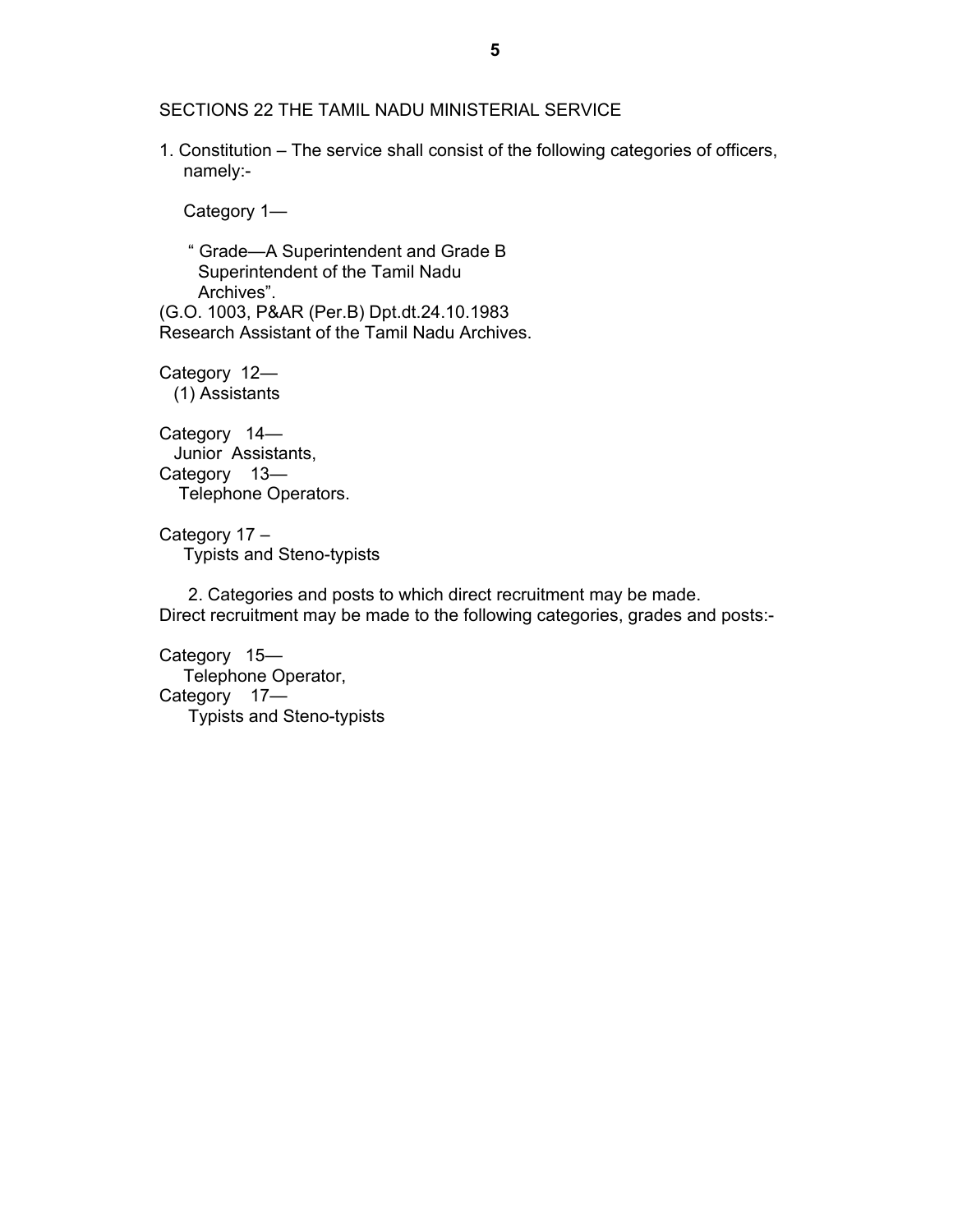3. Method of recruitment—Special—(a) Besides promotion as provided in rate 4, appointment to the posts of House Steward and Assistant House Steward in the Governor's Household may, for special reasons be made by recruitment by transfer from any other service or by direct recruitment.

(b) Besides promotion us provided in rule 4, appointment of Assistant or Storekeeper in the Quinine, Branch of the Jail Department shall be made by the selection of a suitable and qualified member of the service employed in the Jail Department. If no such member is available, appointment may be made by direct recruitment or by recruitment by transfer from any other service.

- 4. Promotion—Appointment to any category or grade may be made by promotion from any other category or grade of which the rato of pay or the maximum pay is lower.
- 5. Promotion to Selection posts—Promotion to the categories and grades specified in Annexure I shall be made only on grounds of merit and ability, seniority being considered only where merit and ability are approximately equal.
	- " (a) Promotion Grade A Superintendent and Grade -B Superintendent of the Tamil Nadu Archives.
	- (i) Appointment to the post of Grade—A Superintendent shall be made by selection from among the Research Assistants:
	- (ii) Appointment to the post of Research Assistant shall be made by selection from among the Grade—B Superintendent: and
	- (iii) Appointment to the post of Grade—B Superintendent shall be made by selection from among the Assistants in that office.

(G.O.Ms.No.1003, P&AR (Por.B) Dpt.dt.24.10.1983)

9. Transfers between categories of Junior Assistants and Typists. A Junior Assistant or Telephone Operator shall be eligible for appointment as Typist or Steno-typist or a Typist or Steno-Typist shall be eligible for appointment as a Junior Assistant or Telephone Operator, if he is qualified and suitable and if he has satisfactorily completed his period of probation as Junior Assistant or Telephone Operator or as Typist or Steno-typist, as the case may be.

10. Appointing authority—The appointing authorities for the categories and posts specified in column (1) of Annexure II shall be the authorities specified in the corresponding entry in column thereof.

 Expect pas otherwise provided in the said Annexure, all powers of first appointment, discharge, suspension or termination or probation reappointment, promotion, transfer and appointment as full member in respect of the said categories and posts shall be exercised by these authorities.

 11. Department al Unit—Recruitment—For purposes of direct recruitment to the Service, a 'departmental unit' shall mean—

- (a) in the City of Madras, each office; and
- (b) outside the City of Madras, each Department in each District;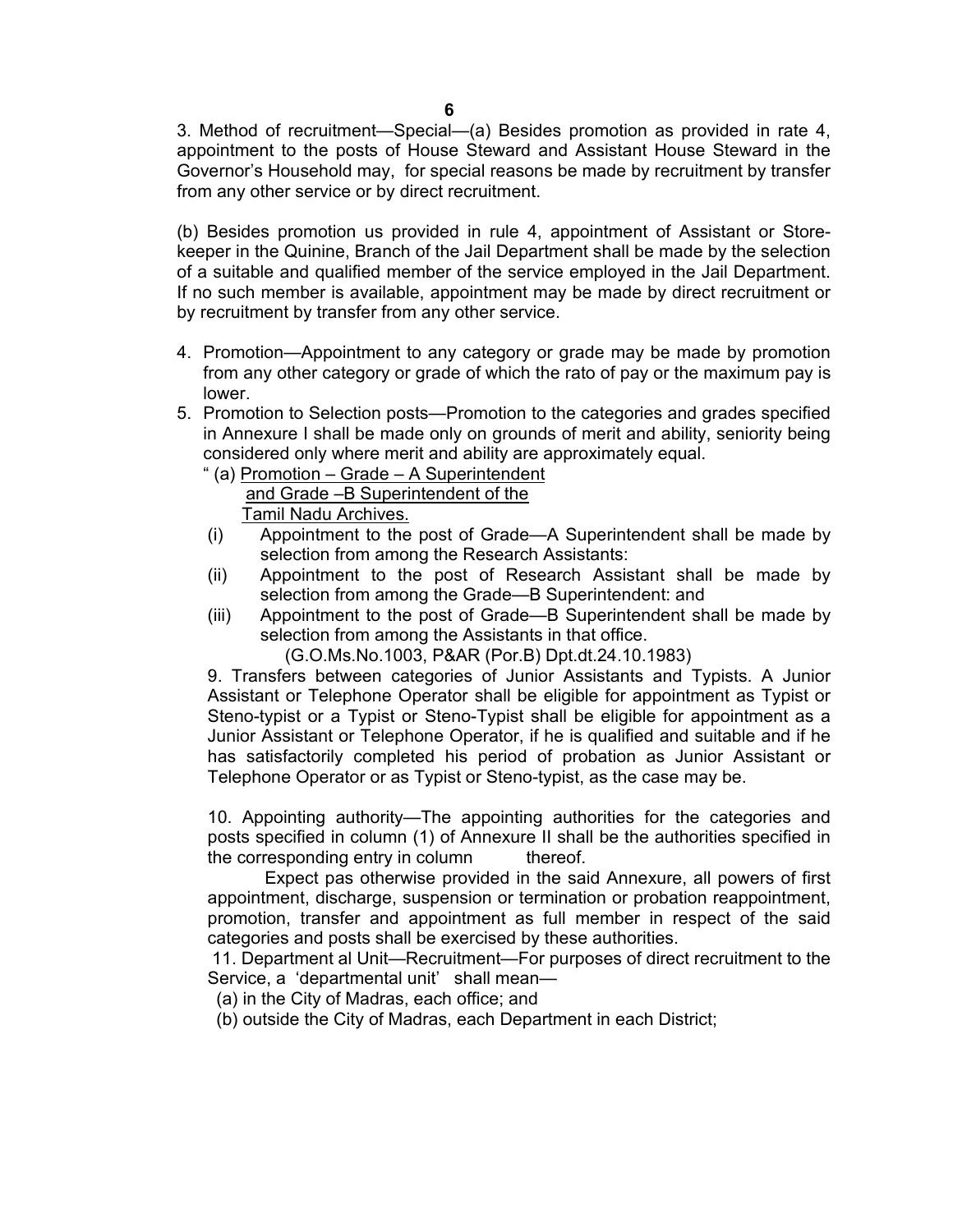13. List of approved candidates—Preparation—The lists referred to in rule 12 shall be prepared in accordance with the annual application made to the Commission by the appointing authority for the Departmental unit concerned or, if there is more than one appointing authority in the unit, by the authority to be nominated for the purpose by the head of the Department.

 In the Cinchona, Boiler, Survey, Port or Animal Husbandry, Department the application for allotment of candidates shall be made on the basis of permanent vacancies expected to arise in the course of the year covered by the application.

14. List of approved candidates—Candidates unallotted—When lists of approved candidates are prepared by the Commission the names of such of the candidates included in a list previously prepared for a departmental unit as have not been appointed to the service shall in the order in which they are arranged in ;that ;list, be included in ;and be placed at the top of the fresh list or. If no fresh list is prepared for, that Department al unit, the current list containing only the names of such of the candidates as have not been appointed to the service shall, in the order in which they pare arranged therein, be published as a fresh list for that unit.

15. Permanent allotment of candidates to departmental unit and their appointment—The candidates included by ;the Commission in the list for each departmental unit shall be regarded as permanently allotted to the department of which that unit forms part and appointments to the service in each unit shall be made form the list for that unit by the appointing authority for the unit.

 Provided that if there is more than one appointing authority in the u9nit such appointments shall be made in consultation with the authority nominated for the purpose by the head of the department.

16.Candidates allotted to buy not actually employed in the departmental unit.—A candidate included in the list for a departmental unit but not actuallyi employed for the time being in the department of which that unit forms part may with the consent of the appointing authority for the departmental unit, or, if there is more than one appointing

authority in the unit, with the consent of the authority nominated for the purpose by the head of the department, be appointed temporarily in any office in the corresponding departmental unit of any other department if no candidate is available from the list current for the latter departmental units but such temporary appointment shall not count for probation in the service and shall cease if the candidate is required to fill a vacancy in the departments of which the departmental unit in the list for which he has been included forms part.

17. List of probationers for administrative units—Service Book—As soon as a candidate is placed on probation in a department, a service Book shall be opened for him by the appointing authority and his name shall be removed from the list of approved candidates and shall be transferred to the list of probationers in an administrative unit. The latter list shall be maintained separately for each of the administrative units by an officer nominated for the purpose by the head of the department.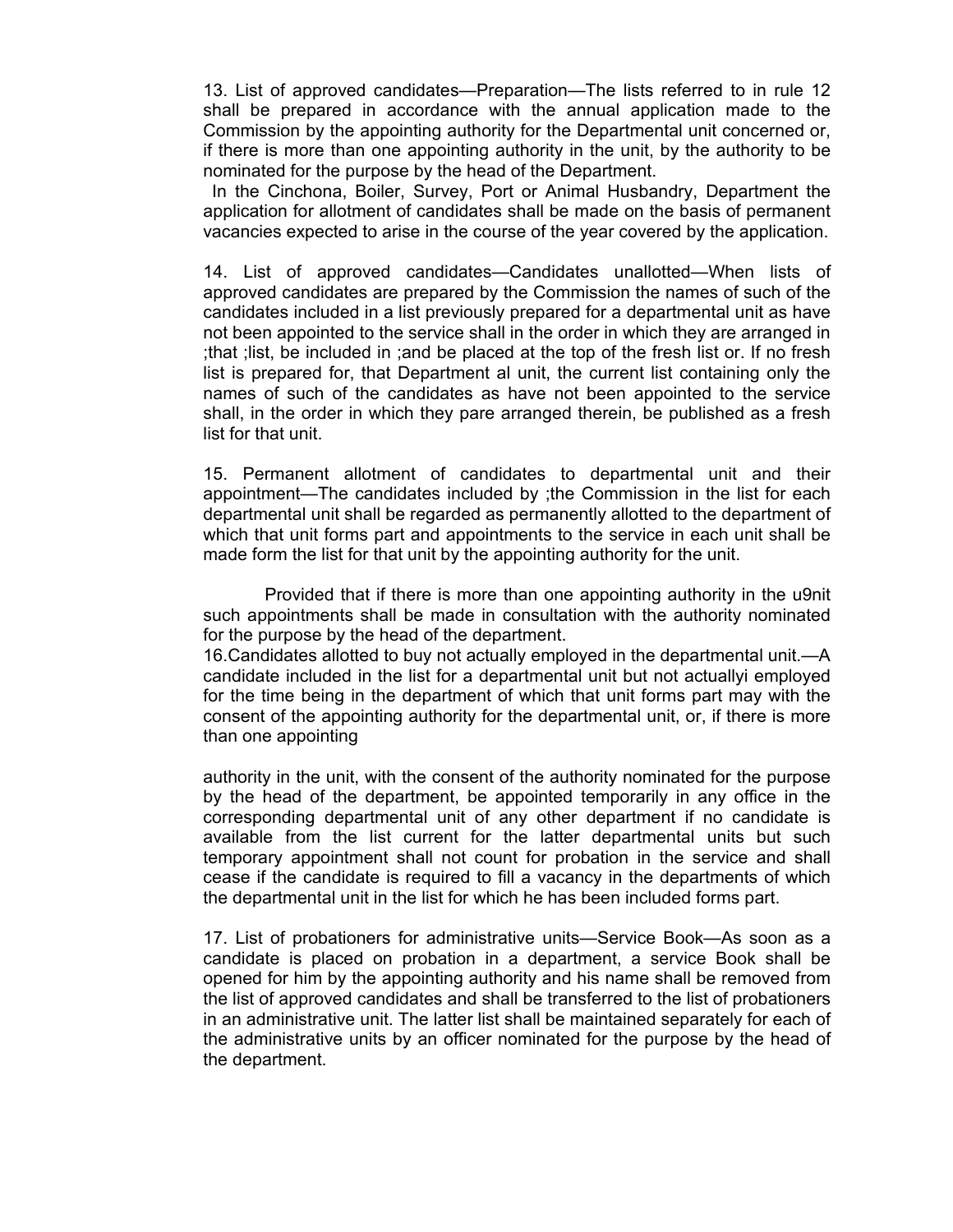A probationer or an approved probationer may be employed in any of the offices in the department within the administrative unit.

 Provided further that notwithstanding anything contained in rule 15 a person appointed as Junior Assistant or Assistant in the Revenue Department may, after any time after such appointment be required to undergo training in survey and settlement work and may, on completion of that training be employed at any place within the jurisdiction, of the Settlement Party even if such place lies outside the departmental unit to which he has been permanently allotted by Madras Public Service Commission.

Explanation—For the purpose of this rule, the administrative unit—

- (i) For the Revenue Department shall be the Revenue district.
- (ii) For other departments shall be the unit specified by the head of the department.

18. Discharge and re-appointment of probationers and approved probationers.—The General Rules regarding discharge and re-appointment of probationers and approved probationers shall apply separately to each of the administrative units referred to in rule 17;

 Provided that, notwithstanding anything contained in General Rules 7 and 8, discharge and re-appointment of Assistants shall be made strictly in accordance with seniority and no preferential claiming for retention will accrue to a person by reason only of his being a probationer in the category of Assistants;

19. Candidates discharged from Survey—Parties—Re-appointment—Nothing contained in rule 17 shall be deemed to preclude the employment or the reappointment after discharge for want of a vacancy of any member of the service attached to a Survey Party, in a district other than the district for which he was first selected as a result of the transfer of the headquarters of the party from one district to another.

20. Transfers of probationers and approved probationers—(a) Not withstanding anything contained in rules 12 to 16 and 19 a probationer or an approved probationer may, in special cases and on grounds of administrative necessity, be transferred with the mutual consent of the appointing authorities and the authorities nominated by the head of the department for the purpose of allotment of candidates where there is more than one appointing authority, in the departmental unit concerned—

- (i) from one office in a departmental unit to another office in the same departmental unit;
- (ii) temporarily from an office in one departmental unit to an office in another departmental unit if both the offices belong to a department in which full members are ordinarily subject to transfers from one departmental unit to another; and
- (iii) permanently from an office in one departmental unit to an office in another departmental unit;

Provided that a transfer under clause (iii) shall be made only with the consent of the commission except in the case of Gujarathi knowing Assistants of the Commercial Taxes Department.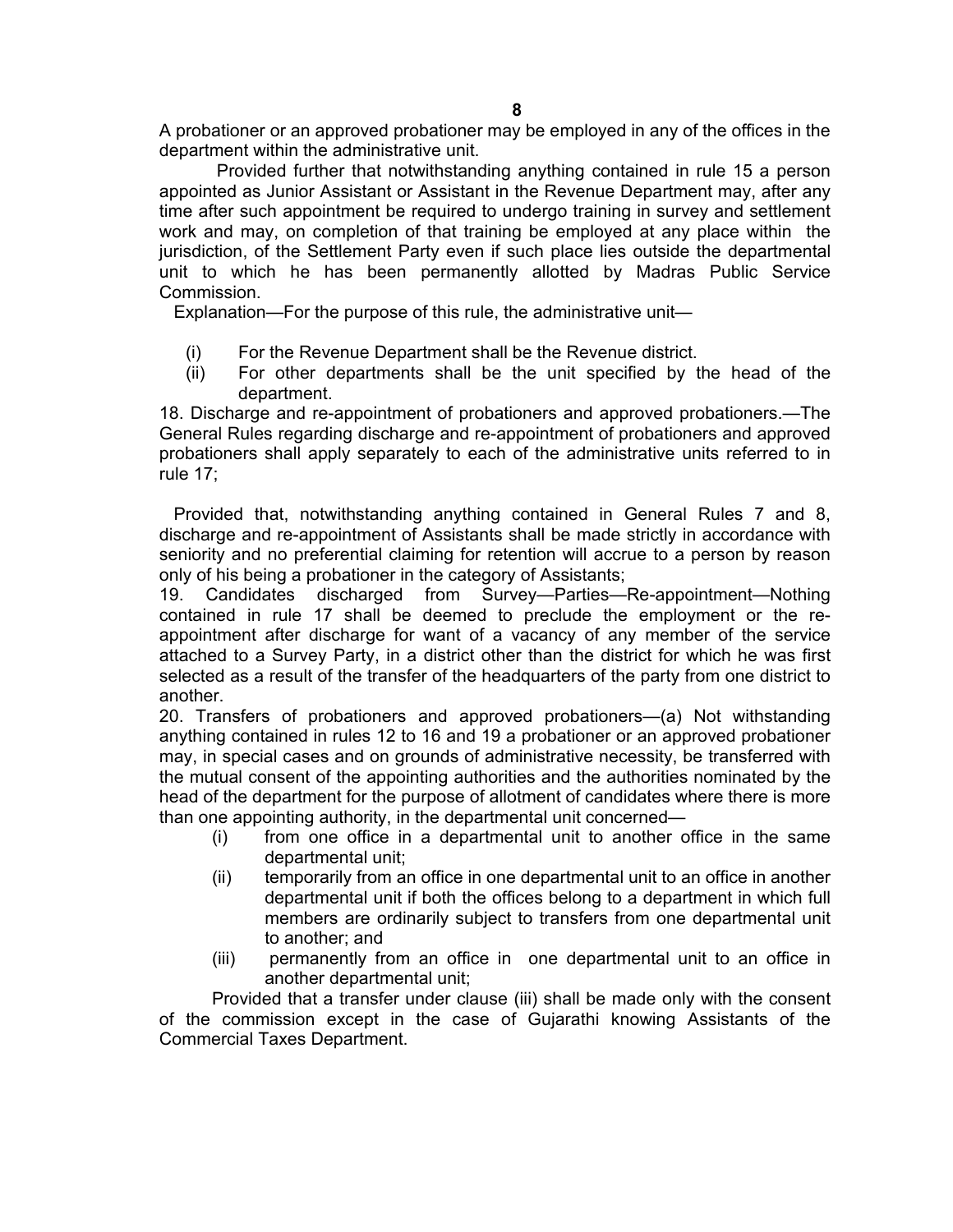(b) The grounds of administrative necessity referred to in sub-rule (a) may be presumed to exist and the Commission's consent referred to in that sub-rule may be presumed to have been given in the case of mutual transfers permanently from an office in one departmental unit to an office in another departmental unit if the persons desiring mutual transfers agree--

- (i) that the senior among the Assistants/Junior Assistants mutually transferred (on the basis of the date of their first appointment to the service) be given the same rank in the departmental unit to which he is transferred, which was held by the person in whose place he comes to that departmental unit and the Junior of them takes his rank in this administrative unit of the departmental unit to which he is transferred with reference to the date of the first appointment in the service; and
- (ii) that they will forego the traveling allowance for their journeys to the departmental units to which they are transferred.

21. Allotment of candidates with special qualifications—When a candidate is required to fill any post for which special qualifications are prescribed by these rules, the order indicated in the list of approved candidates may be departed from in so far as such departure may be necessary in the order to secure the appointment of a candidate possessing such qualifications.

22. Failure of approved candidates, discharge probationers and approved probationers to join duty when required –When an approved candidate or a probationer or an approved probationer who has been discharged from the service for want of a vacancy, fails without adequate reason to take up, when directed to do so by the competent authority. The duties of a post in the service the pay of which is, if it is on a time of scale of pay not less than Rs. 210-5-245-10-325 or if it is on a fixed rate of pay, not less than Rs.210, his name shall forthwith be removed from list of approved candidates, or, as the case may be from the list of probationers or approved probationers, by an order of that authority. In the case of an approved probationer, such order shall be passed after observing the procedure prescribed in rule 17 of the Madras Civil Service (Classification, Control and Appeal) Rules. An approved candidate, a probationer or an approved probationer whose name has been removed from the list if the approved candidates, or, as the case may be, from the list of probationers or approved probationers by an order so passed by the competent authority, shall not be eligible for appointment again on the basis of the inclusion of this name in the said list.

23. Competent authority—For the purpose of rule 22 the competent authority shall be the officer nominated by the head of the department to maintain the list of probationers for the administrative unit.

24. Separate lists of approved candidates.—For each of the categories (other than those specified in rule1 2) to which recruitment has to be made through the Commission, a separate list of approved candidates shall be drawn up by the Commission.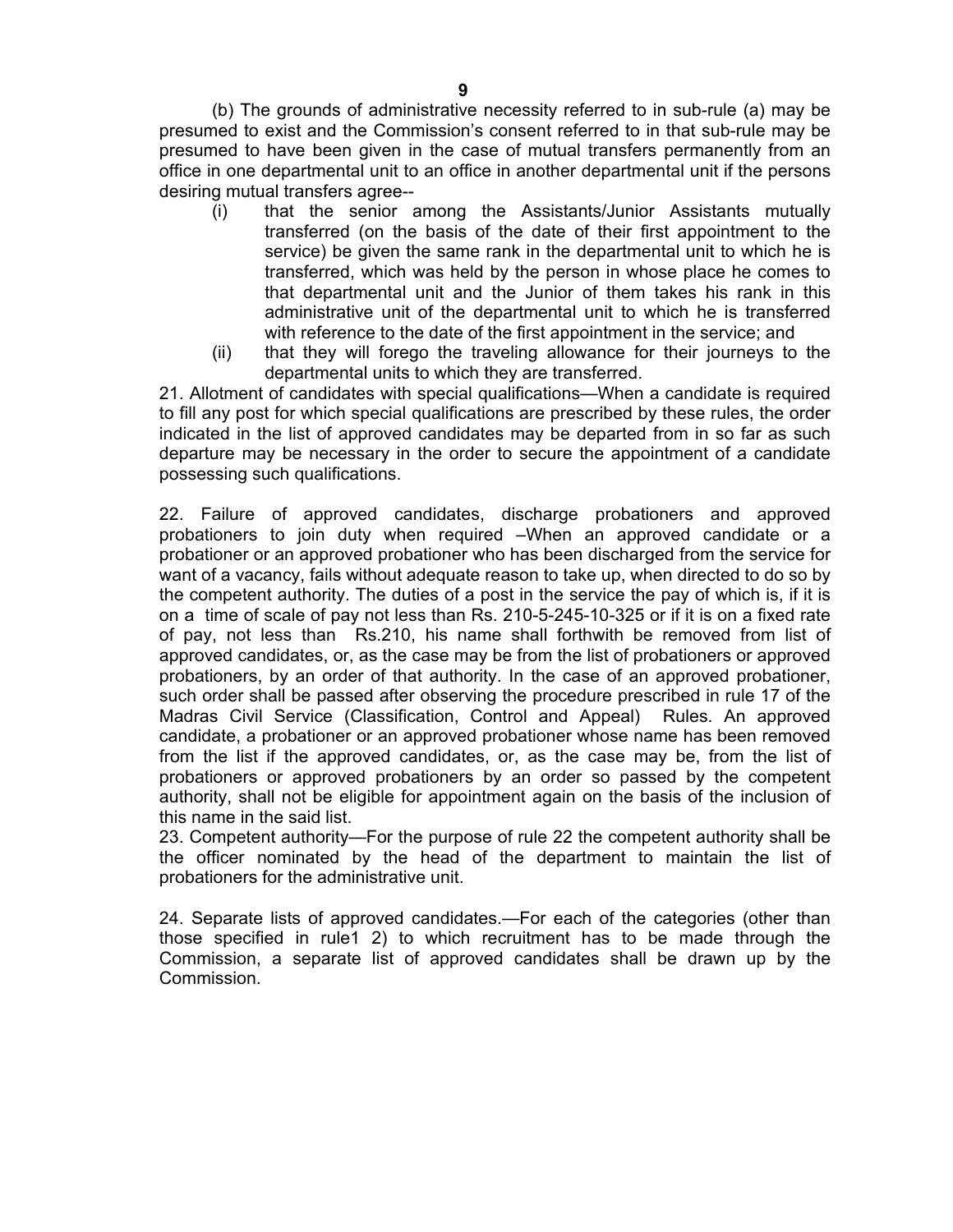25. Qualification –Sex—(a) Expect in the Government Basic Training Schools for Women at Bodinayakanur and Palayampatti in Madurai.

Circle and in the Medical Department no man shall be appointed to the service in an office or institution solely managed by or intended for women if a suitable and qualified women candidate is available for such appointment, whether or not such candidate is on the list of approved candidates drawn up by the Commission.

 (b) When it is necessary to appoint a women to a post included in any of the categories for appointment to which by direct recruitment the Commission prepares list of approved candidates and no women is available in the list of approved candidates and no women is available in the list of approved candidates for such appointment, a qualified and suitable woman who is not included in the lists may, with the previous approval of the Commission, be appointed to such post.

26. Reservation of appointments—The rule or reservation of appointments (General Rule 22) shall apply to the first appointments to each Departmental unit referred to in rule 11; it shall apply separately ;to the post of Typist and Steno-Typist and to all other posts mentioned in rule 12 taken together:

 Provided that in the case of posts on pay less than Rs.210 a month it on a fixed rate of pay, or less than the scale of Rs.210-5-245-10-325 if on a time-scale of pay, the said rule of reservation of appointments shall apply separately, the jurisdiction of each appointing authority being taken as the unit for the purpose:

28. General qualifications as to age—

 (a) No person shall be eligible for the inclusion of his name in the list prepared by the Commission of candidates approved for appointment by direct recruitment to the posts specified on the margin if he will have attained the age or 26 years on the first day of July of the year in which the examination on the results which the list is prepared is held.

29. Minimum general educational qualification—No person shall be eligible for appointment to the service in any post either by direct recruitment or by transfer or by promotion unless he possesses the minimum general educational qualification prescribed in the schedule to the general rules or he has passed the Pre-University Examination of any University recognized by the University Grants Commission for the purpose of its grant or he has passed the Indian Air Force Educational Test for Reclassification is prescribed for such post unless he possesses such higher qualification. But if for appointment as typist or steno typist by direct recruitment. Candidates possessing that qualification are not available, those belonging to scheduled castes and scheduled tribes not possessing that qualification may be appointed. This rule does not apply to the following posts, namely:-

 Note—(i) A person who did not possess the minimum general educational qualification but who was appointed to the service on the results of the Special Competitive Examination conducted by the Commission in 1951, shall be deemed to possess the minimum general educational qualification, provided that—

he appears for the examination of the S.S.L.C standard conducted by the Commission, and

 (i)he obtains the minimum percentage of marks prescribed in the said examination in the following subjects:-

- (1) Essay, Part I, regional language only.
- (2) Translation in two parts (from English to regional language and regional language to English).

Note (ii)—A person who did not possess the minimum general educational qualification but who was appointed to the service under rule 5 (a) of the Madras Civil Services (War Service Personnel) Recruitment Rules 1941, shall be deemed to possess the minimum general educational qualification for purposes of promotion.

Note (iii)—The authority competent to issue the certificate referred to in General Rule 12 (a) (ii) in respect of persons employed in the Revenue and the Commercial Taxes Department shall be the Collector of the \*\*\*\*Deputy Commissioner of Commercial Taxes concerned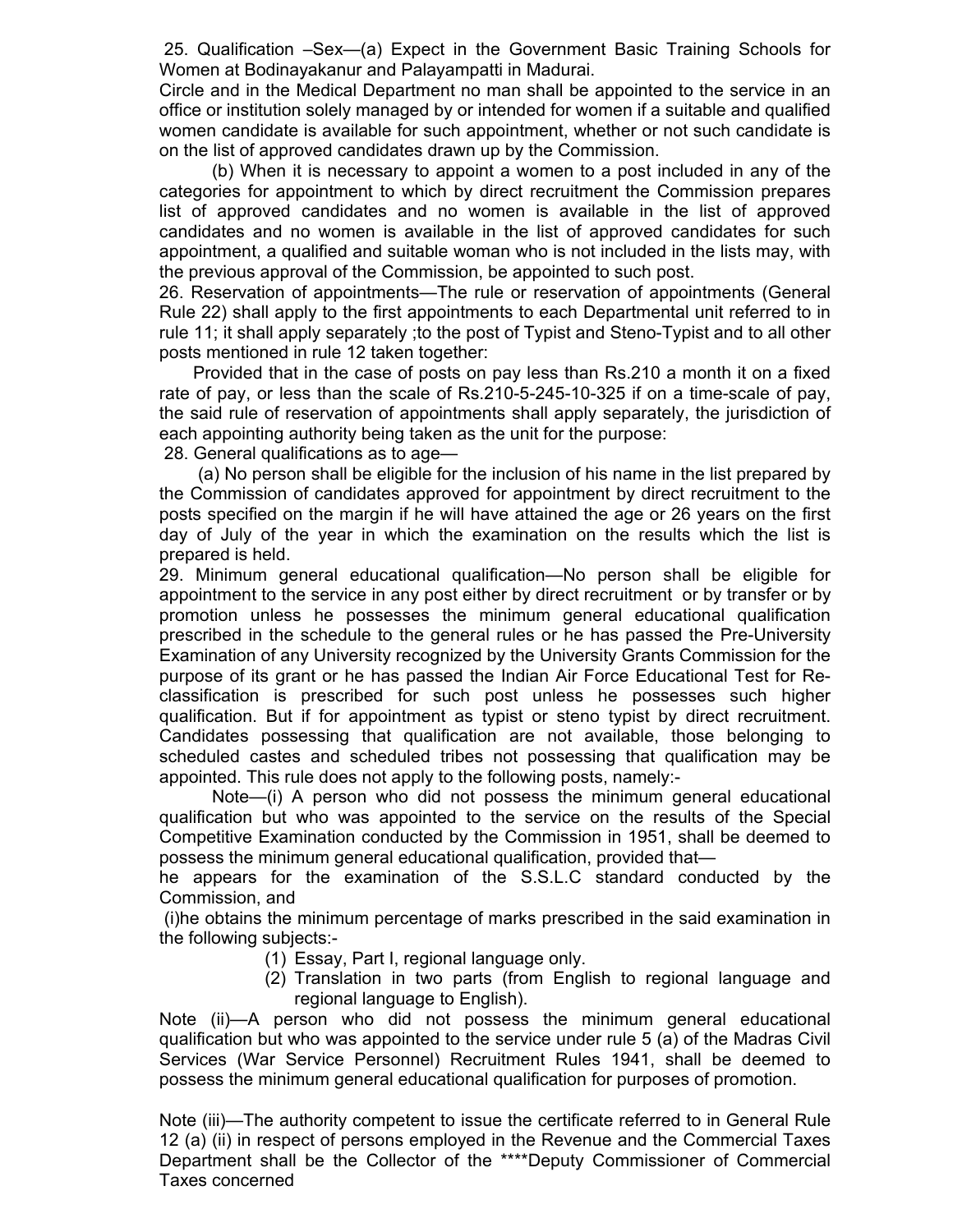Note (iv)  $-If$  a person taken over from the Government of India on the 1<sup>st</sup> November 1958 and working in the Employment and Training Department has appeared for the Secondary School-Leaving Certificate Public Examination and has been declared eligible for College Course, he shall be deemed to possess the minimum general educational qualification prescribed in Schedule 1 to the General Rules".

Note (v) –If a person taken over from the Government of India on the  $1<sup>st</sup>$ November 1956, and absorbed in the Industries Department, consequent on the transfer of control over the Industrial Training Institutes/Centres from the Government of India to the Industries Department has appeared for the S.S.L.C Public Examination and has been declared eligible for College Course, he shall by virtue of the acceptance of this standard of qualifications by the Government of India for entry into the Ministerial Services, be deemed to possess the minimum general educational qualification prescribed in the Schedule to the General Rules.

30. Special qualifications—(a) No candidate shall be eligible for appointment to the service in the categories and posts specified in column (1) of Annexure III by the method specified in the corresponding entry in column (2) unless he possesses the qualifications specified in the corresponding entry in column (3) thereof.

(b) No member of the service shall be eligible for appointment to the service in the categories and posts specified in column (1) of Annexure IV unless and until he has passed the special tests or undergone the training, if any, specified in the corresponding entry in column (2) thereof:

31. Securities—(a) Where the State Government have by general or special order directed that the holder of any specified post or category of posts covered by rule 12 shall deposit security for the due and faithful performance of his duties appointment to such post or posts shall be made from lists of candidate drawn up by the Commission separately for each departmental unit—

 (i) for offices and institutions other than those solely managed by or intended for women: and

(ii) offices and institutions solely managed by or intended for women.

These lists shall be supplemental to and different from the lists referred to in rule 12 and shall contain the names of candidates who are not only eligible for inclusion in the lists referred to in that rule but are also able and willing to deposit security of such amount as may be specified in such general or special order. The names shall be arranged in the lists in order of preference.

 (b) Such of the provisions of these rules and the general rules as otherwise regulate appointment to the posts referred to in sub-rule (a) shall mutatis mutandlas apply to appointment of candidates from the lists referred to in sub-rule (c):

 © Failure to accept an offer of appointment under sub-rule (a) and (b) shall reader a candidate's name liable to removal from the list:

 (d) If, when a vacancy in any of the posts referred to in sub-rule (a) ceases, there is no vacancy in any other such post to which the candidate vacancy arises, be employed in an officiating or temporary capacity in the department to which he has been appointed in a post which is not of the description referred to in sub-rule (a) in preference to a junior, if any, who shall be discharged:

 Provided that for administrative reasons Junior Assistants (Security) in a department may be transferred and posted as Junior Assistants (Non-Security) in the same department after five years of service in the former post.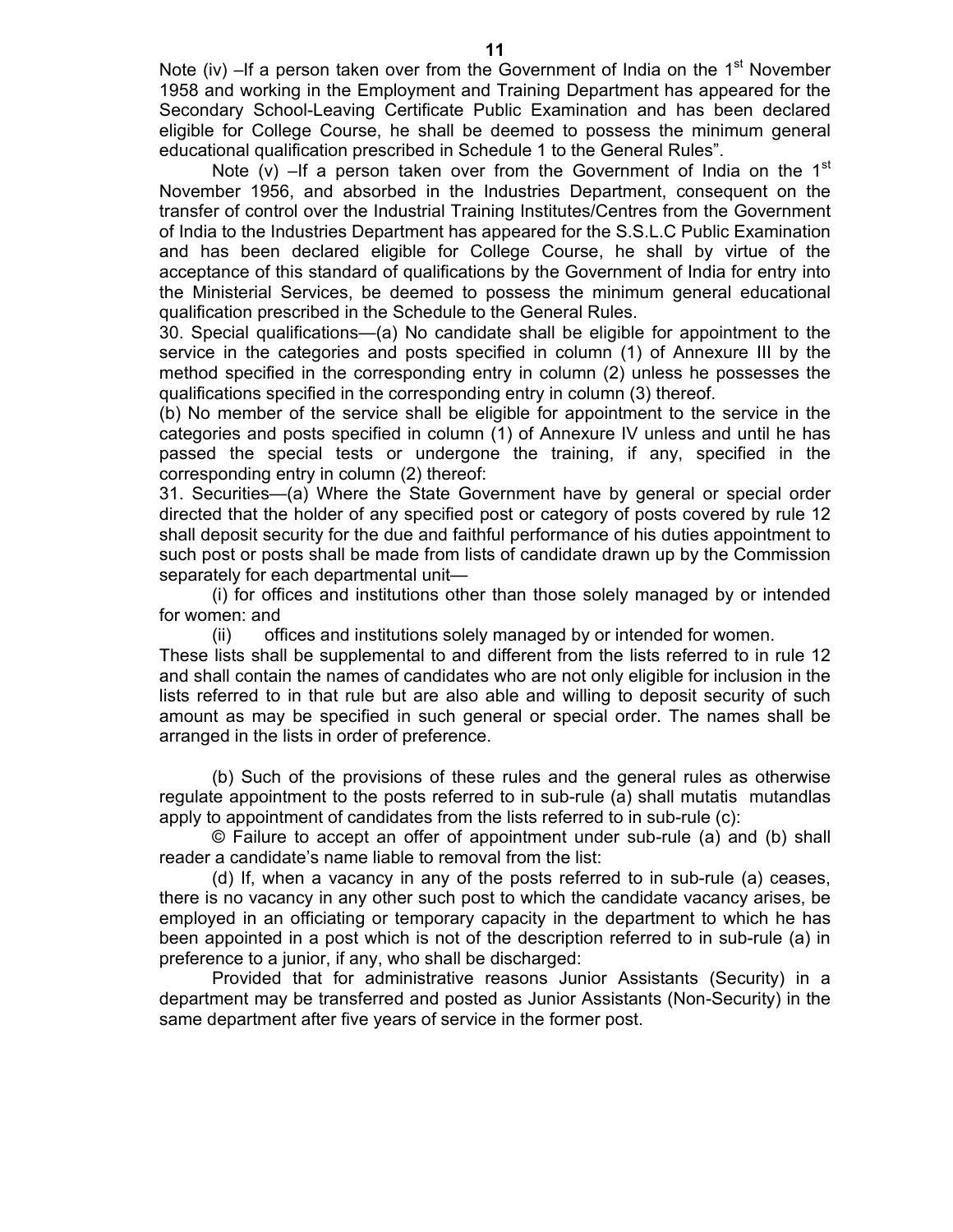(e) Where appointment to a post of the description referred to in sub-rule (a) or to any other post in the service has to be made by the promotion of a member of the service, such promotion shall, notwith-standing anything contained in the General Rules, be made subject lco the condition that the member promoted is able and willing to deposit the security required.

 (f) If within a month from the date of his appointment under sub-rules (a) and (b) or of his promotion under sub-rule (e) the person concerned fails to deposit the security required his probation shall be deemed to have been terminated and the appointing authority shall forthwith by order discharge him from the service or revert him to the post from which he was promoted , as the case may be, unless he has already been otherwise discharged or reverted:

 Provided that the termination of probation under this sub-rule shall not disentitle a person to promotion to any post in the service which is not of the description referred to in sub-rule (a) and for which he would have been eligible otherwise than by reason of his promotion under sub-rule (e):

(g) When a member who has furnished security takes leave other than casual leave or is deputed to other duty, the person who is appointed to officiate for him shall be required to furnish the full amount of the security prescribed for the post. The provisions of sub-rules (a) to (f) shall apply to him.

32. Probation –(a) (1) Every person appointed to a category by direct recruitment shall be on probation for a total period of two years on duty within a continuous period of three years:

33. Probationers desiring courses of study not connected with probation—(a) A Probation—(a) A probationer who desires to undergo any course of study which though not essentially connected with his probation is likely to enhance his usefulness as a member of the service may, on his application, be permitted by the competent authority as defined in rule 23 to undergo the desired course of study . He may also be granted the entire amount of leave, if any, admissible under the rules applicable to him, if but for such leave he would have continued to be on duty.

 (b) Notwithstanding anything contained in the General Rule regulating seniority such probationer shall on the completion of the test or undergo the training or acquire the qualification specified course of study. He shall also be entitled to count his continuous service immediately before his undergoing the said course of study for increments in the time-scale of pay applicable to him. If but for his absence from the service (whether on leave or otherwise) for undergoing the said course of study he would have continued to be on duty.

 (bb) Approved candidates, who join duty and who apply for leave to complete their study soon after they join duty may be permitted \*\*\* undergo any course of study only if they are in the midst of a course of a study at the time of joining duty and not if they wish to take up any fresh course of study after joining duty in the service.

 © This rule shall have the effect of excluding the period of absence in computing the continuous period within which the prescribed period of probation has to be served under sub-rule (a) of rule 32.

34. Special tests to be passed or training to be undergone or other qualification to be acquired by persons appointed to the service, whether by direct recruitment or by recruitment by transfer from another service, as the case may be, in the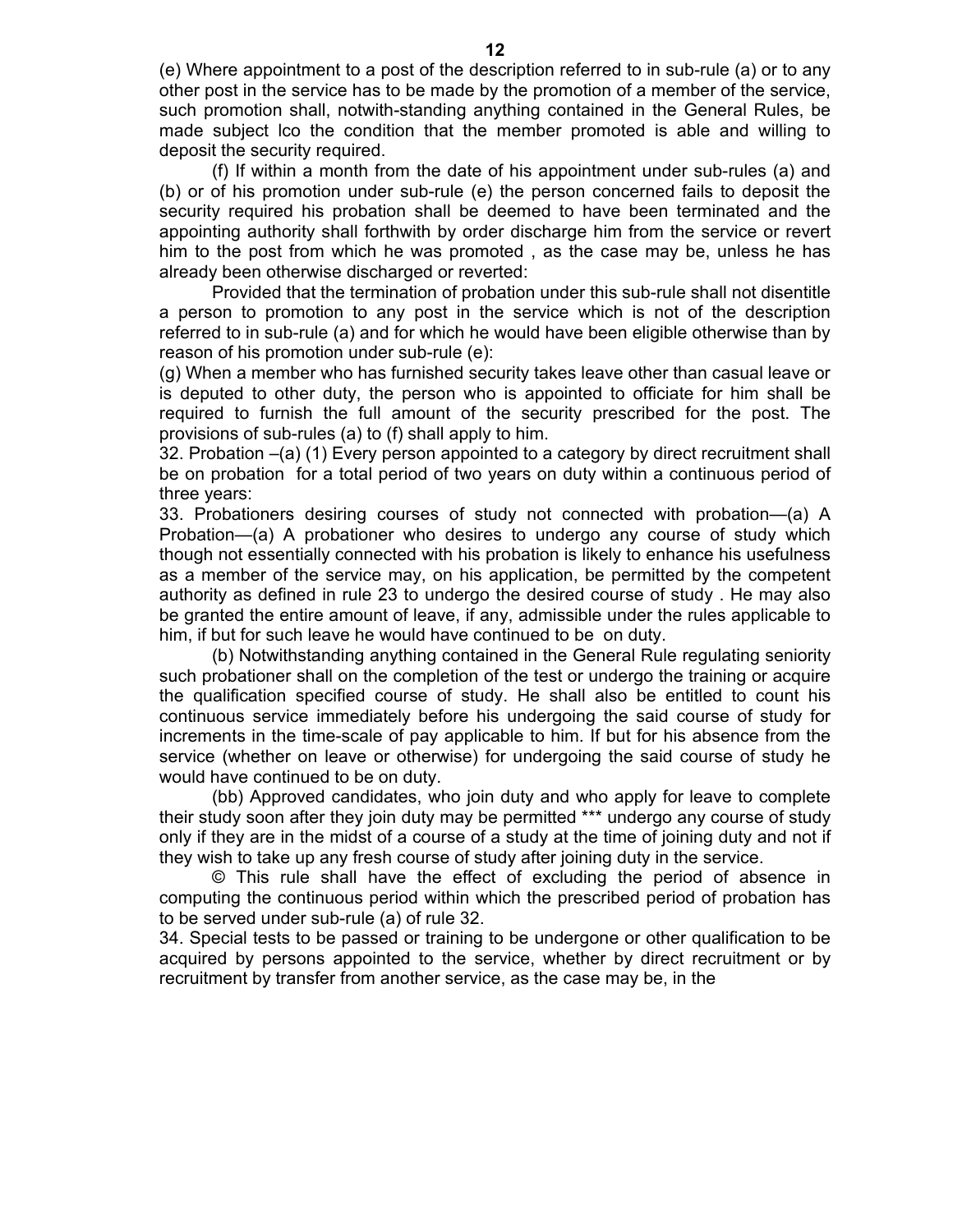categories of posts specified in column (1) of Annexure V shall pass the test of undergo the training or acquire the qualification specified in the correspondence entry in column (2) within the period stated in or as otherwise required by the corresponding entry in column (3) thereof:

 Provided further that persons (for whom no probation is prescribed) who fail to pass the test as prescribed in sub-rule (a) shall not be eligible to draw increments in the time scale of pay applicable to them until they pass the said tests but such ineligibility to draw increments shall not have the effect of postponing their future increments after they have passed the tests, subject to the modifications, if any, in the following sub-rules or the provisos:

 (b) (i) If a member of the service appointed to the post of Typists or Stenotypists who has not undergone training in Tamil Typewriting on the standard keyboard and who has not attained 45 years of age on the  $9<sup>th</sup>$  November1961, shall undergo such training in Tamil Type-writing for such period and in such manner as may be required by the competent authority in the department concerned and serve as Typist for a total period of one year from the date of completion of the said training and in respect of persons who are qualified in Tamil Typewriting before the  $9<sup>th</sup>$  November 1961. the one year period of service as typists shall be reckoned from the date on which they became so qualified:

 Provided that the Head of Department concerned may with the prior concurrence of the Official Language Committee, Madras, declare that the stipulated ;period of one year service as Typist shall not apply to any Typist or Steno-Typist specified in the declaration with effect from the date mentioned in the declaration, if his services as a Tamil Typist are not indispensable from that date owing to the availability of adequate number of typists trained in Tamil Typewriting to meet the requirements of the department:

 Provided also that if a person appointed to the post of Typists or Steno-typist who has not attained 45 years of age on the  $9<sup>th</sup>$  November 1961 falls to acquire the qualification prescribed in clause (i) within a period of two years from the  $28<sup>th</sup>$ September 1966 he shall not be eligible to draw increments in the time scale of pay applicable to him or for appointment as full member until he acquires the said qualification: such ineligibility to draw increments shall not have the effect of postponing his future increments after he has acquired the said qualification.

 (d) The transfer of a member of the service from one department to another shall be deemed to be his appointment to the service in the latter department and the provisions of this rule and Annexure V shall mutatis mutandis apply to him:

 Provided that the said annexure and General Rule 26 shall in their application to such member be construed as if for the words " within the prescribed period of probation" wherever they occur in column (3) of the Annexure and in General Rule 26, the words "within a period equal to the prescribed period of probation and commencing on the date of appointment to the department" were substituted.

 35. Special tests to be passed or training to be undergone or other qualifications to be acquired by persons after promotion:--(a) Persons promoted to the categories or posts specified in column (1) of Annexure VI shall pass the tests or undergo training or acquire the qualifications specified in the corresponding entry in column (2) within the period stated in or as otherwise required by the corresponding entry in column (3) thereof:

 Provided that persons (or whom no probation is prescribed) who fail to pass the tests as prescribed in sub-rule (a) shall not be eligible to draw increments in the time scale of pay applicable to them until they pass the said tests but such ineligibility to draw increments shall not have the effect of postponing their future increments after they have passed the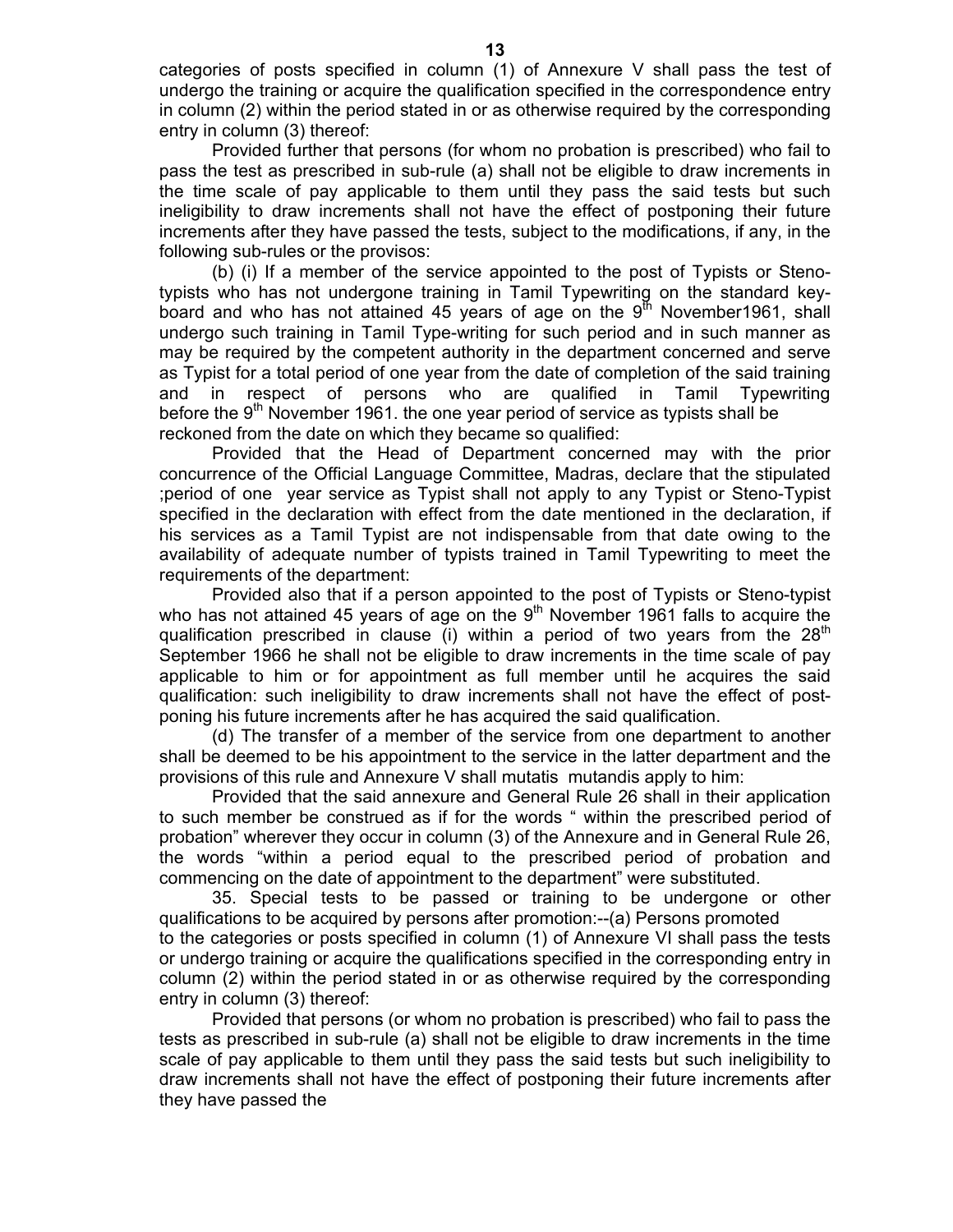36. Order of appointment, discharge re-appointment, appointment as full member and promotion—(a) Subject to the provisions of rule 18 the unit of application of the General Rules governing recruitment shall be the departmental unit.

 (b) The unit of application of the General Rules governing determination of suitability for full membership and appointment of full members shall be the jurisdiction of each of the authorities which according to Annexure II are competent to make appointment as full member.

 Notwithstanding anything contained in General Rules 31 and 32 probationers and approved probationers in the category of Assistant shall not be entitled to any preferential claim in the matter of appointment as full member over their seniors who are not required to undergo probation. Appointment as full member in the category of Assistants shall be made strictly in accordance with seniority.

37. Promotion or transfer as Assistants or Junior Assistants—Typists or Steno-typists shall not be eligible for promotion or transfer as Audit Assistants or Junior Assistants in the Local Fund Audit Department or as Assistants or Junior Assistants in the office of the Board of Revenue

(Land Revenue and irrigation) or in any other department unless they have passed the competitive examination (full test) held by the Commission for recruitment of Junior Assistants of times they had been selected as Typists of Steno-typists on the results of a competitive examination held below 1912.

 No Typist or Steno-typist shall be eligible for such promotion or transfer before he has satisfactorily completed the period of his probation.

No Typist or Steno-typist who has not attained 45 years of the age on the  $9<sup>th</sup>$ November 1961, shall be eligible for such promotion or transfer before he has undergone the training in Tamil typewriting on the Standard key-board for the period to be prescribed by the competent authority in his department and served as Typist for a total period of one year from the date on the completion of the said training:

 Provided that the Head of the Department concerned may, with the prior concurrence of the Official Language Committee, Madras declare that the one year service as typist shall not apply to any Typist or Steno-typist specified in the declaration with effect from the date mentioned in the declaration, if his services as a Tamil typist are not indispensable from that date owing to the availability or adequate number of typists trained in Tamil typewriting to meet the requirements of the **Department** 

Note  $(1)$ —In respect of person who are qualified, in Tamil typewriting before 9<sup>th</sup> November 1961, the one year period of service as typist shall be reckoned from the date on which they became so qualified: add

 Note (2)—The prescribed period of training in Tamil typewriting on the standard key-board and the service as typist for a total period of one year from the date of completion of the said training shall apply to all Government typists and steno typists who have not commenced probation as Assistants and Junior Assistants on the  $9<sup>th</sup>$ November 1961.

 Explanation—Nothing contained in the first paragraph of this rule will be construed as precluding the promotion as Assistant or the transfer as Junior Assistant of a Typist or Steno-typist who was selected by the Staff Selection Board or other competent authority before the system of selection through the Commission was introduced.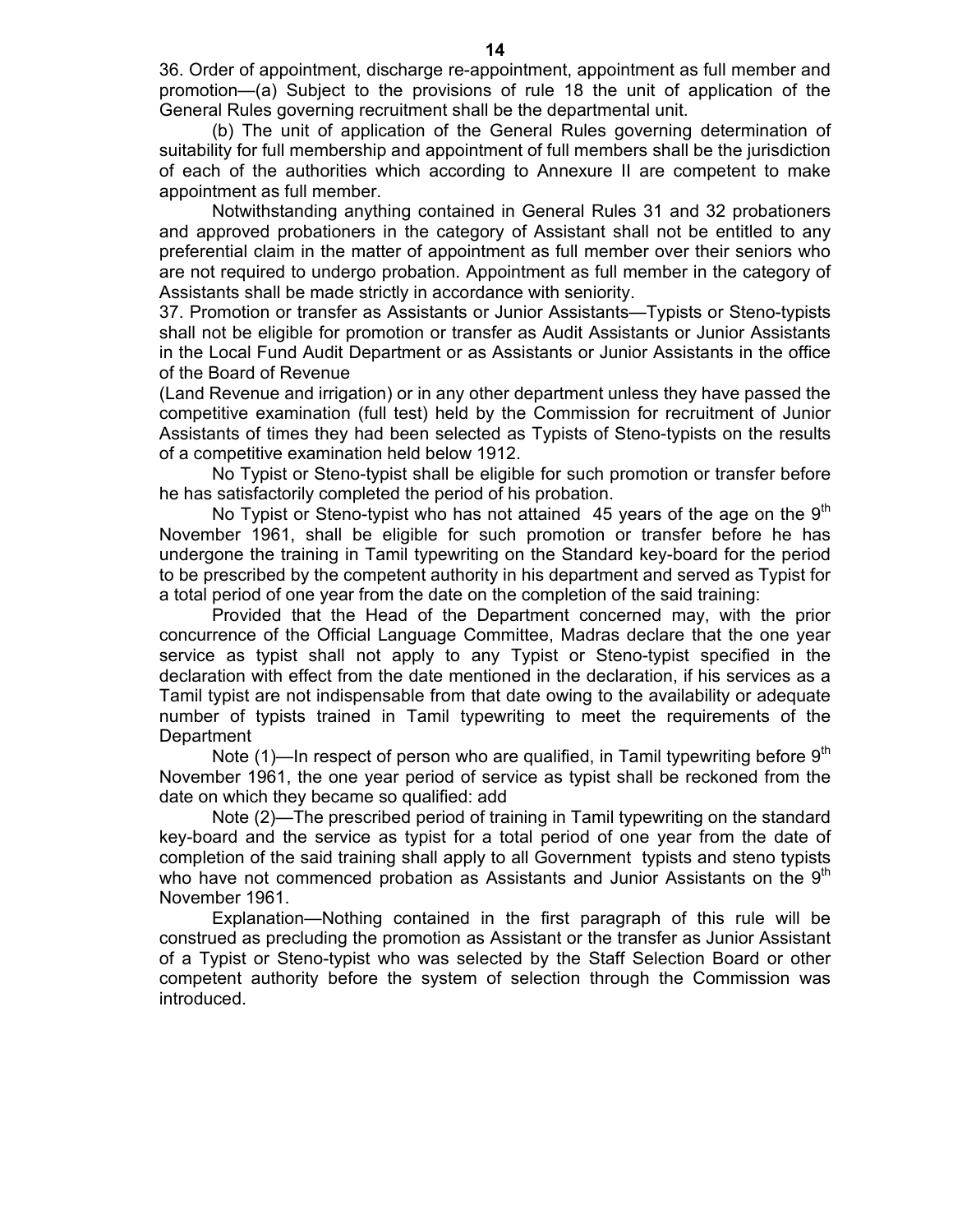#### **15** ANNEXURE 1

#### (Referred to in Rule 5)

#### SELECTION CATEGORIES AND GRADES

SECTION A—SELECTION CATEGORIES

#### Tamil Nadu Archives

- 1. Grade –A Superintendent;
- 2. Research Assistant; and
- 3. Grade—B Superintendent; (G.).Ms.No.1003, P&AR ( Per.B) dpt. Dt.24.10.1983)

ANNEXURE II

(Referred to in rule 10)

#### APPOINTING AUTHORITIES.

Category and posts. The contract of the Appointing authority.  $(1)$  (2)

| <b>Tamil Nadu Archives</b> |   |  |
|----------------------------|---|--|
| Grade-A Superintendent     | # |  |
| Research Assistant.        | # |  |
| Grade-B Superintendent s,  |   |  |
| Assistants, Junior         | # |  |
| Assistants, and Typists.   | # |  |

# Director, # Tamil Nadu Archives.

(G.O.Ms.No.1003, P&AR (Per.B) Dpt.dt.24.10.1983)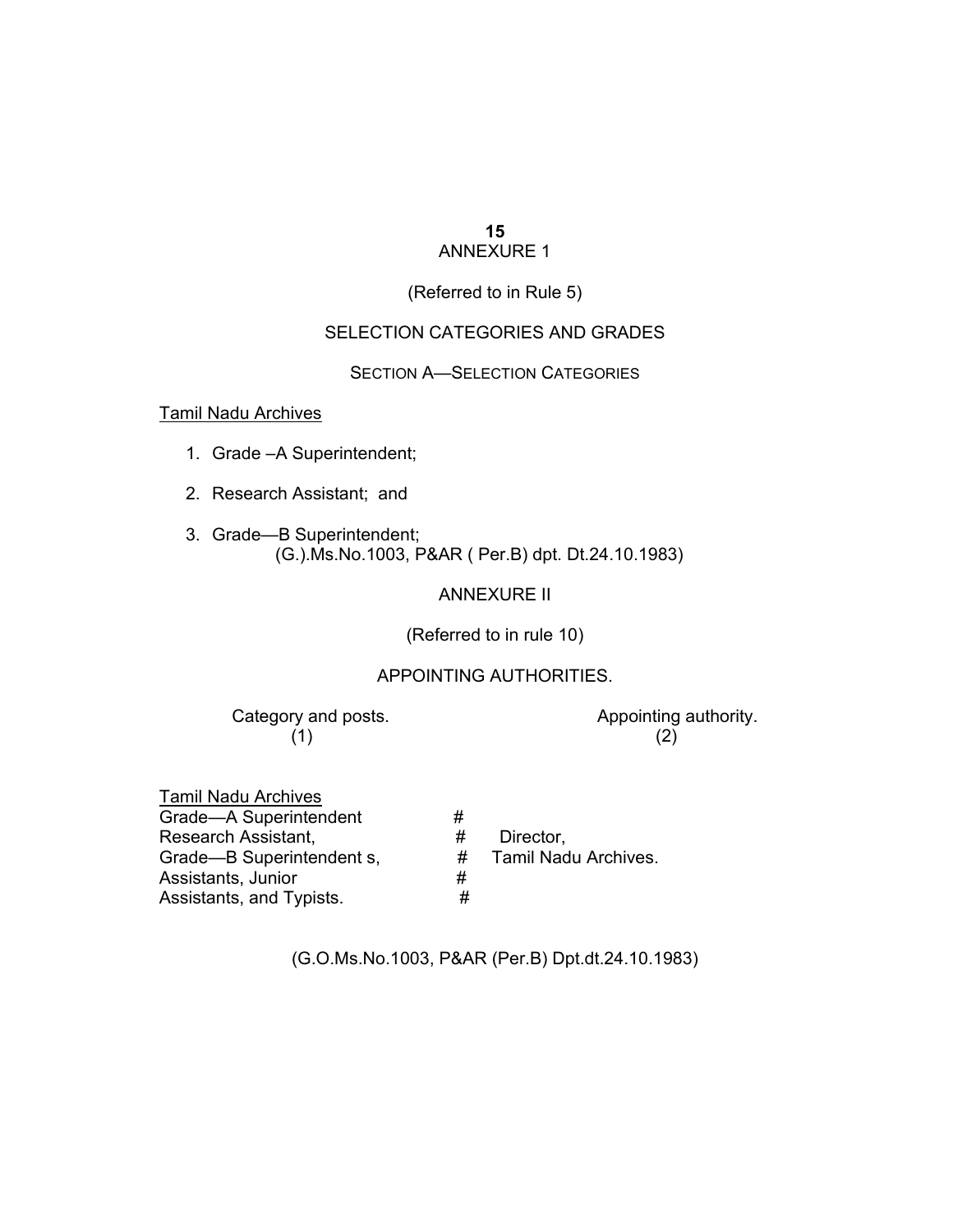#### ANNEXURE-III

Referred to in rule 30(a) Special Qualifications

| Categories and posts.<br>(1)<br>Steno-typists | Method of recruitment.<br>(2)<br>Direct recruitment or<br>recruitment by transfer. | Qualifications.<br>(3)<br>Must have passed-The<br>Technical<br>Government<br>Examination<br>in.<br>Typewriting<br>and<br>Shorthand by the Higher                                                                                                                                     |
|-----------------------------------------------|------------------------------------------------------------------------------------|--------------------------------------------------------------------------------------------------------------------------------------------------------------------------------------------------------------------------------------------------------------------------------------|
|                                               |                                                                                    | Grade (Tamil): or<br>The<br>Government<br><b>Technical Examination in</b><br>Type – writing by the<br>Grade<br>Higher<br>and<br>Shorthand by the Higher<br>Grade or Intermediate<br>Grade (English):                                                                                 |
|                                               |                                                                                    | If, however candidates<br>who have passed the<br>examinations in Type-<br>writing and short-hand by<br>the Higher Grade Tamil<br>or Typewriting by the<br>Higher Grade and Short-<br>the<br>hand<br>by<br>Higher<br>Grade<br>Intermediate<br>or <b>or</b><br>Grade (English) are not |

available those who have passed the examinations by the Lower Grade may also be appointed.

#### ANNEXURE IV

#### (Referred to in rule 30 (b) )

 Tests to be passed or training to be undergone before promotion Posts. Tests and training.  $(1)$  (2)

Tamil Nadu Archives

- 
- 1.Grade –A Superintendent  $\begin{array}{ccc} 1.6 \rightarrow 1.6 \rightarrow 2.4 \rightarrow 3.4 \rightarrow 4.4 \rightarrow 4.4 \rightarrow 5.4 \rightarrow 5.4 \rightarrow 5.4 \rightarrow 5.4 \rightarrow 5.4 \rightarrow 5.4 \rightarrow 5.4 \rightarrow 5.4 \rightarrow 5.4 \rightarrow 5.4 \rightarrow 5.4 \rightarrow 5.4 \rightarrow 5.4 \rightarrow 5.4 \rightarrow 5.4 \rightarrow 5.4 \rightarrow 5.4 \rightarrow 5.4 \rightarrow 5.4 \rightarrow 5.4 \rightarrow 5.4 \rightarrow 5.4 \rightarrow 5.4 \rightarrow 5.4 \rightarrow 5.4 \rightarrow 5$ 2. Assistants. # Officers Part I"

(G.O.Ms.No.1003, P&AR (Per.B) Dpt.dt. 24.10.1983)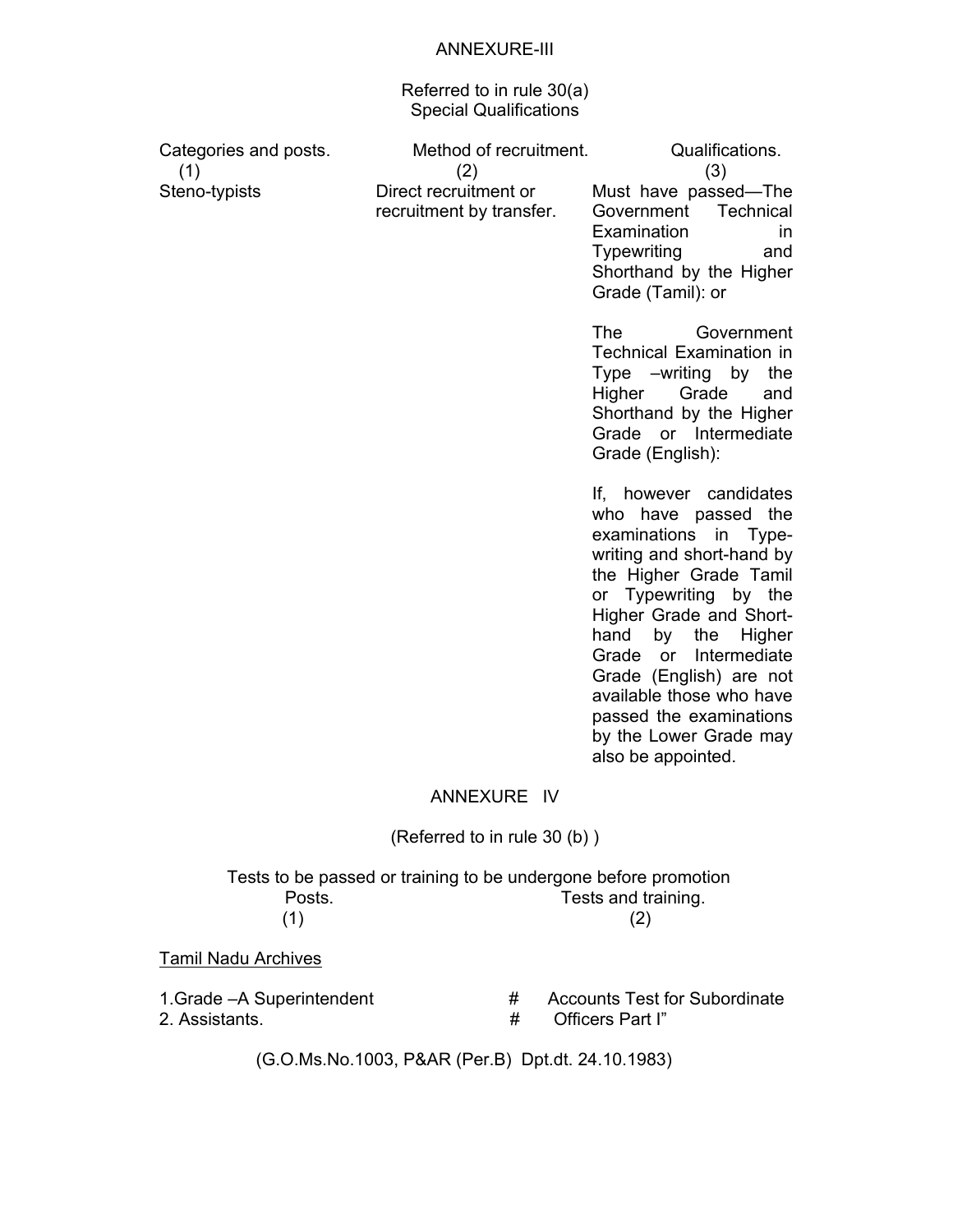#### ANNEXURE V

#### (Referred to in Rule 34)

#### TESTS TO BE PASSED TRAINING TO BE UNDERGONE OR OTHER QUALIFICATION TO BE ACQUIRED BY PERSONS APPOINTED TO THE SERVICE.

| Members of the Service. | Tests training or qualification | Period |
|-------------------------|---------------------------------|--------|
|-------------------------|---------------------------------|--------|

(1)  $(2)$   $(3)$ 

#### Ali Departments.

1. A member of the service included in a list drawn up for a particular district by the commission before the first day of July, 1934 who was an approved probationer in the service on the  $15<sup>th</sup>$  July 1936. who does not possess an adequate knowledge of the language or of one of the language of the districts and whom the commission does not find it possible to transfer to the list of district the languages of which he possesses and an adequate knowledge.

Must satisfy the Before appointing adequate said language.

authority that he full member of the has acquired an service on before knowledge of the minimum stage of appointment as rising above the the time scale of pay sanctioned for the post which he was holding or above the stage of pay drawn by him on the  $15<sup>th</sup>$  July 1936. If such stage is higher than the minimum stage.

Explanation—A member of the service shall be deemed to possess an adequate knowledge of a language within the meaning of item 1—

 (i) if he has obtained in such language either in Group A or in Group C of the Secondary School-Leaving Certificate Examination, a percentage of marks not being less than the percentage prescribed in the Schedule to the General Rules; of

 (ii) if he has obtained a pass in such language in an examination which is accepted by the Commission to be equivalent to, higher than the Secondary School Leaving Certificate Examination or

 (iii) if such language is his mother-tongue and he is certified by the Collector of the district or the Revenue Divisional Officer of the division in which he is employed as being able to talk fluently in it, to read and to write in that language; or

 (iv) if he obtains in the first part of the essay paper in such language at the competitive examination held by the Commission for recruitment to the services, such percentage of marks as may be determined by the Commission by general or special order;

BI 126E-6—19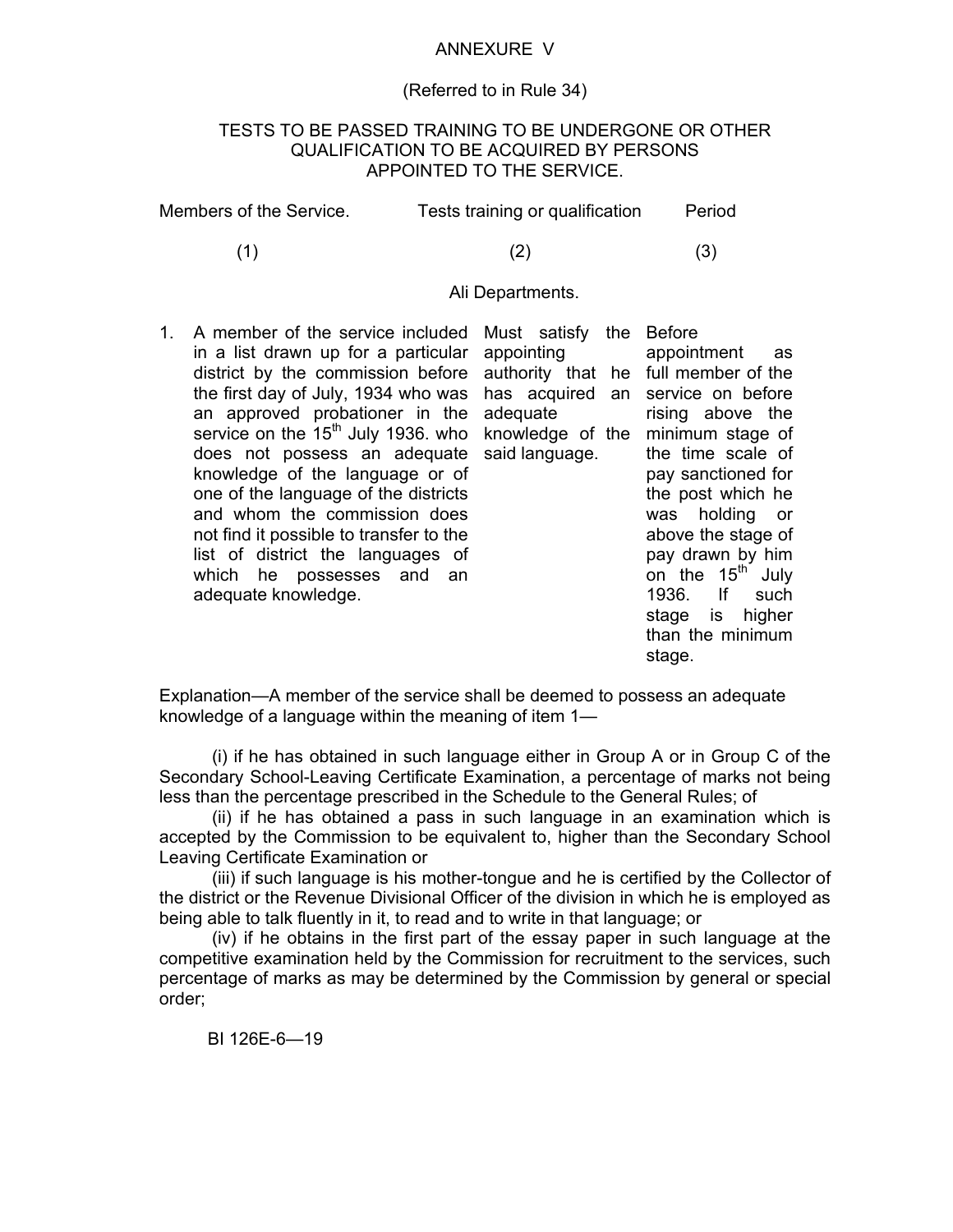| Members of the service.                                   | Test, training or qualification |    |                                 | Period |
|-----------------------------------------------------------|---------------------------------|----|---------------------------------|--------|
|                                                           | (2)                             |    |                                 | (3)    |
| 2. A member appointed as Typist or Government             |                                 |    | Before appoi                    |        |
| Steno-typist on on after 15 <sup>th</sup> Technical       |                                 |    | as full membe                   |        |
| February 1928 before the $19th$ Examination in service or |                                 |    |                                 |        |
| June 1931 who has not passed Type-writing                 |                                 | by | rising above                    |        |
| the Government Technical the Higher Grade minimum sta     |                                 |    |                                 |        |
| Examination in Typewriting by<br>the Higher Grade.        |                                 |    | the time-scale<br>sanctioned fo |        |
|                                                           |                                 |    | post he is hold                 |        |

148

Examination in service or before by rising Before appointment as full member of the above the minimum stage of the time-scale of pay sanctioned for the post he is holding or above the stage of pay drawn by him on the 2<sup>nd</sup> May 1933 if such stage is higher than the minimum stage.

3. A member appointed as Typist or Steno-typist on or after the  $19<sup>th</sup>$ June 1931, who has not passed the Government Technical Examination in Type-writing by the Higher Grade.

Do

Before appointments as full member of the service or before rising above the minimum stage of the time-scale of pay sanctioned for the post he is holding or above the stage of pay drawn by him on the  $5<sup>th</sup>$  December, 1932 if such stage is higher than the minimum stage.

4. A member appointed as Typist of Government 5. A member appointed as Typist or Steno-typist (Tamil) on or after Technical the  $9<sup>th</sup>$  November 1961, who has Examination in not passed the Government Typewriting in Technical Examination in Type-English by the writing in English by the Lower Lower Grade. Grade. Steno-typist (English) on or after the  $9<sup>th</sup>$  November 1961, who has Do. Within the prescribed period of in probation or within two years from the date of appointment to the post at the case may be. Within the prescribed period of probation, or within

Do

- not passed the Government Technical Examination in Typewriting in Tamil by the Lower Grade.
- 6. A member appointed as Stenotypist (Tamil) on or after the  $9<sup>th</sup>$ November 1961 who has not passed the Government Technical Examination in Shorthand (English) by the Lower Grade.

two years from the date of appointment to the post as the case may be.

Within the prescribed period of probation if recruited direct and within two years from the date of appointment to the post.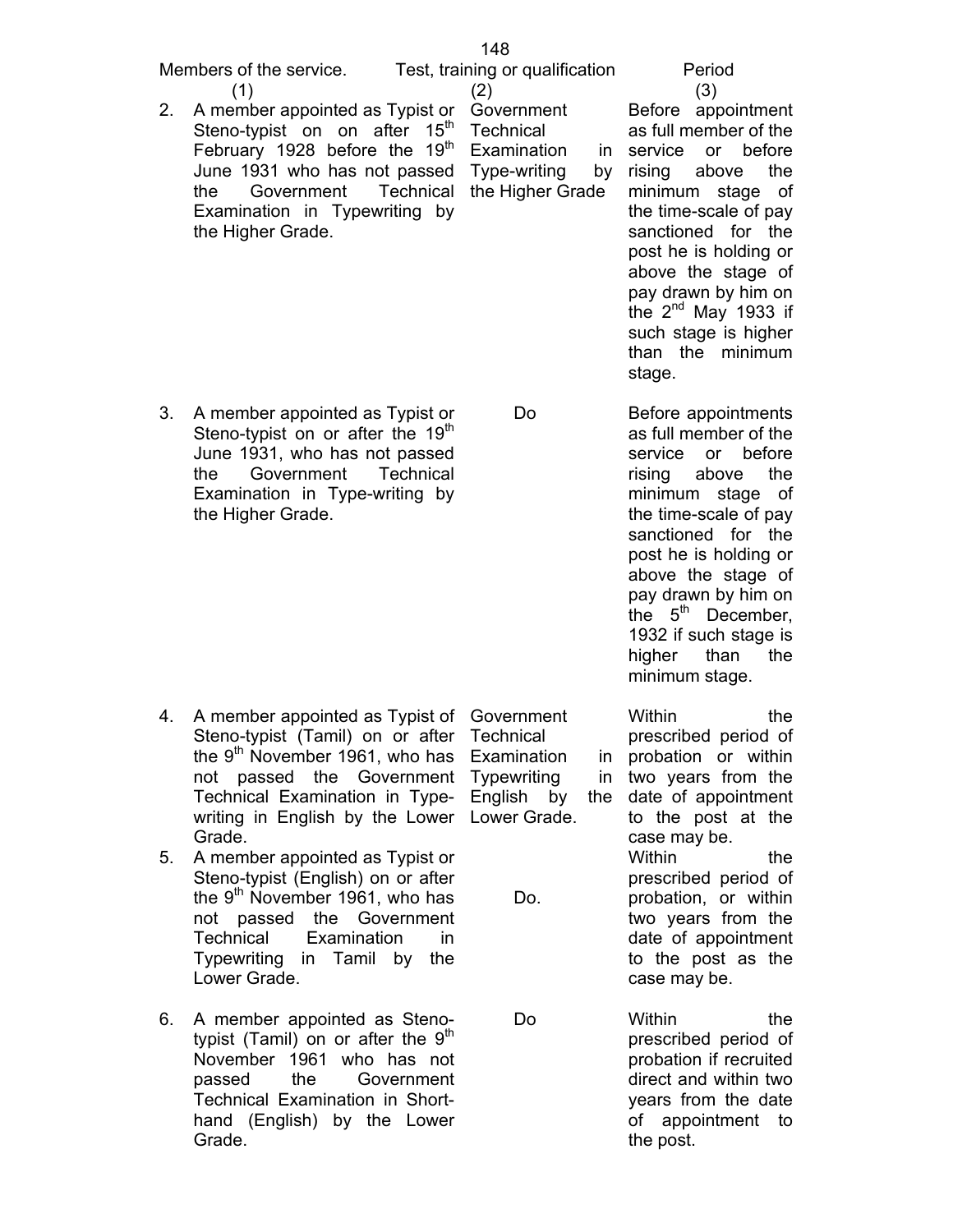$19<sup>19</sup>$ Member of the Service Tests training or qualification Period

| (1)                                                                                                                                                                                                                                                                                            | (2)                        |        | (3)                                                                                                              |                                         |
|------------------------------------------------------------------------------------------------------------------------------------------------------------------------------------------------------------------------------------------------------------------------------------------------|----------------------------|--------|------------------------------------------------------------------------------------------------------------------|-----------------------------------------|
| 7. A member appointed as Steno- Government<br>typist (English) on or after the 9 <sup>th</sup> Technical<br>November 1961 who has not Examination in of<br>passed the Government Technical Short-hand (Tamil) recruited<br>Examination in Shorthand (Tamil) by the Lower<br>by the Lower Grade |                            | Grade. | Within<br>prescribed period<br>probation<br>within<br>and<br>from<br>years<br>date<br>appointment to the<br>post | the<br>if<br>direct<br>two<br>the<br>οf |
|                                                                                                                                                                                                                                                                                                | <b>Tamil Nadu Archives</b> |        |                                                                                                                  |                                         |

| Account Test for Subordinate Within two years from the |                        |
|--------------------------------------------------------|------------------------|
| Officers, Part I.                                      | Date of appointment to |
|                                                        | The post.              |
|                                                        |                        |

2. Assistants Do. Do.

//True copy//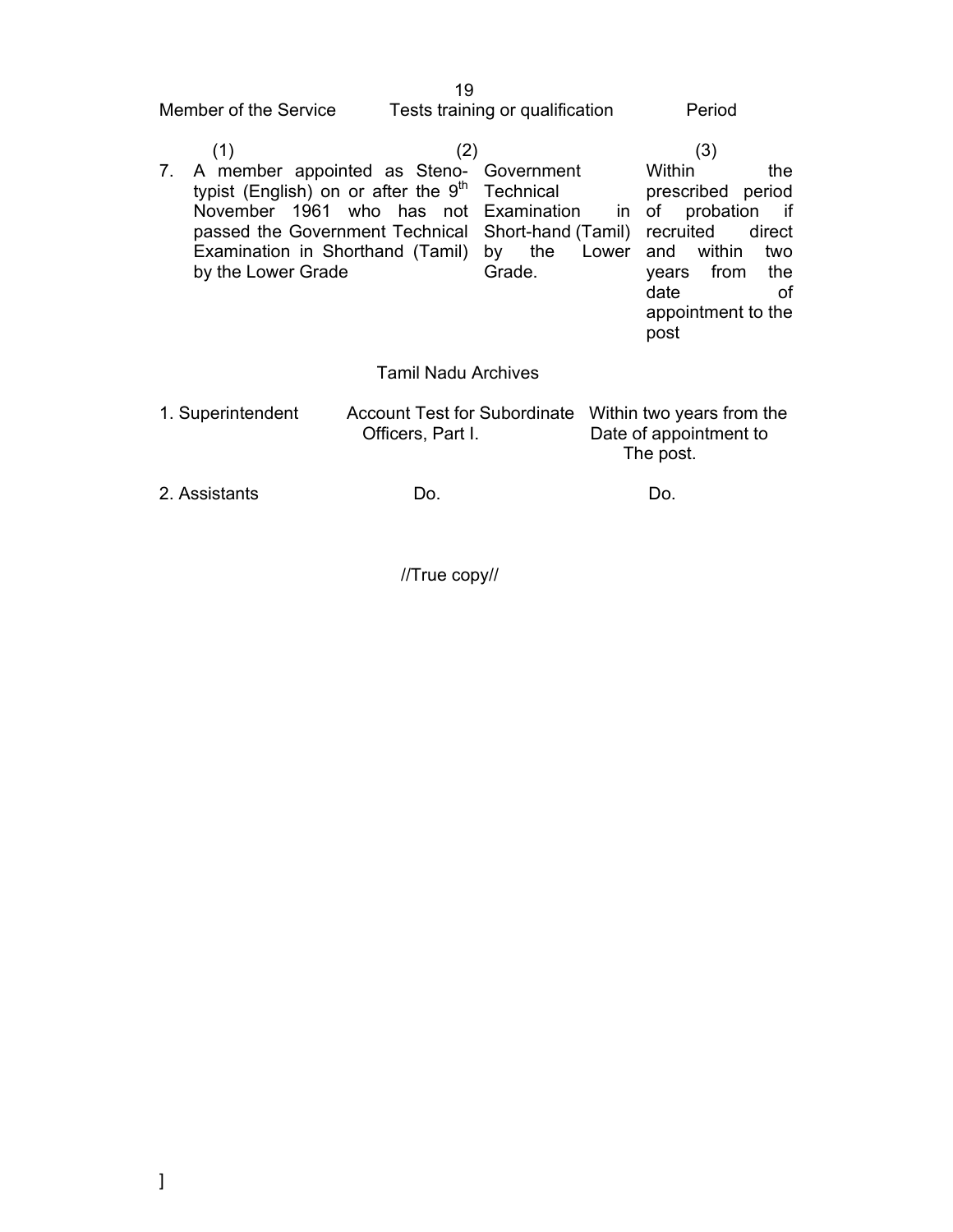## TAMIL NADU SERVICES MANUAL

## VOLUME III

#### SECTION – 13 Tamil Nadu General Subordinate Service

© GOVERNMENT OF TAMIL NADU 1990

PRINTED BY THE DIRECTION OF STATIONERY AND PRINTING, MADRAS ON BEHALF OF THE GOVERNMENT OF TAMIL NADU 1990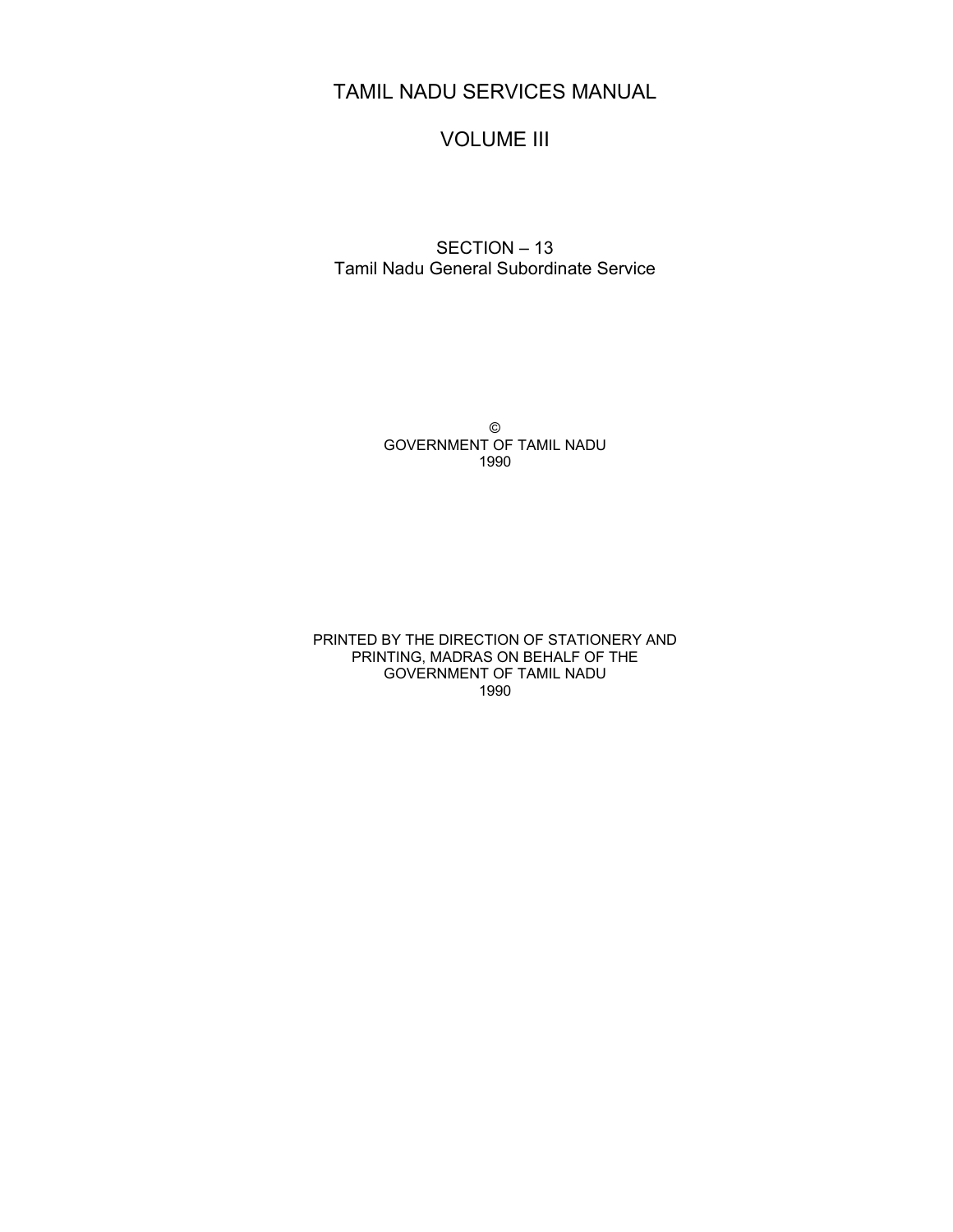Tamil Nadu Service Manual Volume-III Subordinate SERVICE Section 13—Tamil Nadu General Subordinate Service Class-XXII Record Clerks, Binder and Preservation Clerk in the Tamil Nadu Archives and Craft Attenders in the Education Department and Stores Attendent in the State Transport Department.

Constitution : This class shall consist of the following categories of posts—

- Category-1 Record clerks in offices excluding Secretariat, of the State Legislature and the offices of the Director of Animal Husbandary, Government Musium, Government Collages of Educational Department, the college of Agriculture, Coimbatore, the office of the Veterinary disease investigation officer (Poultry) and the Madras Veterinary College.
- Category-2 Binder in the Tamil Nadu Arvhives.
- Category 3 Preservation Clerk in the Tamil Nadu Archives
- Category 4 Craft attender in the Education Department.
- Category 5 Stores attender in the State Transport Department
- 2. Appointment : (a) Save as otherwise provided, appointment to the several Categories shall be made by Direct recruitment. or for Special reasons, Recruitment or, for Special reasons, recruitment by transfer from any other Class or service:

 Provided that the case of Record Clerks, in the Tamil Nadu Archives, Recruitments shall be made by Transfer from the category of Office Assistant in the same office or for Special Reasons by direct recruitment:

 Provided further that in the case of Binders in the Tamil Nadu Archives recruitments may, for special reasons be made by promotion from the categories of Record Clerks or by transfer from the category of Preservation clerks in the same office:

 Provided also that in the case of P.C. in the T.N.A recruitment shall be made by selection from among the R.C's including R.C's in the referencing section, to have training in mending work in the Archives.

1. (b) Appointment to the category of Record Clerks shall be made by Recruitment by Transfer from the Tamil Nadu Basic Service;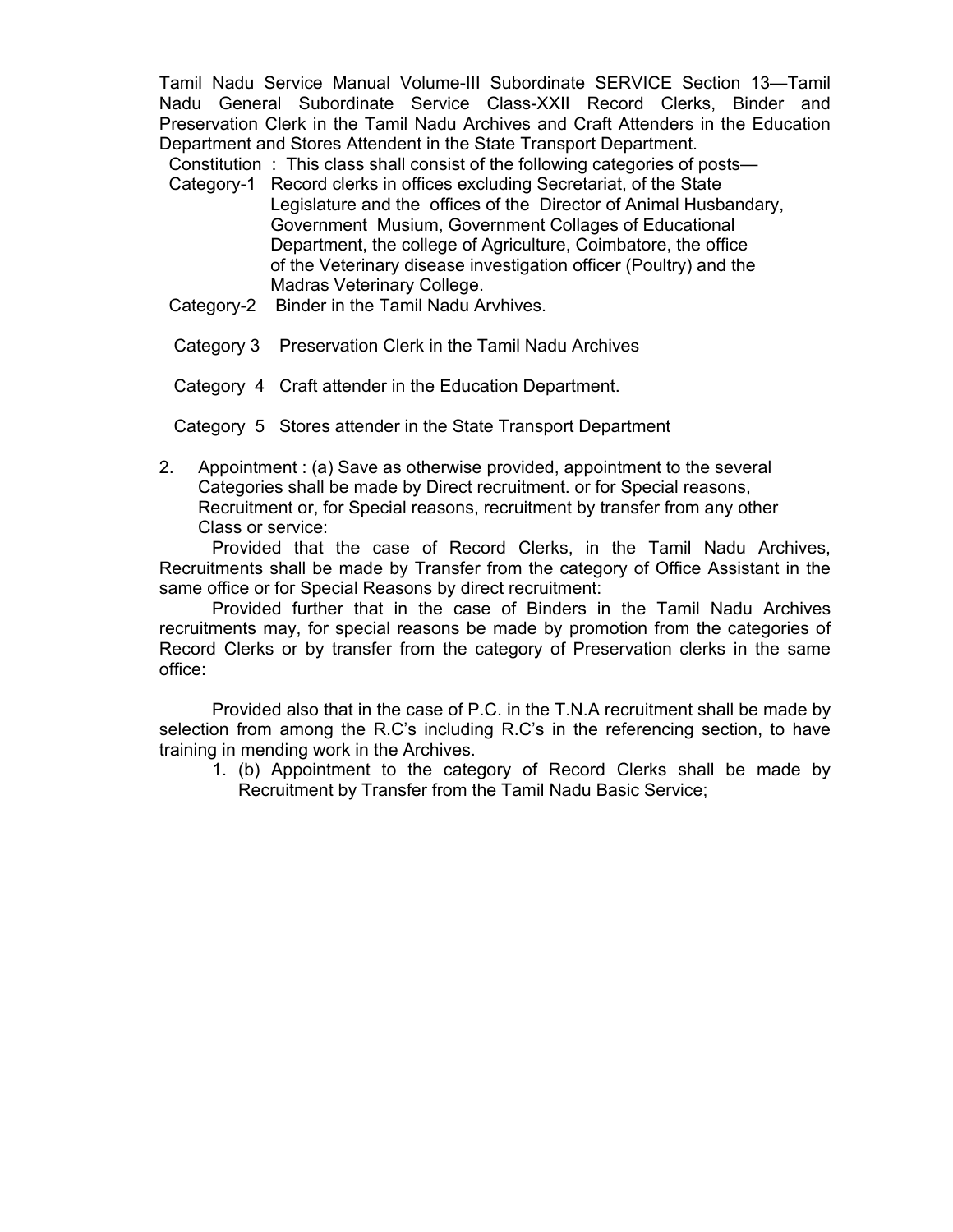Provided that if no suitable member of Tamil Nadu Basic Service is available then the vacancy shall be filled up by Direct Recruitment.

(2) A Preparation of annual list of approved candidates.

 A list of approved candidates for appointment to the post by the promotion and by recruitment by transfer shall be prepared annually and the crucial date of which and candidate should be qualified , shall be the first December every year.

 3. Appointing authority: The appointing authority for the category specified in Column 1 of the annexure shall be the authority specified in the corresponding entry in Column 2 thereof:

#### ANNEXURE

(Referred to in Rule 3)

|    | Class and category                                                 | Appointing authority                                              |
|----|--------------------------------------------------------------------|-------------------------------------------------------------------|
| 1. | Category $-$ (1)<br>Record Clerks in<br><b>Tamil Nadu Archives</b> | <b>Assistant Commissioner of Archives</b><br>Tamil Nadu Archives. |
| 2  | <b>Binder in the Tamil Nadu Archives</b>                           | Commissioner, Tamil Nadu Archives.                                |
| 3. | <b>Preservation Clerk in Tamil Nadu</b><br>Archives.               | Assistant Commissioner Tamil Nadu<br>Archives.                    |

4. Qualification: No person shall be eligible for appointment to the category specified in column 1 of the Table below unless he possess the qualification specified in the corresponding entry in Column 3 thereof:

#### TABLE

Category **Method of Recruitment** Qualification  $(1)$   $(2)$   $(3)$ 1. Record Clerk Direct Recruitment (1) Must not have

Completed 35 years of age in the case of candidate belonging to SC/ST and 30 years of age in the case of others.

(2) Must possess completed S.S.L.C.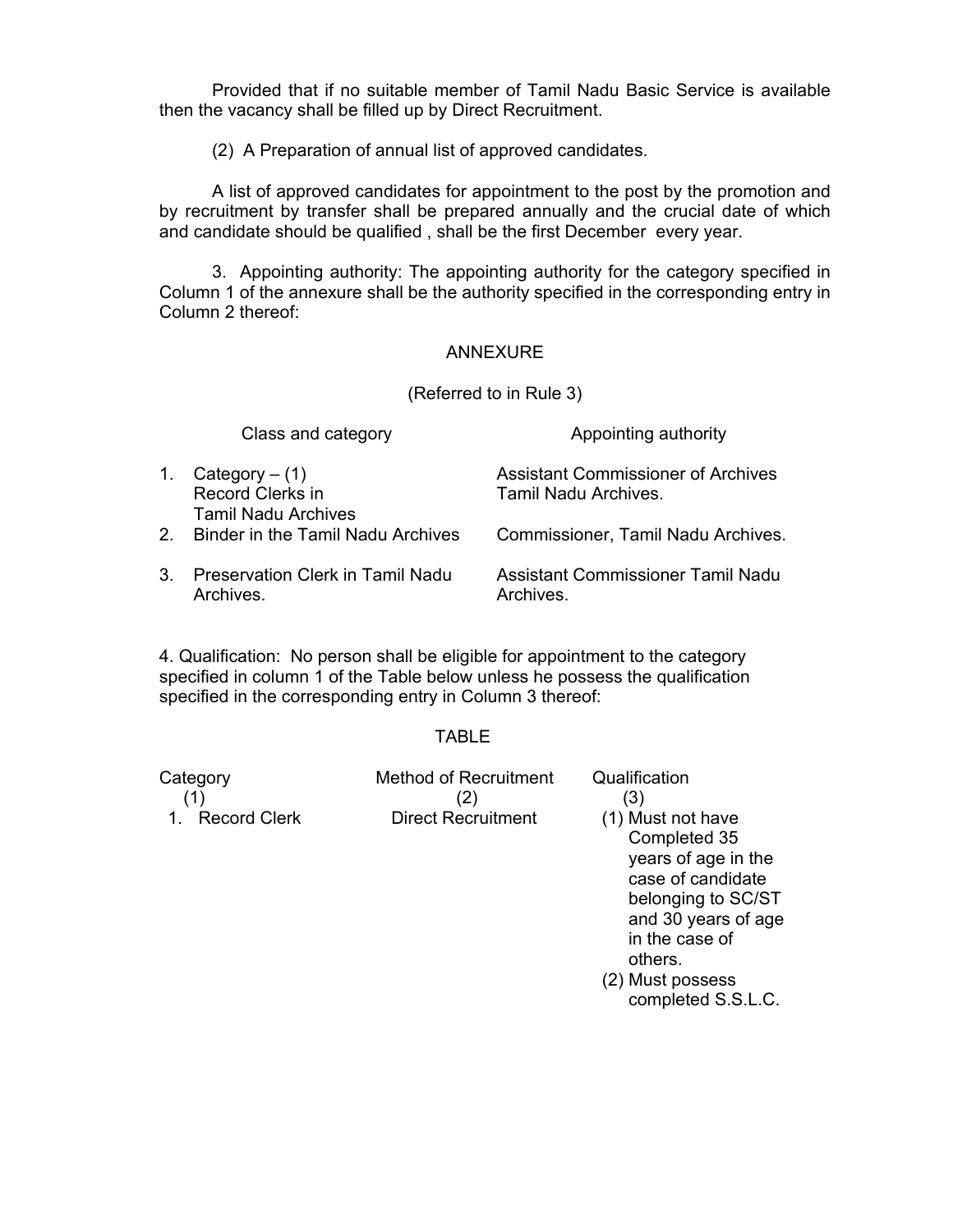|    |                                 | 23                                   |                                                                                                                                                                                                                                                                        |
|----|---------------------------------|--------------------------------------|------------------------------------------------------------------------------------------------------------------------------------------------------------------------------------------------------------------------------------------------------------------------|
|    | (1)<br><b>Record Clerk-Cond</b> | (2)<br>Recruitment                   | (3)<br>1. Must have passed<br>the III Form or VIII<br>Std.,<br>[in<br>a<br>recognized School<br><b>OR</b>                                                                                                                                                              |
|    |                                 |                                      | Must<br>possess<br>the<br>Indian<br>Army First<br>Class certificate of<br>Education<br><b>OR</b>                                                                                                                                                                       |
|    |                                 |                                      | Indian Army III Class<br>English Certificate.                                                                                                                                                                                                                          |
|    |                                 |                                      | 2.<br>Must<br>have<br>completed 3 years of<br>in<br>basic<br>service<br>service.                                                                                                                                                                                       |
| 2. | <b>Binder</b>                   | <b>By Direct</b><br>Recruitment      | $1_{\cdot}$<br>Must not have<br>completed 35 years<br>of age in the case of<br>candidates<br>belonging to SC.ST<br>and 30 years of age<br>in the case of others:<br>2. Must possess<br>technical knowledge<br>of Binding and<br>3. Must possess a<br>completed S.S.L.C |
|    |                                 | By Recruitment by<br><b>Transfer</b> | 1.<br>Must<br>possess<br>technical knowledge<br>of binding.                                                                                                                                                                                                            |
| 3  | <b>Preservation Clerk</b>       | <b>By Direct</b><br>Recruitment      | 1. Must possess<br>adequate skill<br>and<br>experience<br>in.<br>mending old records<br>and<br>2. Must possess a<br>completed S.S.L.C.                                                                                                                                 |
|    |                                 | By Recruitment by<br>Transfer.       | Must<br>1.<br>possess<br>adequate<br>skill<br>$\mathsf{I} \mathsf{n}$<br>mending old<br>records.                                                                                                                                                                       |

Explanation—1. For purpose of this rule a person shall be deemed to possess a completed S.S.L.C. Public Examination and the marks in the Publication Examination entered in it.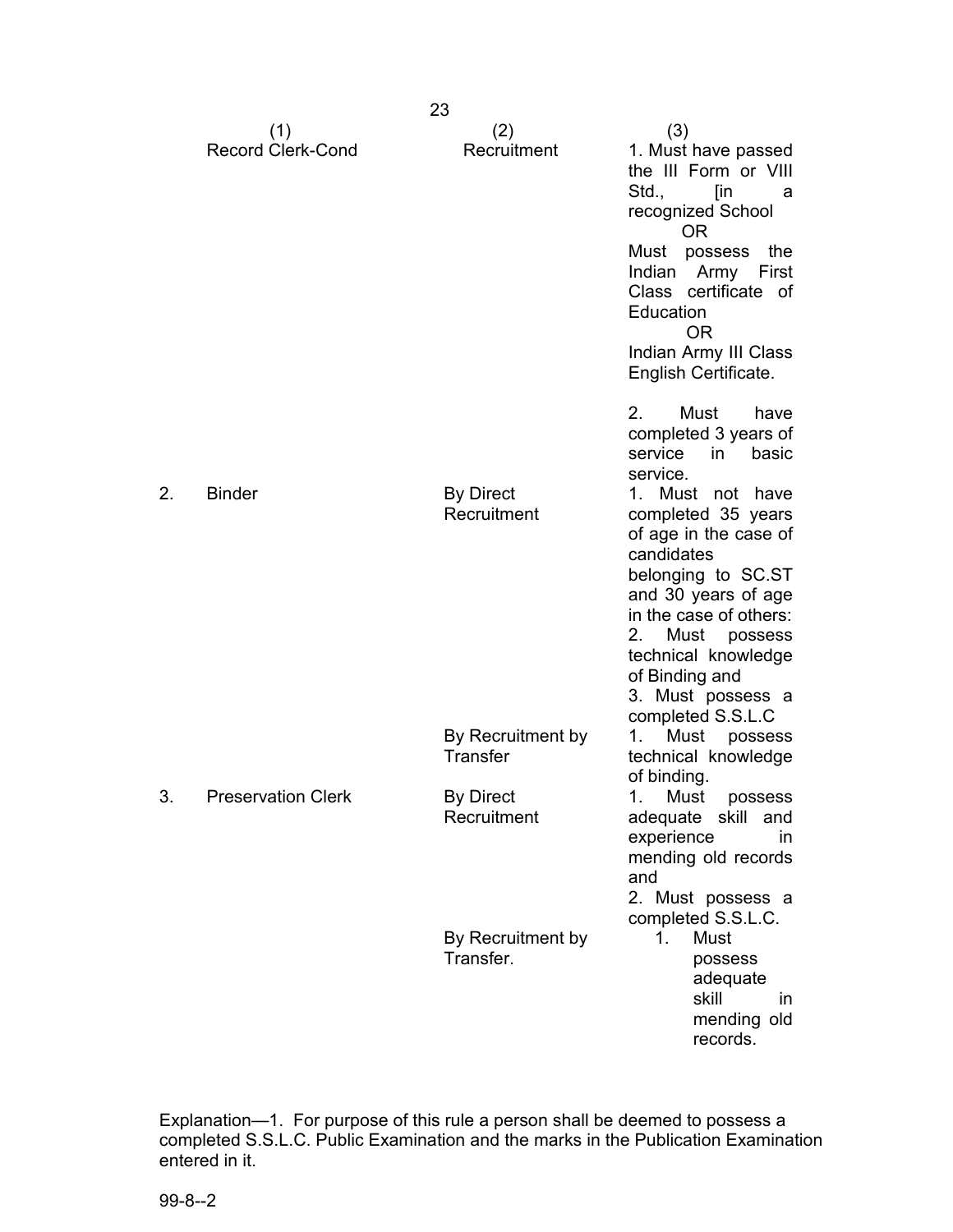|              | 2. | For the purpose of this rule a recognized secondary<br>school means a secondary school maintained by OR<br>opened with the sanction of Government OR to which<br>recognition recorded by the Director of Public<br>Instruction under the Madras Education Rule. |
|--------------|----|-----------------------------------------------------------------------------------------------------------------------------------------------------------------------------------------------------------------------------------------------------------------|
|              | 3. | Technical knowledge of Binding referred to here shall<br>include knowledge of Binding required in the Tamil<br><b>Nadu State Archives</b><br>OR                                                                                                                 |
|              |    | a pass in the Madras Government Technical<br>Education in book binding (Higher Grade) conducted<br>by the Commissioner of Government Examinations,<br>Madras.<br><b>OR</b>                                                                                      |
|              |    | Possession of the Diploma awarded by the Director<br>General of Resettlement in Employment OR the N.T.C<br>in Book binding awarded by the National Council for<br>Training in vocational Trades.                                                                |
| 5. Probation |    | Every person appointed to any category by direct<br>recruitment shall, from the date on which he joins<br>duty, be on probation for a total period of 2 years on<br>duty within a continuous period of 3 years.                                                 |
|              |    | Provided that every person appointed to the post of<br>Record Clerk by Recruitment by Transfer shall from<br>the date on which he joins duty, he on probation for a<br>total period of 1 year on duty within a continuous<br>period of 2 years;                 |
|              |    | Provided that every person appointed to the post of<br>and Dinder in the Commissioners of Anglican                                                                                                                                                              |

P.C and Binder in the Commissioner of Archives and Historical Research by Recruitment by Transfer from any other service from the date on which he joins duty be on probation for a total period of one year on duoty within a continuous period of two years.

NOTE: The category of Binders in T.N.A shall be treated as higher one than that of P.C in the same office for purposes of Rule 23° c of General Rules for the Tamil Nadu State and Subordinate Services even though the posts in the two categories carry the same scale of pay.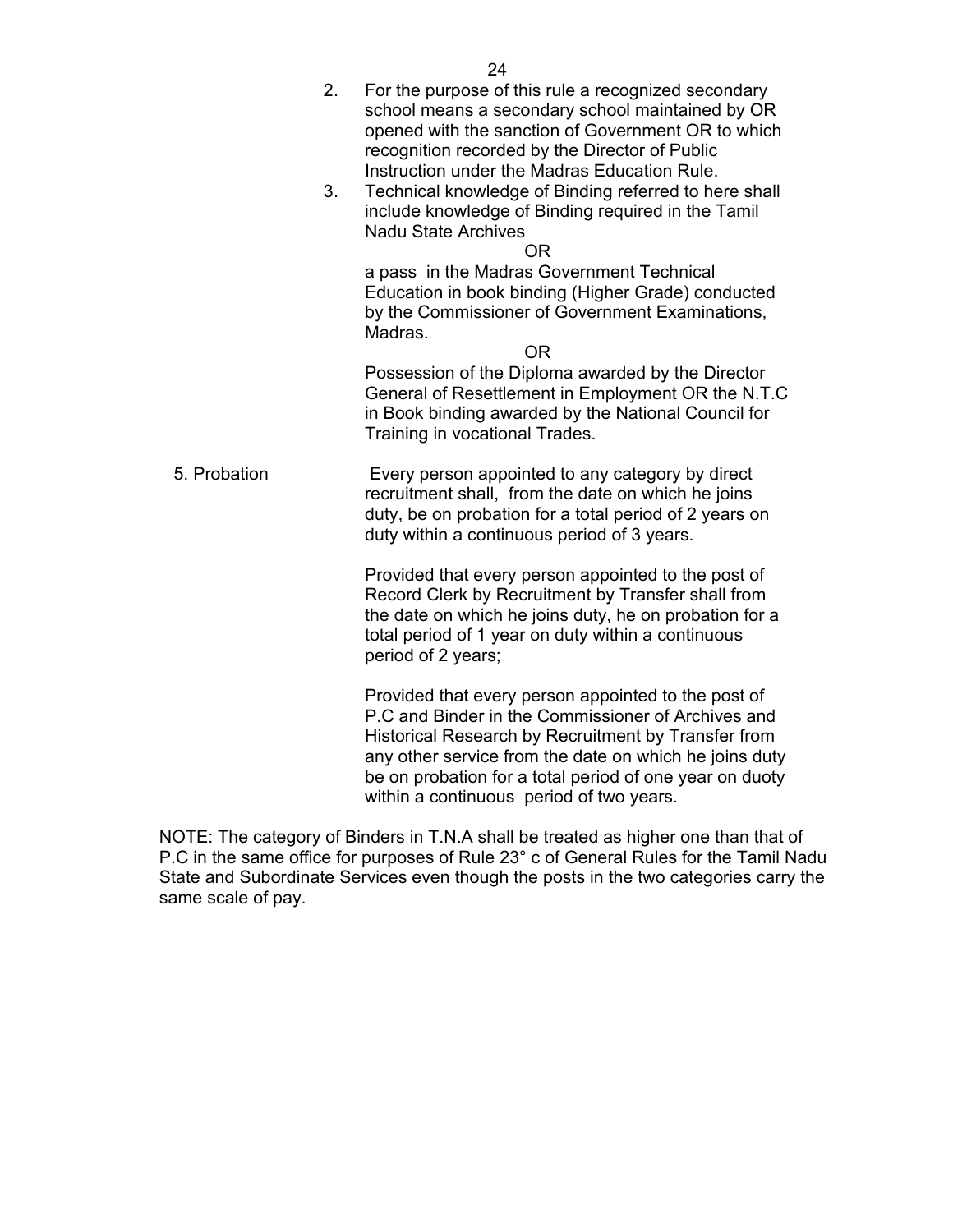- 6. Unit for Recruitment Discharge, etc., For the purposes of recruitment, discharge for want of vacancies and re-appointment or probationers and approved probationers of appointment of full members and promotion the jurisdiction of the each appointment shall be the unit.
- 7. Record Clerk-Transfer : Except as otherwise provided in the Annexure transfer of the R.C.'s from the jurisdiction of one appointing authority concerned by mutual agreement.
- 8. Reservation of appointment : The rule of reservation of Appointment (Gender-1 Rule 22) shall apply to the appointment of R.C.P.C. and Binder by Direct Recruitment.

/True Copy/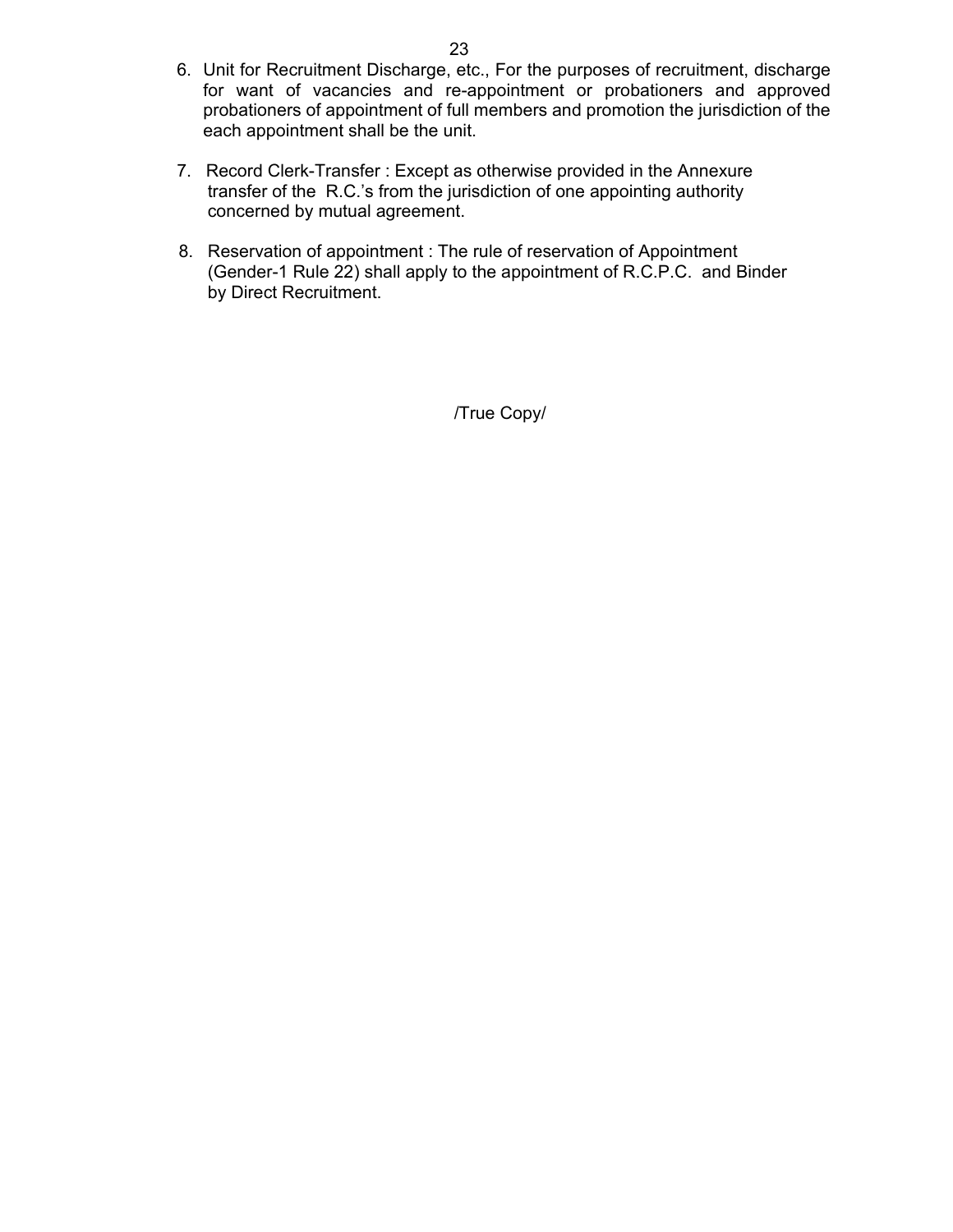#### TAMIL NADU SERVICE MANUAL

#### VOLUME III

### SECTION – 19- THE TAMIL NADU BASIC SERVICE

### (Corrected upto 31.10.79)

#### ( Extract taken from the portions relation to the under mentioned categories of Archives Department)

- 1. Duffadar
- 2. Office Assistant
- 3. Durwan
- 4. Asst.Durwan
- 5. Night Watchman
- 6. Sweeper
- 7. Gardener
- 8. Sanitary Worker.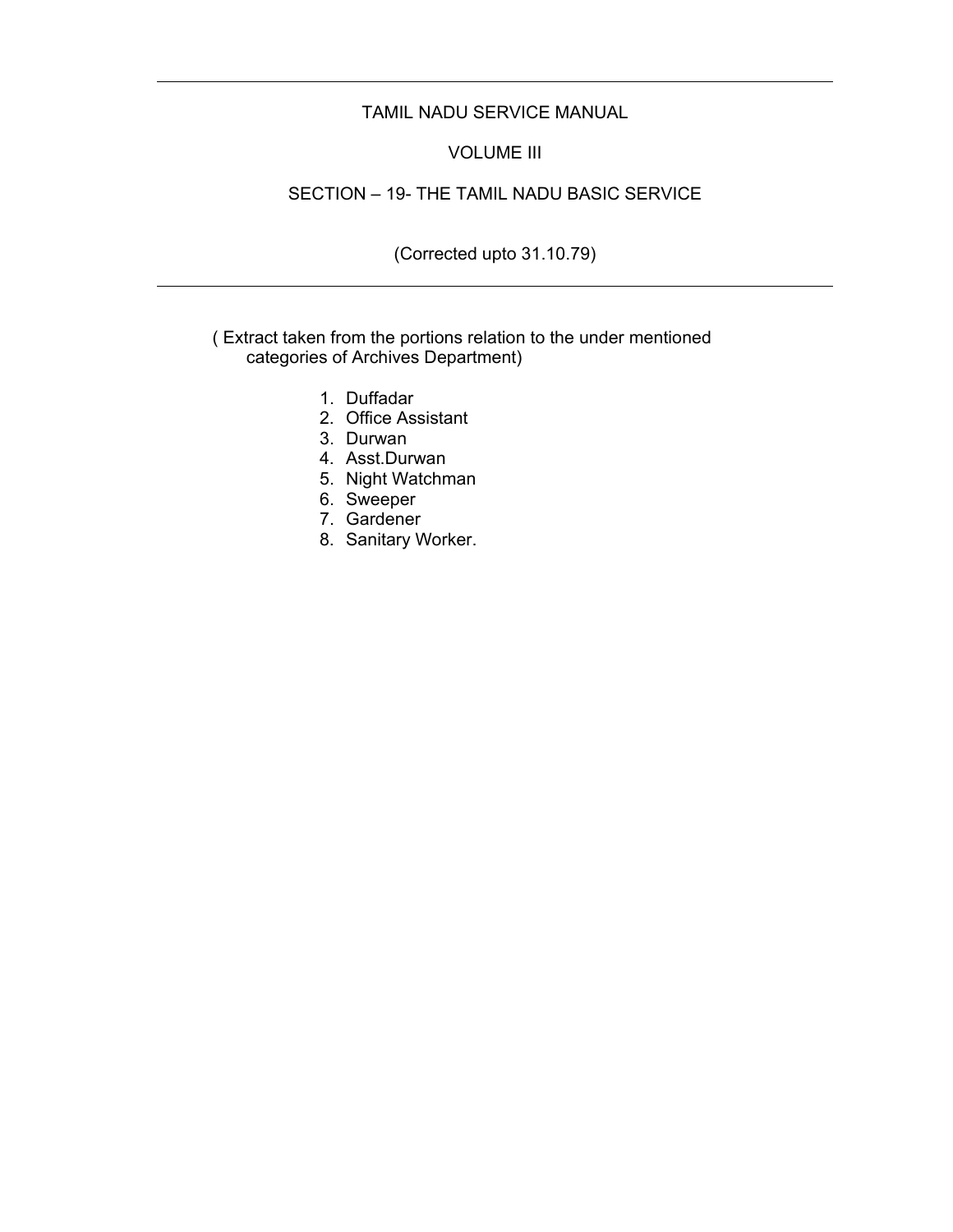#### SECTION 10—THE TAMIL NADU BASIC SERVICE.

1. Constitution –The service shall consist of the following classes and categories of Government Servants, namely:-

Class I –

Category 4—Duffadars.

 Class II – Category 4—Durwans. Category 5—Assistant Durwans. Class III – Category 5—Peons. Class IV— Category g—Sanitary Workers. Category 9—Gardeners.

> Category 11—Watchmen. Category 12—Sweepers.

Class  $V - Any other person who is in Basic service as defined in subsidiary$ definition (iii) under Fundamental Rule 9 and who has not been included in any other service.

F.R. 9 (iii) reads as follows:-

 Basic service includes all services in the following appointments unless declared by Government to be superior:-

(a) Service as Peon, Head Peon, Chobdar or Duffadar:

(b) Service in posts the pay of which does not exceed Rs.400.

All other services are superior.

 Explanation—The classification of the posts in the manner indicated above shall not preclude the incumbent of the posts from drawing paying the scales which are applicable to them prior to coming into force of the special rules.

 2. Appointing authority—The appointing authority for the classes and categories of posts in the departments and offices mentioned in column (i) of the annexure shall be the authority specified in the corresponding entry in column (2) thereof.

 3.Appointment—(a) Appointment to the several classes and categories shall be made as follows:-

Class and category **Method of appointment.**  $(1)$  (2)

Class 1—

Category –4- Duffadar Transfer from the Categories in class II or III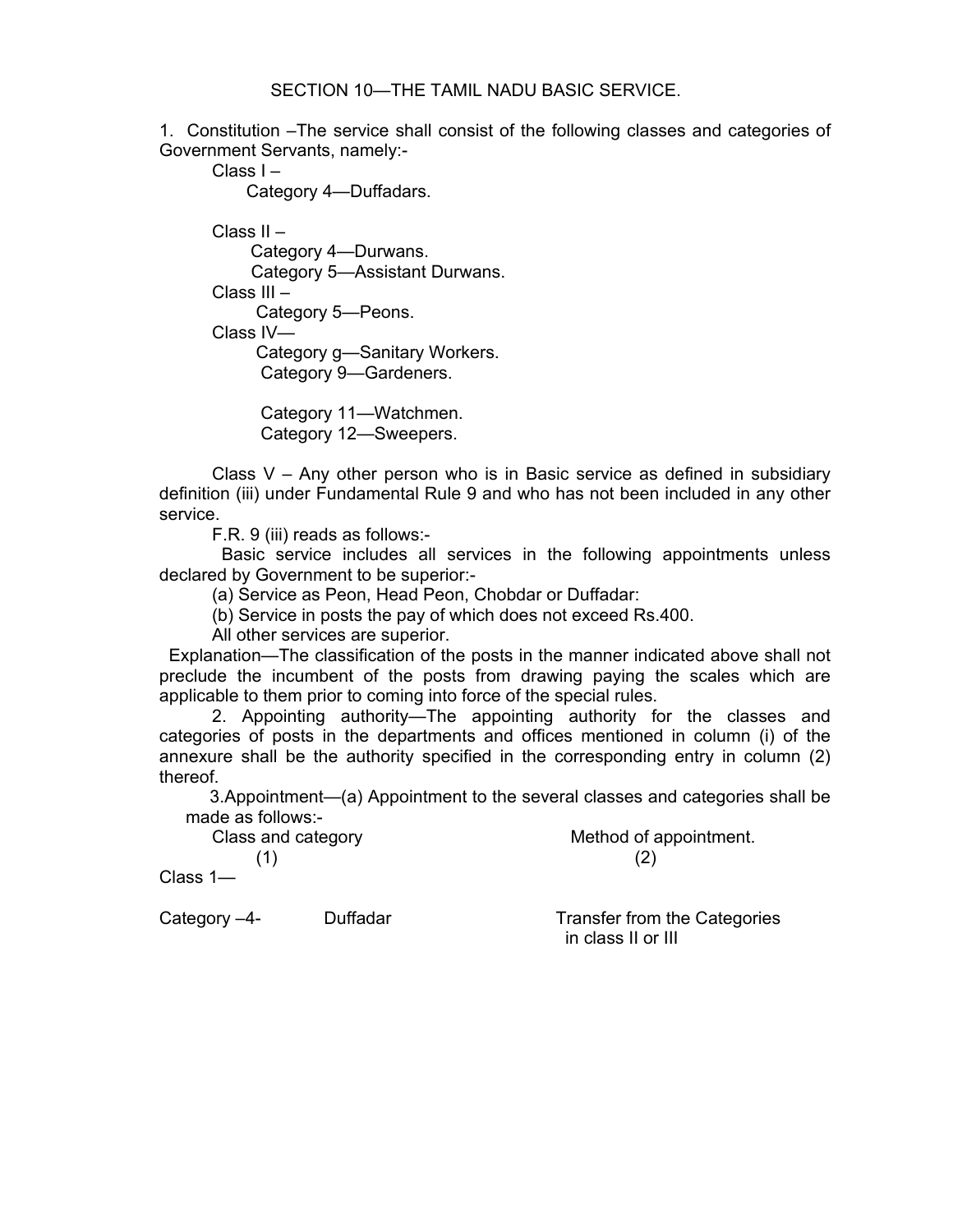| Class and category<br>(1)           |                      | Method of appointment.<br>(2)                                                                                                                                       |  |
|-------------------------------------|----------------------|---------------------------------------------------------------------------------------------------------------------------------------------------------------------|--|
| Class <sub>II-</sub>                |                      |                                                                                                                                                                     |  |
| Category A -                        | Durwans              | Transfer from category 5- Assistant<br>Durwans: or from categories in class<br>III: or Recruitment by transfer from<br>any other Service; or Direct<br>recruitment. |  |
| Category $5-$                       | Assistant<br>Durwans | Transfer from the Categories in Class<br>III; or<br>Recruitment by transfer from any<br>other Service; or Direct recruitment                                        |  |
| $Class - III$<br>All categories     |                      | Direct recruitment; or Recruitment by<br>transfer from any other service or<br>Transfer from Class IV"                                                              |  |
| Classes-IV and V;<br>All categories |                      | Direct recruitment; or Recruitment by<br>transfer from any other Service; or<br><b>Transfer from Class IV</b>                                                       |  |

 4. Selection of direct recruits—(a) Selections of candidates to any of the categories by direct recruitment shall be made in the manner indicated below:-

 The appointing authority shall call for a panel of names from the Employment Exchange concerned, informing that office of the anticipated vacancies of the posts and the qualifications prescribed for such posts. A selection shall be made only from out of the candidates included in the panel sent by the Employment Exchange concerned. If the appointing authority finds that none of the candidates in the panel sent by the Employment Exchange is suitable for appointment. He shall send a requisition to Employment Exchange for forwarding a second list or necessary further lists of candidates and make his selection from out of such list or lists. Appointment of persons not nominated by the Employment Exchange concerned is unable to sponsor qualified candidates and in such cases of appointment both the Employment Exchange concerned and the immediate superior officer of the appointing authority should be informed of the appointment and the circumstances in which such appointments had to be made:

 Provided that this sub rule shall not apply in the case of appointment of any person transferred from a local fund or municipal Institution in consequence of the transfer of such institution to the control of the State Government, or to any person, 41who has been appointed through the Employment Exchange to a post paid from contingencies.

 Provided further that this sub-rule, shall not apply in the case of appointment of the wife/husband son/unmarried daughter of Government servant who dies in harness leaving his family indigent circumstances.

(G.O.Ms.No.359, Personnel and Administrative Reforms (Personnel-F),

dated  $28<sup>th</sup>$  March 1978.)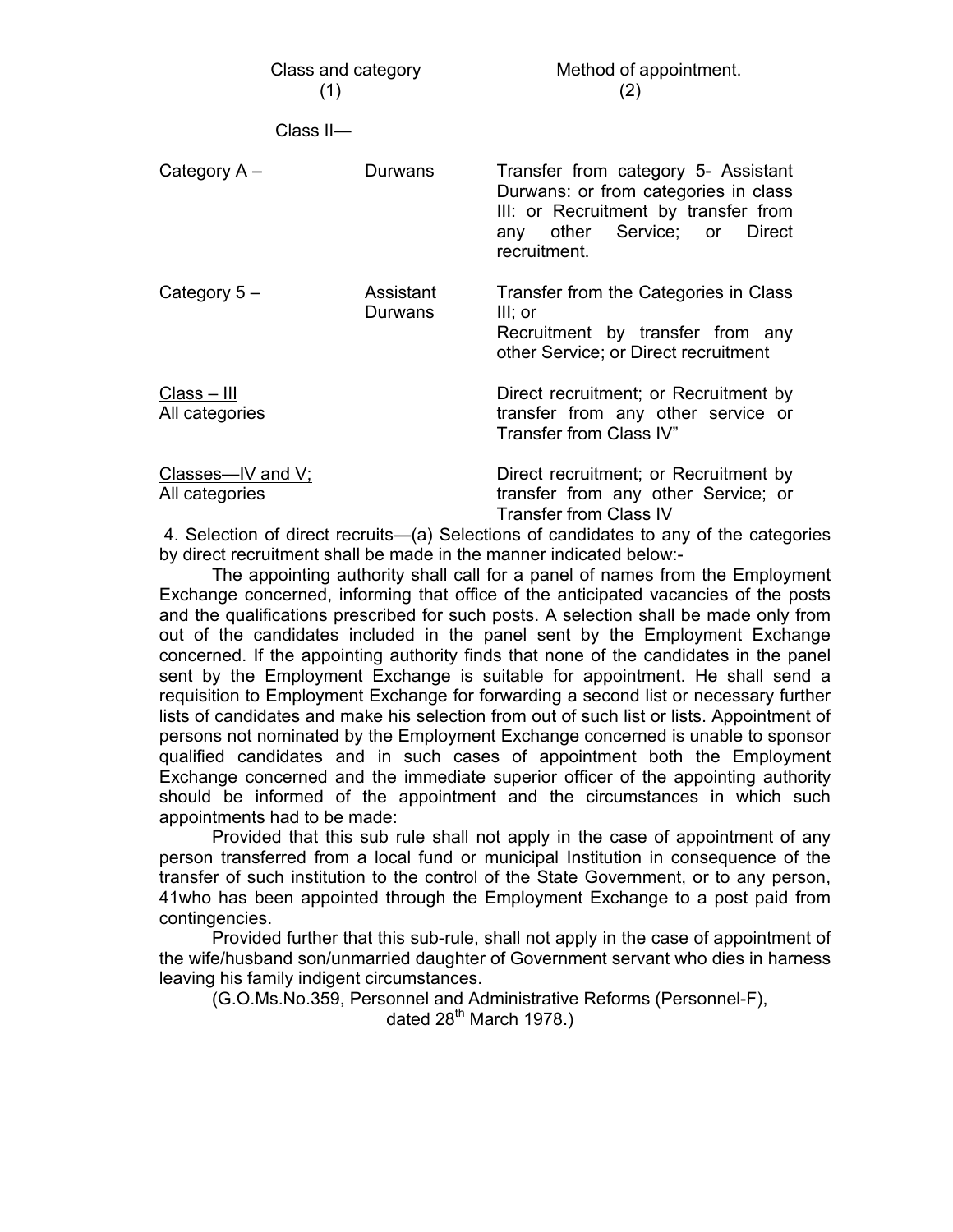"Provided further that for recruitment to be post of residential office assistants to the eligible officers, the appointing authority may call for from the Employment Exchanges list of candidates residing in and around the places or locality of the residences of the eligible officers:

 Provided also that the appointing authority may call for from the Employment Exchanges list of candidates who have previous experience in driving light motor vehicles for not less than three years; and who possess a valid driving licence".

(G.O.No.265, P&AR (F) dt.24.07.91, shall be deemed to have come into force from 18.12.86.

5.Qualilfication—(1) Age—Candidates for appointment by direct recruitment to any of the posts other than those in Classes I and II must not have completed 28 years of age on the date of appointment:

"Explanation: For the purpose of the sub-rule, the age limit, in the case of candidate appointed through Employment Exchange, be reckoned from the date of sponsoring of the candidate by the Employment Exchange concerned for appointment to the post".

(Go.Ms.202 P&AR (per.F) dated.28.05.91)

 Provided that a candidate belonging to the Schedule Caste; or the Scheduled Tribes shall be eligible for appointment to the above classes if he has not completed 33 years of age on the date of appointment:

 Provided further that the age-limit aforesaid shall not apply to the appointment of ex-servicemen to any category:

 Provided also that the age-limit shall not apply to the appointment to this service made from among employees borne on contingent establishment in the same department:

 Provided also that the age-limit shall not apply to appointment by direct recruitment from among Process Servers and Process Amins of the Revenue Department.

 Provided also that the age-limit aforesaid shall not apply in the case of appointment of any person transferred from a local fund or municipal institution in consequence of the transfer of such institution to the control of the State Government.

 (2) Educational qualification—(a) No person shall be eligible for appointment by direct recruitment to any category of the service unless he has passed the III Form or the VIII Standard of a recognized school (i.e) a school maintained by or opened with the sanction of the Government of Tamil Nadu or to which recognition has been accorded by the Director of School Education under the Educational Rules of the State.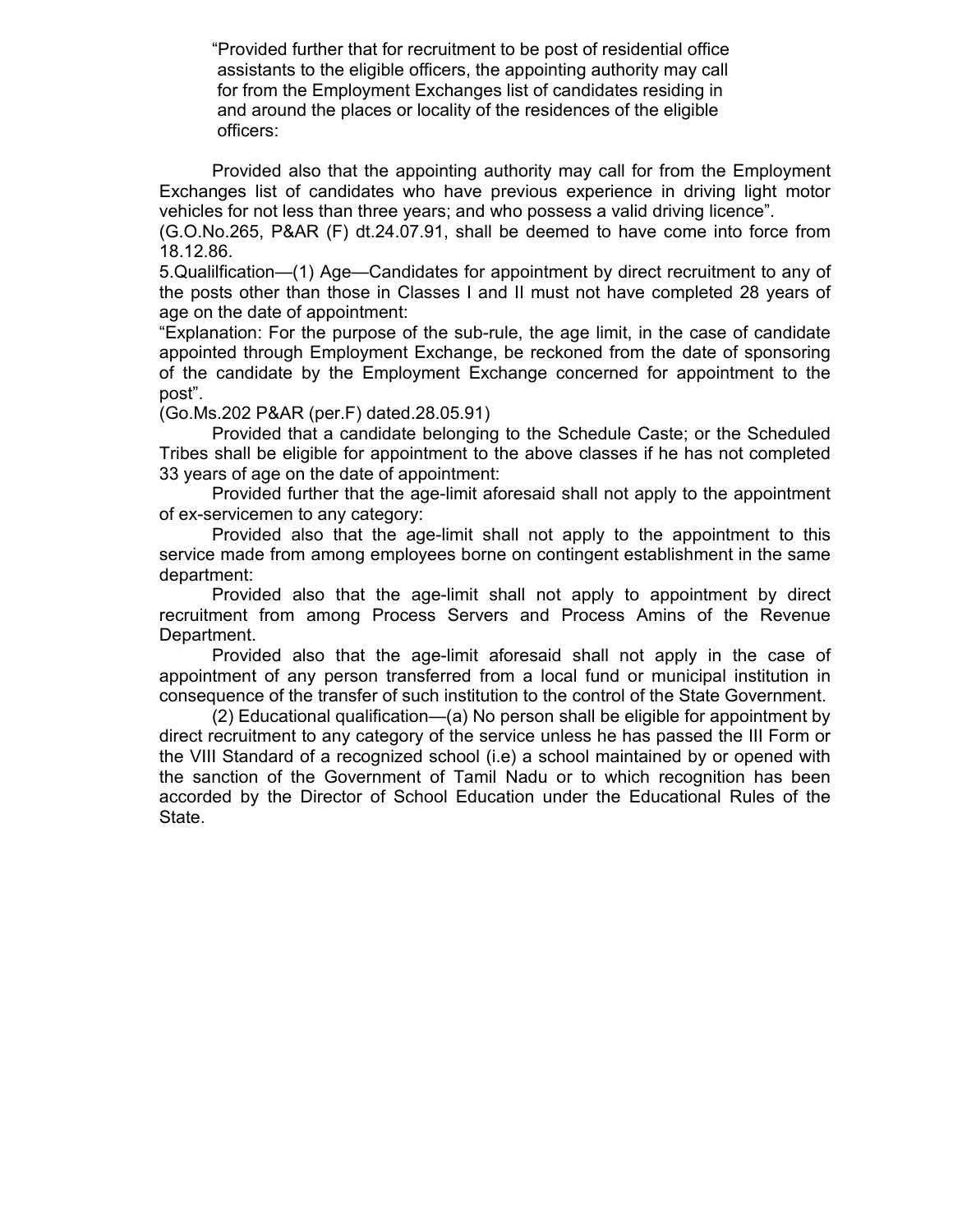Explanation:--The above educational qualification shall come into force with effect from the  $6<sup>th</sup>$  November 1968.

(b)Notwithstanding the provision in clause (a) ex-servicemen and employees borne on the contingent establishment shall be eligible for appointment to the service, if they are also to read and write Tamil.

 (3) Special qualifications—(a) A candidate for appointment, as a Table Attendant in the State Guest House must have experience for a period of two years in a catering establishment which in the opinion of the appointing authority, is well managed.

(b)A candidate for appointment by direct recruitment as peon in an office to which a bicycle is supplied by the Government must be able to ride a bicycle.

 © A candidate for appointment by direct recruitment to the category of Assistant Sergeant in the Chief Secretariat shall be an ex-serviceman.

 (d) No person other than an ex-serviceman shall be eligible for appointment as, Chowkidar (Category 2 of Class II) by direct recruitment.

 (e) A candidate for appointment by direct recruitment as Gardener in the Social Welfare Department must have had experience for a period of not less than two years in maintaining gardens.

 (f) A candidate for appointment by direct recruitment as Cook and Assistant Cook in the Social Welfare Department must have had experience for a period of not less than two years in cooking in a hostel or hotel.

6. Probation—(a) Every person appointed to the service except by transfer shall be on probation as prescribed in sub-rule (b) below in the category to which he is appointed. Such a person when appointed to other categories of the service shall not be required to undergo a period of probation. (Amended as per as 215 P&AR.27.6.95) W.cf.27.G.95

 (b) The period of probation in the case of a person appointed by direct recruitment or by recruitment by transfer shall be a total period of one year on duty within a continuous period of three years.

 Provided that those who have already put in a satisfactory service for a period of two years on the 1<sup>st</sup> November 1950, shall not be required to undergo the period of probation.

 Explanation—In this rule and in the case of others, the service rendered by them prior to the 1<sup>st</sup> November 1950, shall count for probation:

 Provided further that the persons who have taken over from the Government of India on the 1<sup>st</sup> November 1956 and absorbed in the Industries Department consequent on the transfer of control over the Industrial Training Institutes Centres from the Government of India to the Industries department, shall not be required to undergo the probation prescribed in the above rule, if they have already put in a satisfactory service for a period of one year on the 1<sup>st</sup> November 1956, and in the case of others the service rendered by them prior to the 1<sup>st</sup> November 1956 shall also count towards the prescribed period of probation.

 7. Service in a class or category in different departments or officers— Service rendered in a class or category of service shall count for seniority and probation in the said class or category irrespective of the department or office or of the scales of rates of pay applicable.

 (b) In cases of transfer from one department to another, i.e., from the jurisdiction of one appointing authority to another, at the request of the individual, he shall be treated as a transferee to the service and the individual, he shall be treated as a transferee to the service and treated as the juniormost in the department to which he is transferred

 Provided that the seniority of persons absorbed in other departments on abolition of posts and retrenchment of staff, due to Government change in policies, shall be fixed with reference the date of their regular appointment in the former department.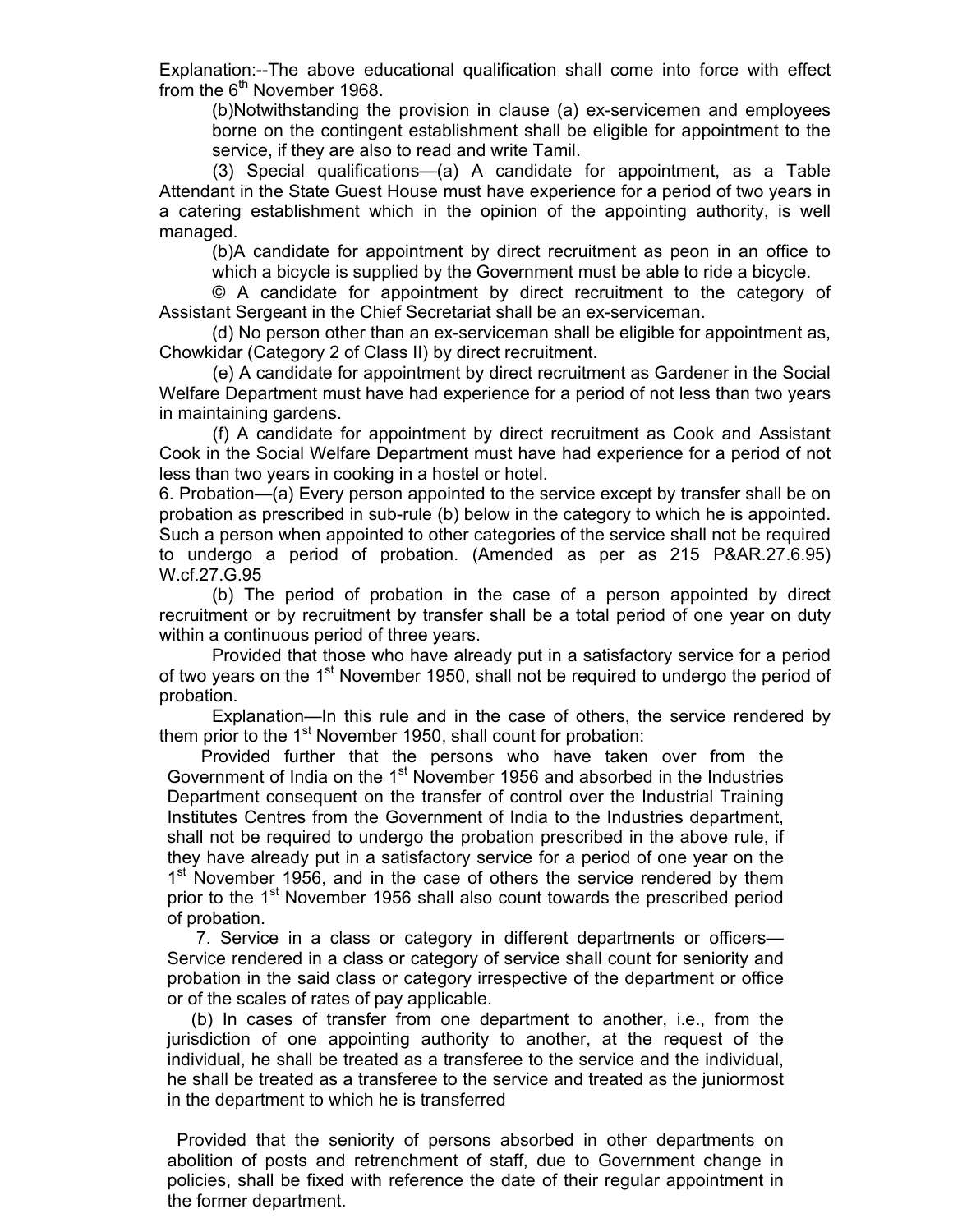9. Appointment, discharge and reappointment—(a) For the purposes of appointment, discharge and reappointment, appointment as full members and promotion, the jurisdiction of each appointing authority shall be treated as a separate unit.

 "(b) The unit for the purposes mentioned in clause (a), so far as the category of Office Assistants in Category-5 of Class-III, in the Office of the Revenue Department other than in the Revenue Department of the Secretariat and offices of the restwhile Board Of Revenue, shall be the district."

(G.O.No.215, P&AR (F) dt. 27.06.95, shall be deemed to have come into force from 26.12.94

 10. Appointment of full members—(a) General Rule 31 shall apply separately to the jurisdiction of each appointing authority.

 10- A. Postings and Transfers—(a) All transfers and posting shall be made by the appointing authority:

 Provided that the powers conferred on the appointing authority by this sub-rule may be exercised also by any authority to whom the appointing authority is administratively subordinate.

 (b) All transfers and postings from the jurisdiction of the appointing authority to that of other shall be made by the authority to which such appointing authorities are administratively subordinate.

 (11) The periods or service of the staff who were absorbed from the Government of India in the Industries Department, consquent on the transfer of control over the Industries Training Institutes/Centres from the Government of India to the Industries department prior to the 1<sup>st</sup> November 1956, shall count for the purposes of increments, leave and pension to the extent to which they would have continued. If they would have continued to serve under the Government of India and the pay of the existing incumbents as on the  $31<sup>st</sup>$  October 1956, shall not be adversely affected by the transfer.

#### ANNEXURE.

(Referred to in rule 2)

Class and category **Appointing authority** Class and category  $(1)$  (2)

CLASS II

 Category 4 Durwans in the Tamil Nadu Ar-Assistant Director of State Archieves.

#### Category 5.

Assistant Durwans in the Tamil Assistant Director of State Archives. Nadu Archieves

CLASSES III, IV & V.

Assistant Director of Archives,

Tamil Nadu Archives.

/True Copy/

 Deputy Commissioner of Archives Tamil Nadu Archives, Egmore, Madras-8.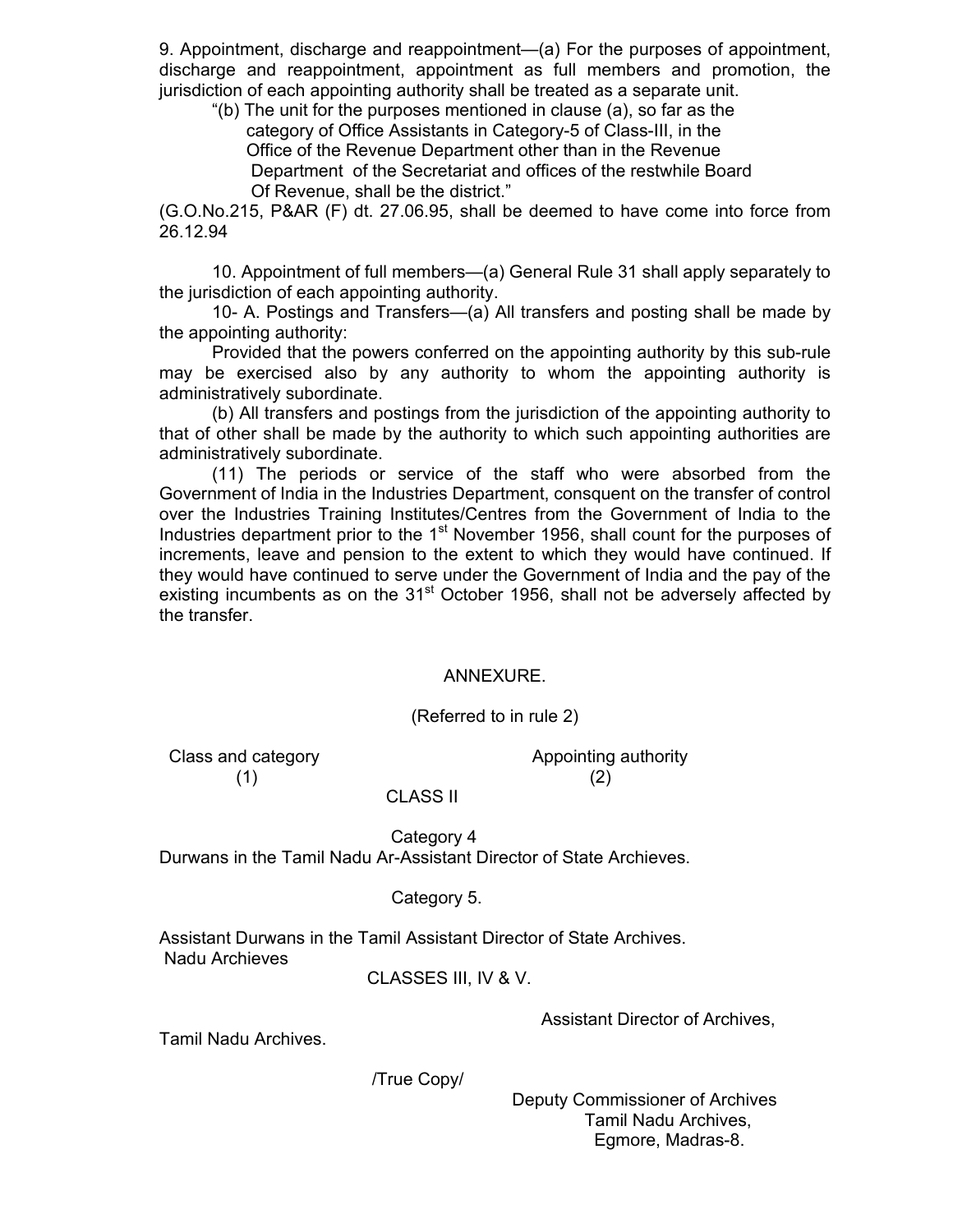Adhoc Rules for the post of Duffadar, Tamil Nadu Archives, issued in G.O.Ms.No.1889, Education dt.15.11.95 as amended in G.O.Ms.No.714, Education, dt.30.4.78.

#### ------ ABSTRACT

Public Services – Madras Last Grade Service – Temporary post of Duffadar in the Tamil Nadu State Services – Archives Adhoc Rules – Issued.

-------------------------------------------------------------------------------------------------------

#### Education Department

G.O.Ms.No.1889 **Dated 15<sup>th</sup> November 1975.** 

**Read:** The contract of the contract of the contract of the Read:

 G.O.Rt.No.636 Public (CD) dt.22.2.1973 G.O.Rt.No.27225 -do- dt.16.10.1973

Read also:

From the Commissioner of Tamil Nadu Archives and Historical Research, Lr.No.6689/A2/71-6,

Order:

 The following notification will be published in the Tamil Nadu Government Gazette:

-------

#### **Notification**

 In exercise of the powers conferred by the proviso to Article 309 of the Constitution of India, the Governor of Tamil Nadu hereby makes the following rules.

The rules hereby made shall be deemed to have come into force on the  $8<sup>th</sup>$  day of May 1973.

#### Rules

 The General and the special rules applicable to the holders of the permanent post of Duffadars in category 4 of Class-I of the Tamil Nadu Last Grade Service shall apply to the holders of the temporary post of Duffadar in the office of the commissioner of Tamil Nadu Archives and Historical Research subject to the modifications specified in the following rules.

 2. Constitution: The post shall constitute a separate unit in the said category of the said service.

3.Appointing authority: The appointing authority the post shall be the commissioner of Tamil Nadu Archives and Historical Research.

(By order of Governor)

 S.M.Kamaluddin, Deputy Secretary to Government.

/True copy/

 Deputy Commissioner of Archives, Tamil Nadu Archives, Egmore, Madras-8.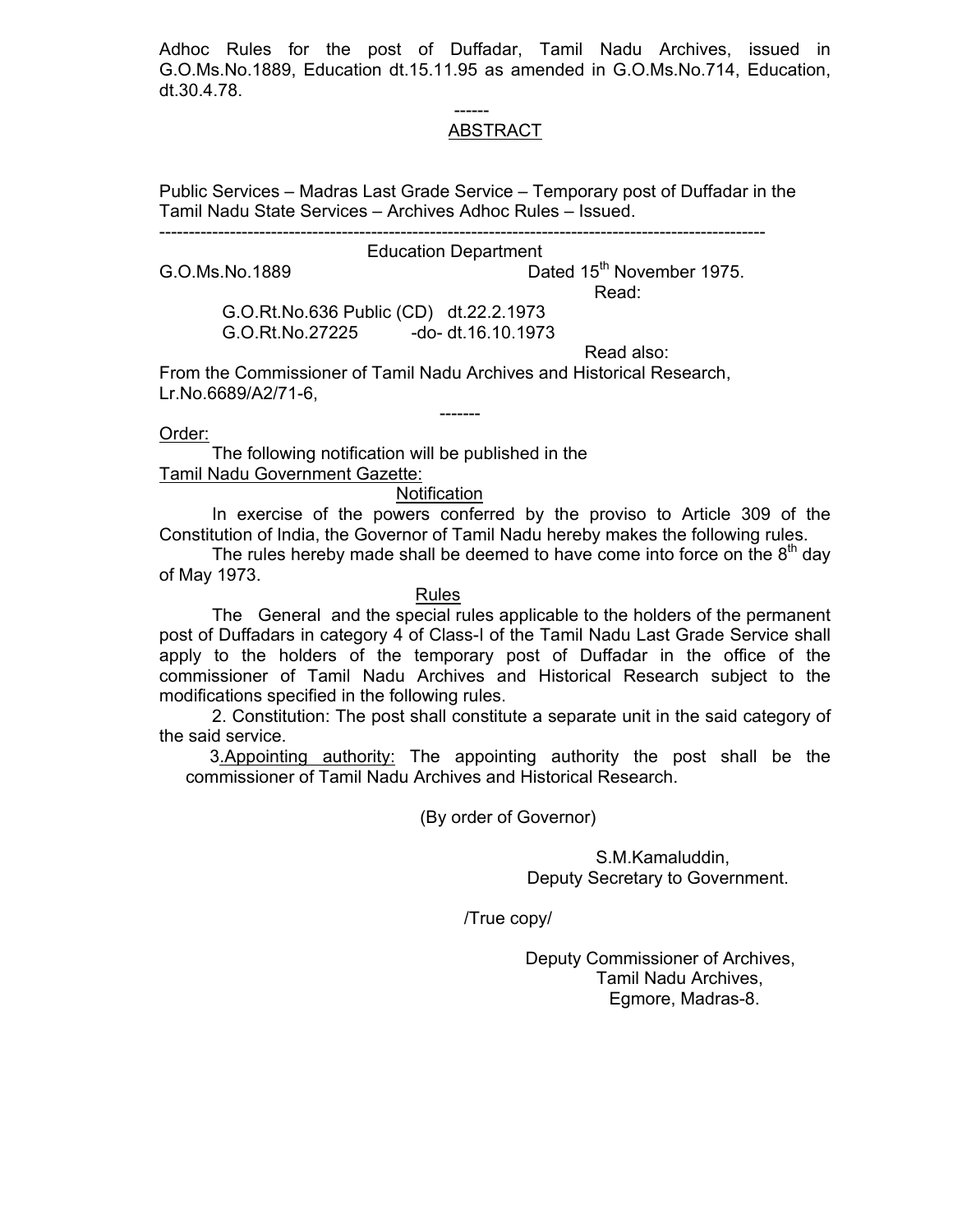#### ##########################

| #        |                    | # |  |  |
|----------|--------------------|---|--|--|
| #        |                    | # |  |  |
| #        |                    | # |  |  |
| #        | <b>ADHOC RULES</b> | # |  |  |
| #        |                    | # |  |  |
| #        |                    | # |  |  |
| #        |                    | # |  |  |
| ,, ,, ,, |                    |   |  |  |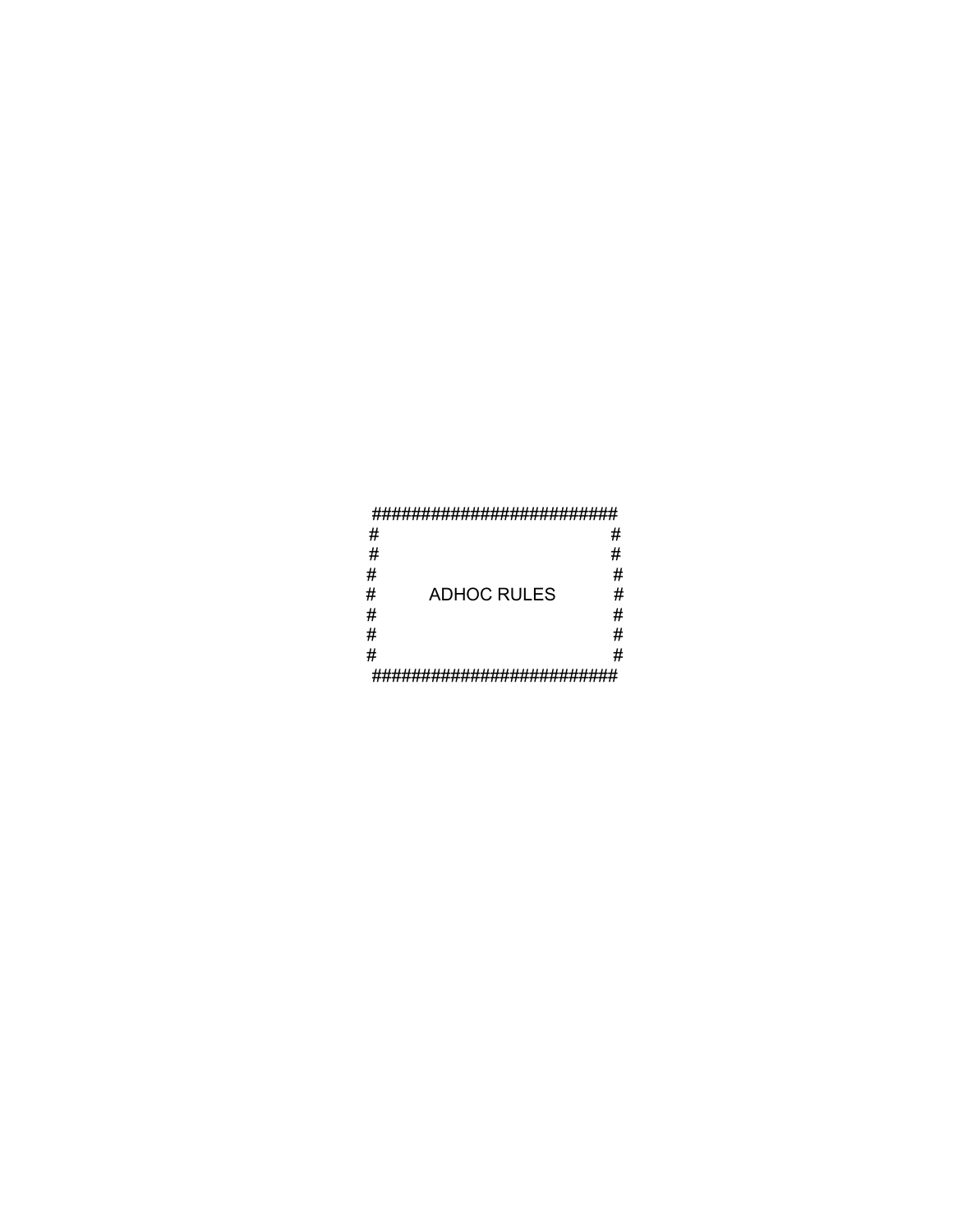Ad-hoc Rules for the post of Librarian issued in G.O.Ms.No.750, Education, Dated 23.4.1976 as amended in G.O.Ms.No. 1179 Education dated 27.06.78, G.O.Ms.No. 2162, Education, dated 21.11.1979 and G.O.266, Education (Q2), dated 16.2.1982.

#### GOVERNMENT OF TAMIL NADU

ABSTRACT

Public Services - Tamil Nadu Archives – Temporary post of Librarian – Ad-hoc Rules – Issued.

------------------------------------------------------------------------------------------------------------

#### EDUCATION DEPARTMENT

**…………** 

G.O.Ms.No.750 **Dated 23.4.1976** 

ORDER

 The following notification will be published in the Tamil Nadu Government Gazette.

#### NOTIFICATION

 In exercise of the powers conferred by the proviso to Article 309 of the Constitution of India, the Governor of Tamil Nadu hereby makes the following rules:

The rules hereby made shall be deemed to have come into force on the 3<sup>rd</sup> May 1975.

#### RULES

 The General and Special Rules applicable to the holders of the permanent post in Class IX of the Tamil Nadu General Service shall apply to the holder of the temporary post of Librarian sanctioned for the Tamil Nadu Archives subject to the modification specified in the following rules.

2. Constitution: The post shall constitute a distinct category in the said Class of the said service.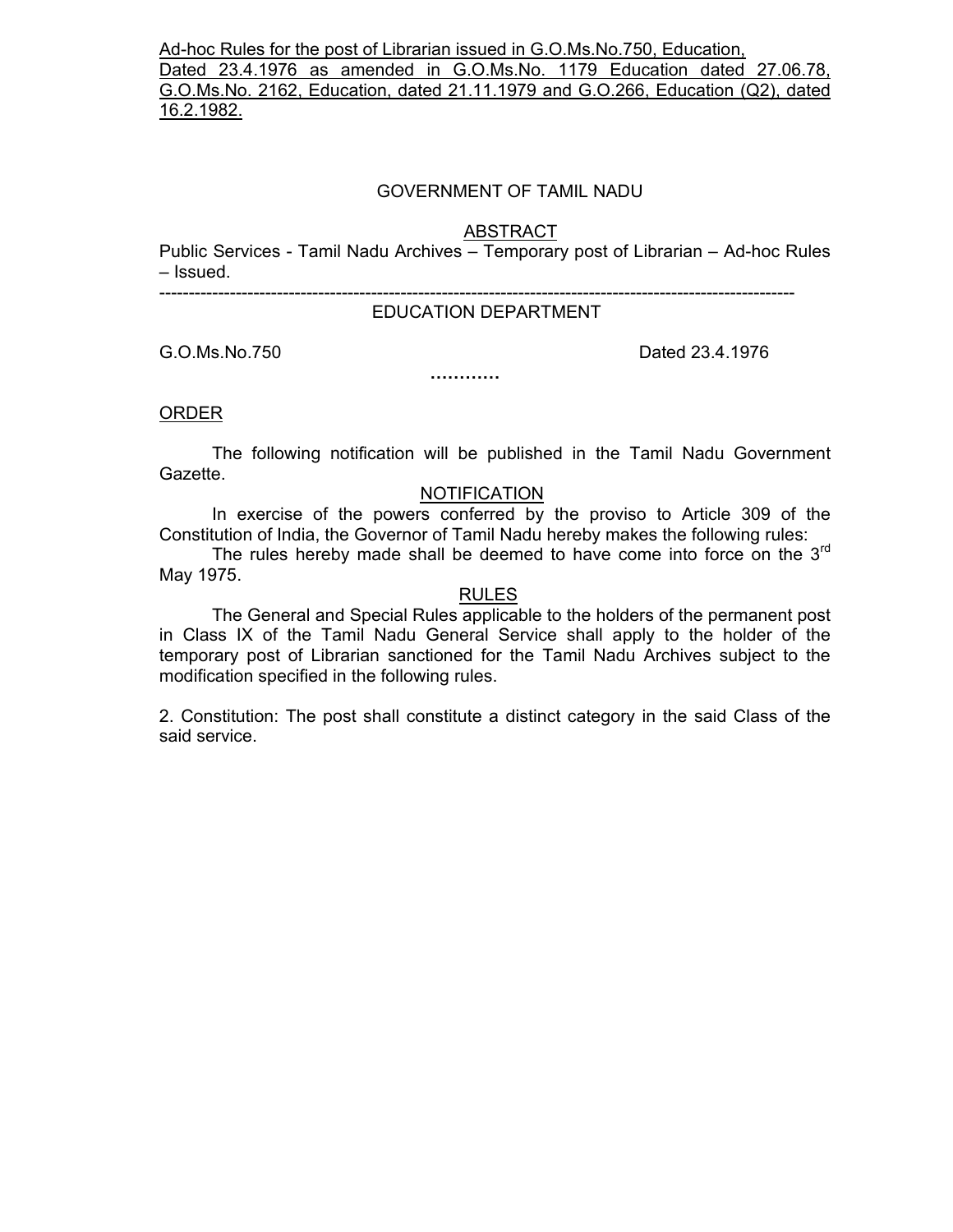## 3. Appointments:- Appointment to the post shall be made as follows:-

- (i) By direct recruitment; or
- (ii) By recruitment by transfer from the holders of the post of Assistant Librarian in the Tamil Nadu Archives in the Tamil Nadu General Subordinate Service; or
- (iii) By recruitment by transfer from any other service.

3-A- Appointing Authority:- The appointing authority for the post shall be Commissioner of Archives and Historical Research, Tamil Nadu Archives.

4. Qualification:

(a) Age:- No person shall be eligible for appointment to the post by Direct Recruitment if he has completed or will complete 40 years of age on the first day of July of the year in which the selection for appointment is made.

(b) Other Qualification:- No person shall be eligible for appointment to the post by the method specified in Column(1) of the Table below: unless he possesses the qualifications specified in the corresponding entries in Col.(2) thereof.

|                       | <b>THE TABLE</b>                              |
|-----------------------|-----------------------------------------------|
| Method of appointment | Qualification                                 |
| (1)                   | (2)                                           |
| Direct recruitment    | (i) Bachelor's degree in Arts,                |
|                       | Science or Commerce;                          |
|                       | (ii)Bachelor's degree in<br>Library           |
|                       | Science;                                      |
|                       | (iii) Three years experience in Library       |
|                       | works in any Library controlled or aided      |
|                       | by any of the State and Central               |
|                       | Government or Local Bodies in India or        |
|                       | University in India recognized by the         |
|                       | University Grants Commission for the          |
|                       | purpose of its grants.                        |
|                       | Provided that other things being              |
|                       | equal preference shall be given to the        |
|                       | candidate who has gained experience           |
|                       | in Archival Library for a period of not       |
|                       | less than two years in classifying and        |
|                       | cataloguing the archival library books.       |
|                       | (i) Bachelor's degree in Arts,                |
|                       | Science or commerce;                          |
|                       | (ii) Bachelor's degree in Library-<br>Science |
|                       |                                               |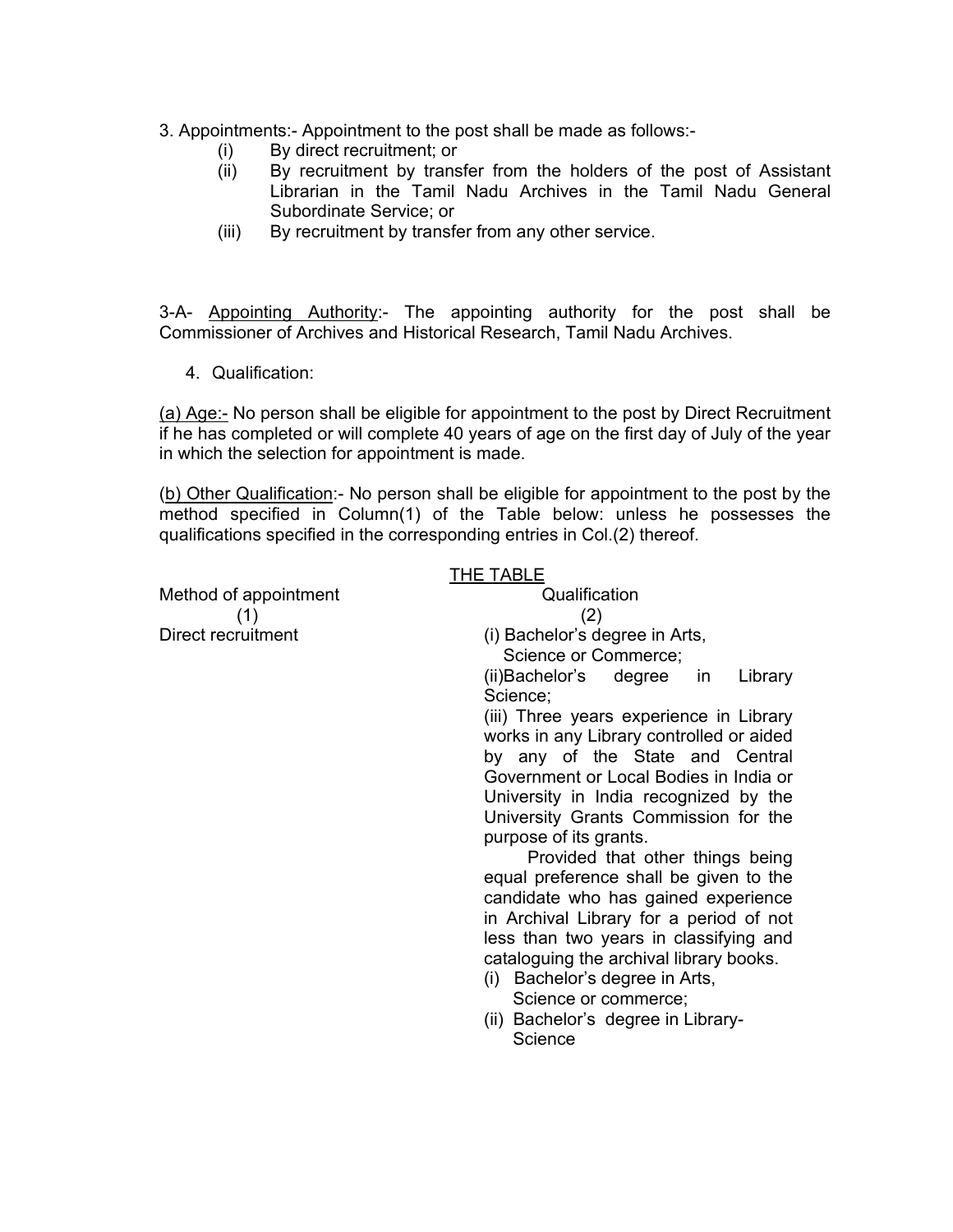(iii) Two years experience as Assistant Librarian in the Tamil Nadu Archives Library.

Recruitment by transfer from the holders of the post of Assistant – Librarian in the Tamil Nadu Archives in the Tamil Nadu General Subordinate Service.

Recruitment by transfer from any other (i) Bachelor's degree in Arts, service

- Science or Commerce;
- (ii) Bachelor's degree in Library Science; and
- (iii) Three years experience as Assistant Librarian in any Library Controlled or aided by any of the State or Central Government or Local Bodies in India or Univer- Sities in India recognized by the University Grants commission for the purpose of its grants.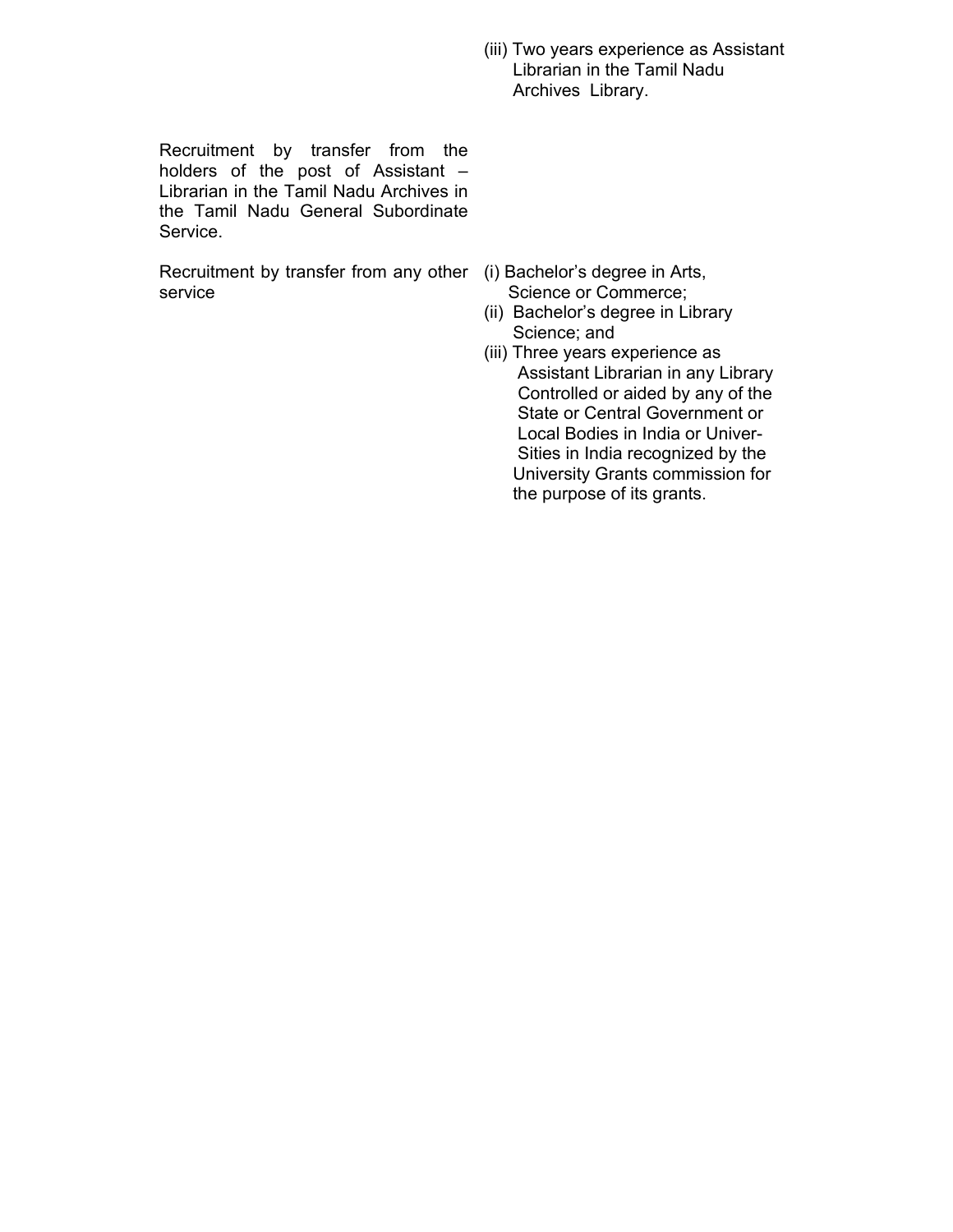## 5. Probation:

 Every person appointed to the post by direct recruitment shall be on probation for a total period of two years on duty within a continuous period of three years,

 Provided that in the case of appointment made by recruitment by transfer the period of probation shall be one year on duty within a continuous period of two years.

## 6. Training:

 Every person appointed to the post shall undergo such training as is considered necessary to make him familiar with the working of the Library in the Tamil Nadu Archives. The period of training shall count towards probation and increment.

## 7. Pay:

 There shall be paid to the holder of the post a monthly pay calculated in the scale of 1160-50-1460-70-1950.

/True copy/

 Deputy Commissioner of Archives Tamil Nadu Archives, Egmore, Madras -8.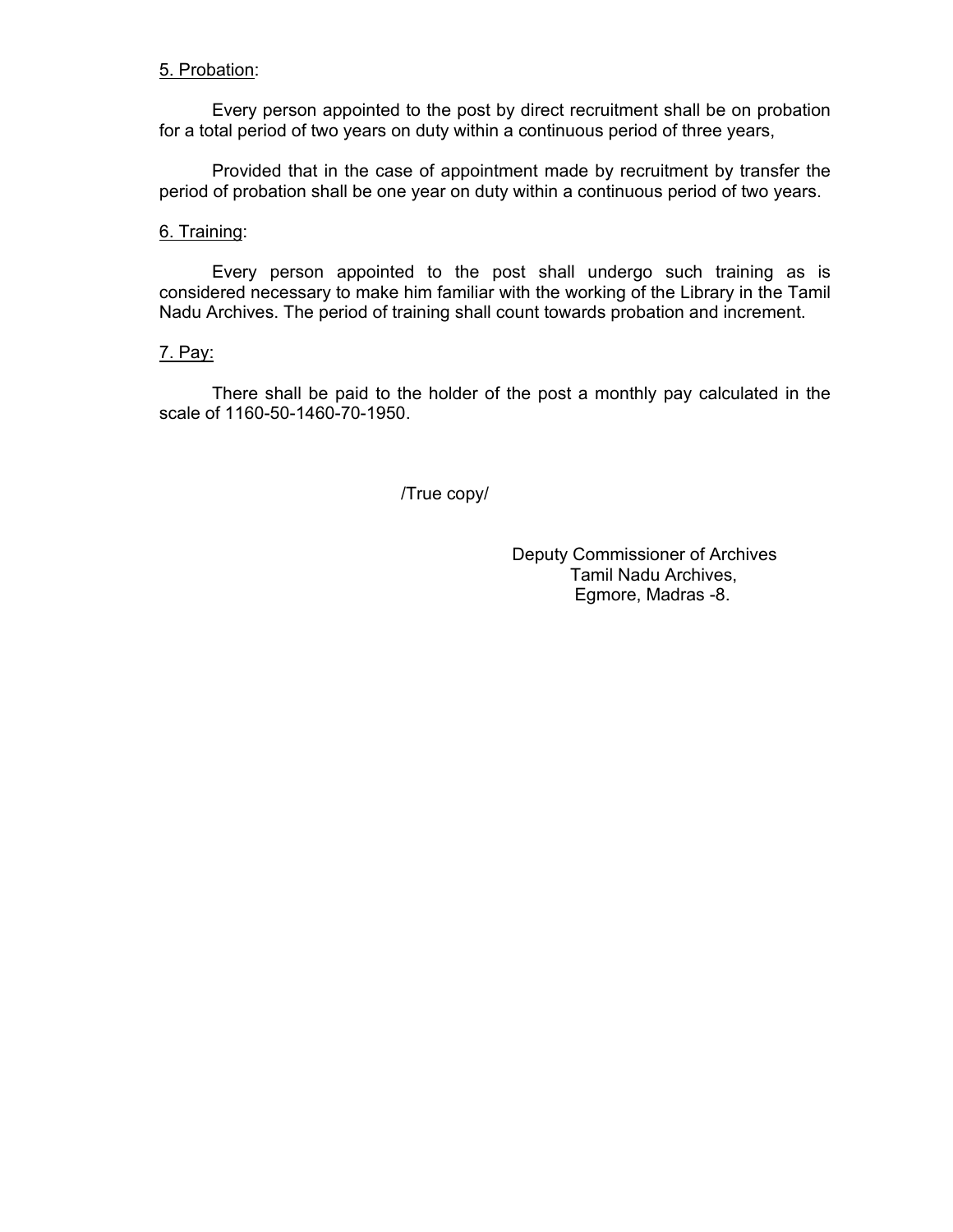# GOVERNMENT OF TAMIL NADU

## Abstract

Public Services – Tamil Nadu Civil Service – Temporary Post of Editor Gazetteer, Tamil Nadu Archives – adhoc rules – Issued.

EDUCATION (W1) DEPARTM ENT

G.O.Ms.No.751 Dated: 1.7.09.

---------

**Read:** The contract of the contract of the contract of the Read:

- 1. G.O.Ms.No.1113 Education dated 17.9.85
- 2. From Commissioner of Archives and Historical Research No.14423/42/82, dated 14.3.86
- 3. From the Tamil Nadu Public Service Commission Letter No. 4548/B5/89 dated 16.6.89.

## Order:

 In the G.O first read above one temporary post of Editor Gazetteer has been increased in the Tamil Nadu Archives in the scale of pay of Rs.1340-75-1715-90- 2435. The post has been filled up by the appointment of a Deputy Collector on transfer. In the reference second read above the Commissioner of Archives and Historical Research has sent the draft adhoc rules for the post.

 2. The following Notification will be published in the Tamil nadu Government Gazettes:-

## **NOTIFICATION**

 In exercise of the powers conferred by the proviso to Article 309 of the Constitution of India, the Governor of Tamil Nadu hereby makes the following rules.

 The rules hereby more shall be deemed to have come into force on and from the  $17<sup>th</sup>$  January, 1986.

## RULES

 The General and the Special Rules applicable to the holders of the permanent post of Deputy Collector in the Tamil Nadu Civil Services shall apply to the holdern of the temporary post of Editor Gazetteer, subject to he modifications specified in the following rules:-

2. Constitution: The post shall constitution a separate category in the main service.

3. Appointment: Appointment to the post shall to made as follows:

- (i) by transfer from the categors of Deputy Collectors: pr
- (ii) by recruitment by transfer from of the post of Assistant Editor in the Gazetteer section of the Tamil Nadu Archives Department in the Tamil Nadu Ministerial Service.

….2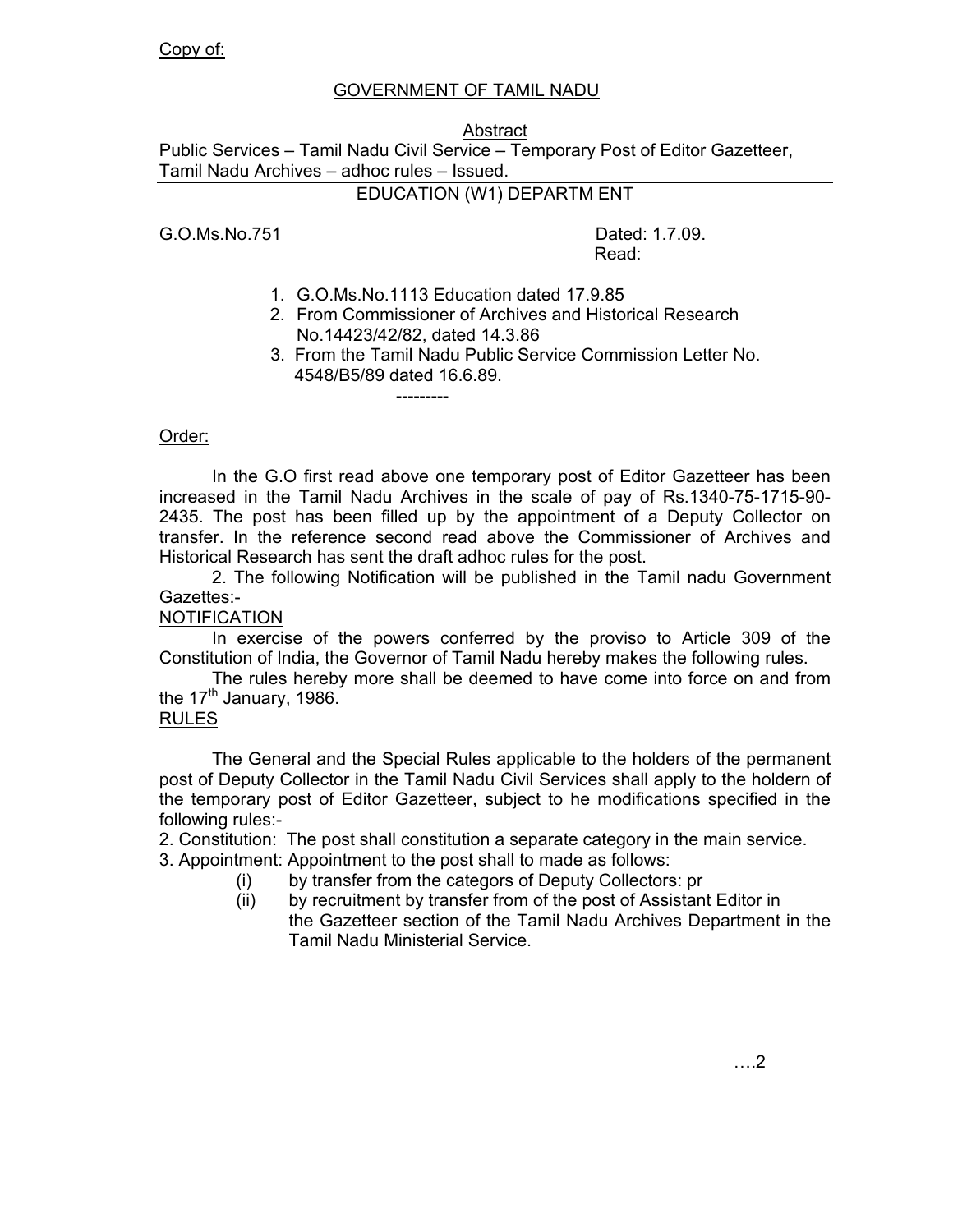4. No person shall be eligible for appointment to the post by the method specified in Column(i) of the table below.

Unless he possesses the qualifications specified in the corresponding entry in Column(2) thereof:-

## THE TABLE

## Method of Appointment: Contractions Cualilfications

a) Transfer **Must possess a degree** b) Recruitment by transfer Must possess a degree and (ii) Must have put in service for a period of not less than ten years as Assistant Editor in the Gazetteer Section of the Tamil Nadu Archives Department.

5. Probation: Every person appointed to the post by recruitment by transfer shall from the date on which he joins duty be on probation for a total period of one year on duty within a continuous period of two years.

6. Pay: There shall be paid to the holders of the post in monthly pay calculated in the scale of pay of Rs.1340-75-1715-90-2435.

(BY ORDER OF THE GOVERNOR)

## R.D.N.SHETTY SECRETARY TO GOVERNMENT

/true copy/

 Deputy Commissioner of Archives Tamil Nadu Archives, Egmore, Madras –8.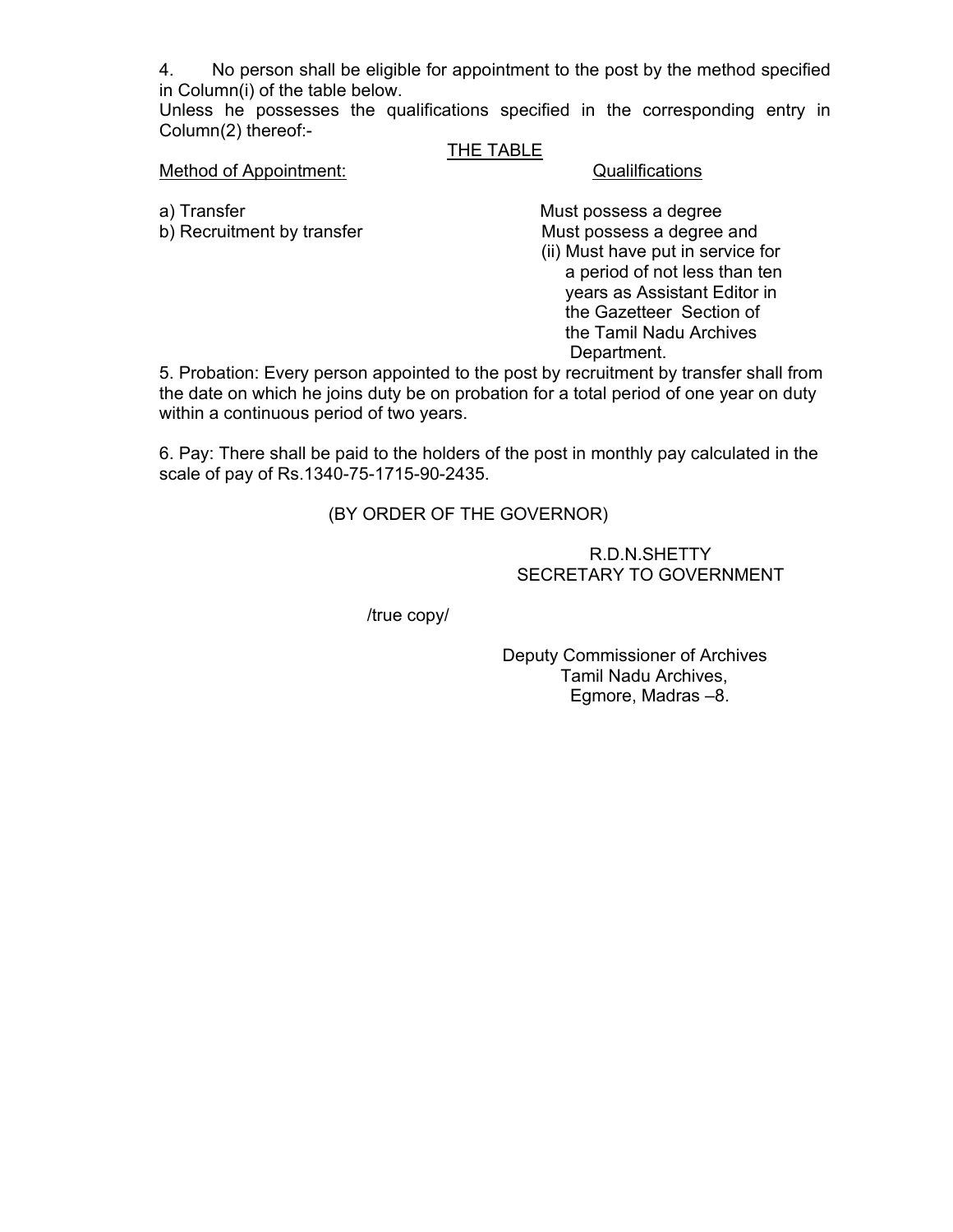Ad-hoc rules for the post of Research Officer Issued in G.O. Ms. No. 2095, Education (02), dt. 19.9.77 as amended in G.O. Ms. No. 1446, Education, dt.3.8.78, G.O.Ms.No.704, Education, dt.15.4.80, G.O. Ms. No. 1552, Education (W1), dt. 3.10.86.

--------

## GOVERNMENT OF TAMIL NADU

**ABSTRACT** 

Public Services – Tamil Nadu Archives – Tamil Nadu General Service – Temporary posts of Research Officers – Ad-hoc Rules – Issued.

Education (Q2) Department.

G.O. Ms. No. 2095 **Dated: 19.9.1977.** 

Read again:

G.O. Ms. No. 1515, Education, dt. 15.7.1976.

Read also:

 From the Commissioner of Archives and Historical Research, Letter No. 9483/A2/76-2, dt.27.8.1976.

ORDER

The following notification will be published in the Tamil Nadu Government Gazettee:

## **Notification**

 In exercise of the powers conferred by the proviso to Article 309 of the Constitution of India, the Governor of Tamil Nadu hereby makes the following rules. The rules hereby made shall be deemed to have come into force on the 1<sup>st</sup> October 1976.

## Rules

 The General and the Special Rules applicable to the holders of the permanent posts in Class IX of the Tamil Nadu General Service shall apply to the holders of the temporary posts of Research Officers in the Tamil Nadu Archives, subject to the modification in the following rules.

2. Constitution: The post shall constitute a distinct category in the said class of the said service.

3. Appointment: Appointment to the post shall be made as following:

i) by direct recruitment, or

-------

ii) by recruitment by transfer from Superintendent Grade-2 or Research Assistant in the Tamil Nadu Archives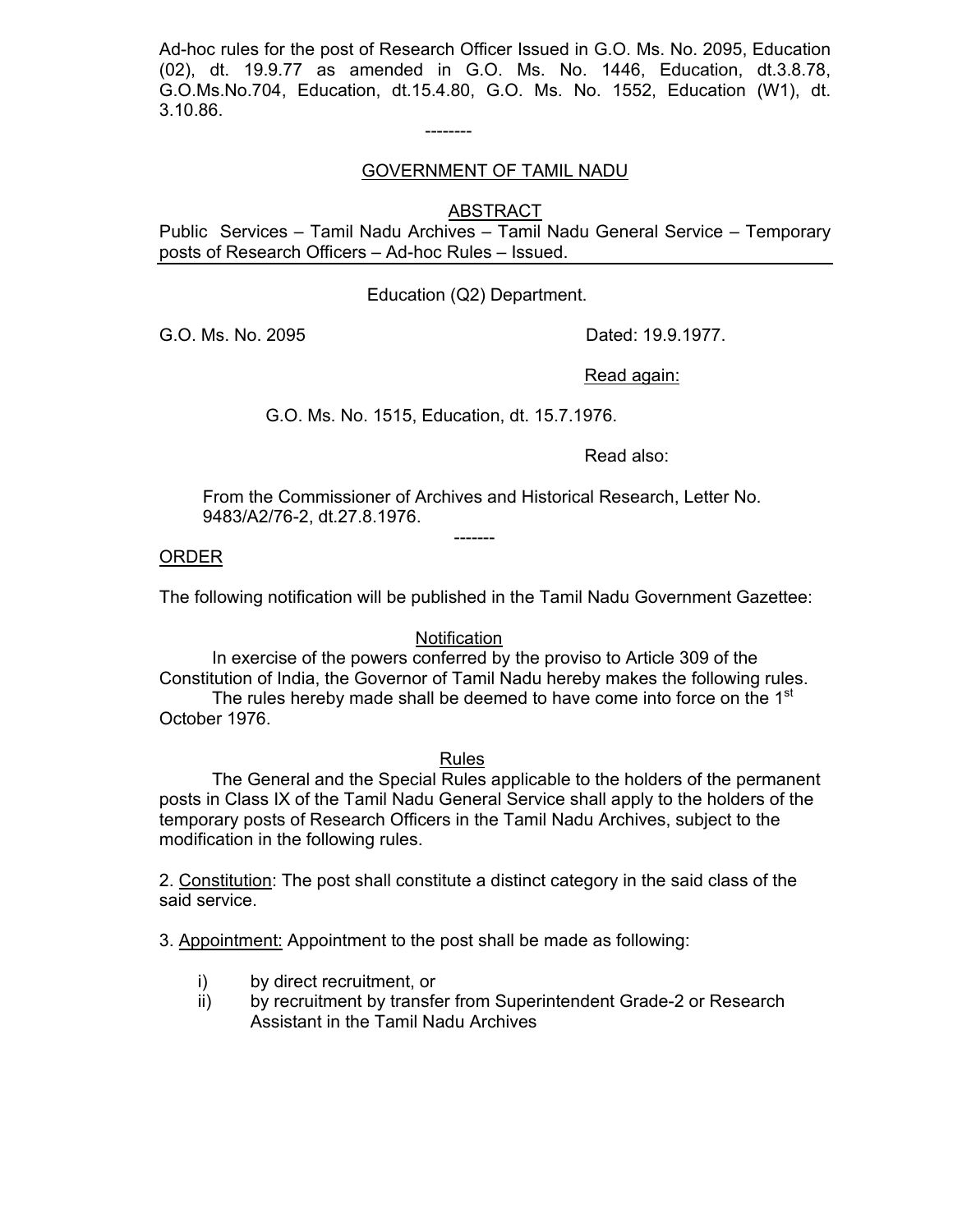In the Tamil Nadu Ministerial Service; or

(iii) by recruitment by transfer from any other service.

Provided that notwithstanding anything contained in General Rule 6, appointment to the post between direct recruitment and recruitment by transfer shall be made in the ratio of 1:2 respectively.

Provided further that, if no person possessing the prescribed qualification is available to fill a vacancy reserved for appointment by recruitment by transfer such vacancy shall be filled by direct recruitment.

4. Appointing Authority: The appointing authority for the post shall be the commissioner of Archives and Historical Research.

## 5. Qualifications:

 a) Age: No person shall be eligible for appointment to the post if he has completed or will complete 30 years of age in the case of direct recruitment and 30 years of age in the case of direct recruitment and 35 years in the case of recruitment by transfer other than from the Tamil Nadu Ministerial Service.

**Explanation:** The age limits referred to in the sub-rule shall be reckoned with reference to the first day of July of the year in which the selection for appointment is made.

 b) Other qualifications: No person shall be eligible for appointment to the post by the methods specified in Col. (1) of the Table below unless he possesses the qualifications specified in the corresponding entries in Col.(2) thereof:

The Table

| Method of appointment    | Qualifications                                                                                                |
|--------------------------|---------------------------------------------------------------------------------------------------------------|
| 1) By direct recruitment | Research Officers<br>all<br>except<br>⊦or<br>Research Officer in cataloguing and<br>indexing:                 |
|                          | A First or Second Class Master Degree<br>in History.<br>for the Post of Research in catalogue<br>and indexing |
|                          | First or Second Class Masters Degree<br>in History and Bachelors Degree or<br>Diploma in Library Science.     |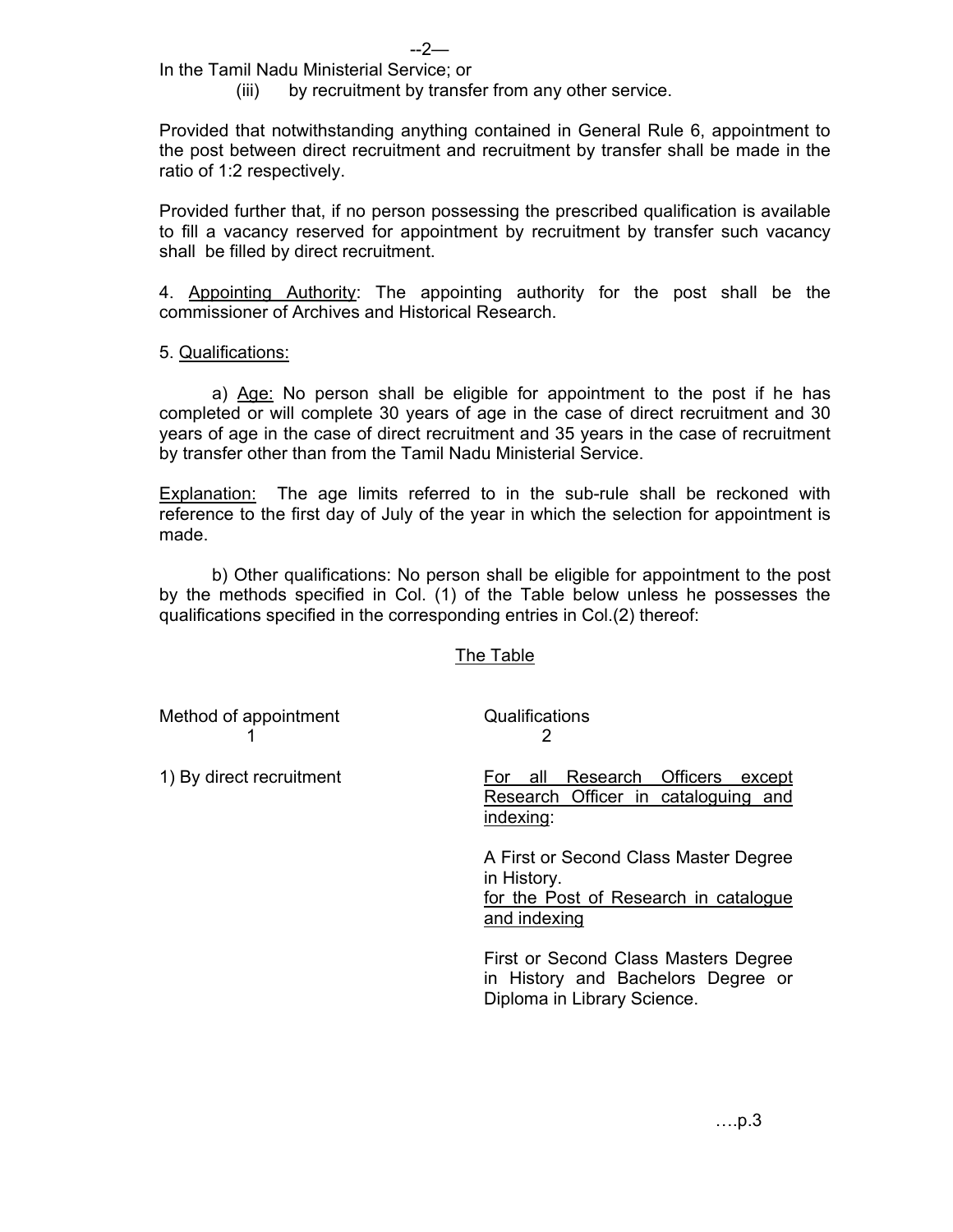| -3-                                                                                                                                                                    |                                                                                                                                                                                                                                                                                                                                          |
|------------------------------------------------------------------------------------------------------------------------------------------------------------------------|------------------------------------------------------------------------------------------------------------------------------------------------------------------------------------------------------------------------------------------------------------------------------------------------------------------------------------------|
| 1.<br>(ii) by recruitment by transfer from<br>Superintendent Grade - A or Research<br>Assistant in the Tamil Nadu Archives in<br>the Tamil Nadu Ministerial Service or | 2.<br>Postgraduate qualification in History or<br>any other special Sciences;                                                                                                                                                                                                                                                            |
| (iii) recruitment by transfer from any<br>other service.                                                                                                               | Provided that for the post of Research<br>Officer for the Research Hall, Minimum<br>General Educational qualification will<br>be sufficient, if the candidate has five<br>years experience in research work in<br>the Tamil Nadu Archives or knowledge<br>of records in it.<br>i) A first or second class Master's<br>degree in History. |
|                                                                                                                                                                        | ii) A Bachelor's degree or Diploma in<br>Library Science for the post of<br>Research Officer for cataloguing and                                                                                                                                                                                                                         |

------------------------------------------------------------------------------------------------------------

6. Probation: Every person appointed to the post by direct recruitment shall, from the date on which he joins duty, be on probation for a total period of two years on duty within a continuous period of three years.

indexing.

Provided that the persons appointed to the post by recruitment by transfer shall, from the date on which he joins duty, be on probation for a total period of one year, within a continuous period of two years.

7. Training: Every person appointed to the post shall undergo training in the Tamil Nadu Archives for a period of one month according to a syllabus to be decided upon by the Commissioner of Archives and Historical Research, Tamil Nadu Archives, to make the recruit familiarize/himself/with the working of the Tamil Nadu Archives. The period of training shall count towards probation and increment.

8. Pay: There shall be said to the holders of the post a monthly pay calculated in the scale of Rs.1160-50-1460-7001950.

(By order of the Governor)

 C.G.RANGABACHYAN, COMMISSIONER & ACCRCIARY TO **Govt.** The contract of the contract of the contract of the contract of the contract of the contract of the contract of the contract of the contract of the contract of the contract of the contract of the contract of the co

/true copy/

 Deputy Commissioner of Archives, Tamil Nadu Archives, Egmore, Chennai-8.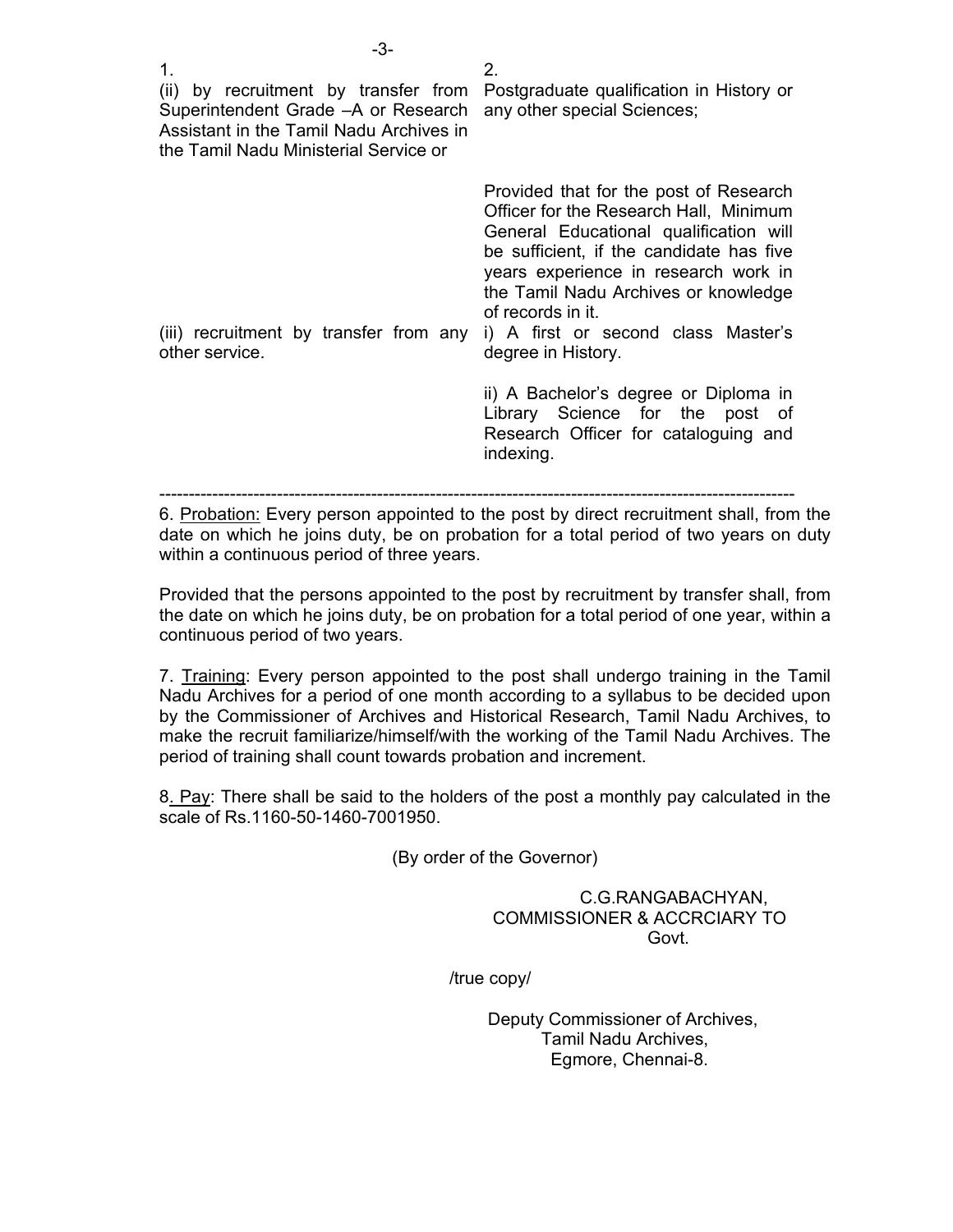Adhoc Rules the post of Assistant – Editors (Gazetteers) Limited in G.O.Ms.No.1595, Revenue, dated .31.7.76 as amended in G.O. Ms. No.1175, Education (Q2), dated 28.6.1980.

## GOVERNMENT OF TAMIL NADU

## ABSTRACT

Public Services in Tamil Nadu Ministerial Service – Temporary posts or Assistant-Editor in the Gazetteer Unit in the Tamil Nadu Archives – Ad-hoc Rules-Issued.

#### ------------------------------------------------------------------------------------------------------------

## REVENUE DEPARTMENT

G.O. Ms. No. 1593 Dated:31.7.1976

Read again:

- 1. G.O. Ms. No. 3703, Revenue, dated 23.10.74.
- 2. G.O. Ms. No. 372, Revenue, dated 20.2.75.

Read also:

1. From the Commissioner of Archives Lr.No. 11848/A2/74-1, dated 16.11.74.

\*\*\*\*\*\*\*\*\*\*

2. From the Tamil Nadu Public Service Commission Lr.No.1270/C2/75, dt. 3.4.76.

#### ORDER:

 The appended notification will be published in the Tamil Nadu Government Gazette.

> (By order of the Governor) C.V.S. Mani, Secretary to Government.

#### NOTIFICATION

 In exercise of the powers conferred by the proviso to Article 309 of the Constitution of India, the Governor of Tamil Nadu hereby makes the following rules:

The rules hereby made shall be deemed to thave come into force on the  $28<sup>th</sup>$ October 1974.

#### RULES

 1. The General Rules and the Special Rules applicable to the holders on the permanent posts in the Tamil Nadu Ministerial Service shall apply to the holders of the temporary post of Assistant Editors in the Gazetteer Section of Tamil Nadu Archives, subject to the modifications specified in the following rules: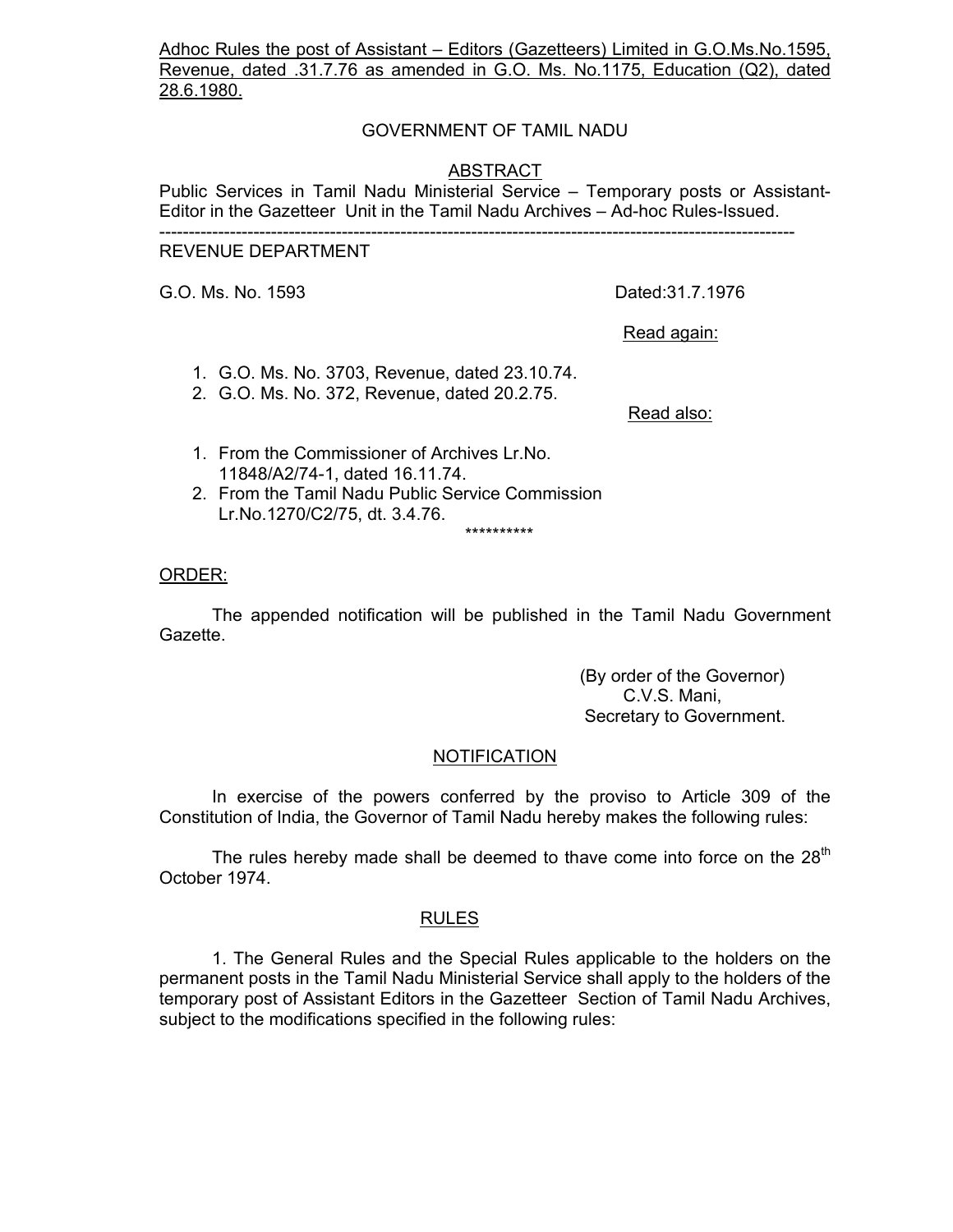- 2. Constitution: The post shall constitute distinct category in the said service.
- 3. Appointment: (a) Appointment to the post shall be made by
	- (i) direct recruitment: or
	- (ii) recruitment by transfer from any other service; or
	- (iii) Promotion from among the Superintendents in the Tamil Nadu Archives.

 (b) Appointment to the post shall be made by direct recruitment, recruitment by transfer from any other services and by promotion in the ratio of 1:1:1 respectively.

 Possessing the prescribed qualification is available to fill a vacancy reserved referred for appointment by recruitment by transfer or by promotion, then such vacancy shall be filled up by direct recruitment.

4. Appointing authority: The commissioner of Tamil Nadu Archives and Historical Research shall be the appointing authority for the post.

5. Age: No person shall be eligible for appointment to the post by direct recruitment if he has completing or will complete 35 years of age on the first day of July of the years in which the selection for appointment is made.

## 6. Qualifications:

 (a) No person shall be eligible for appointment by direct recruitment to the post unless he possesses a Master degree of University in India recognized by University Grants Commission with a first class in history, Sociology, Politics or Public Administration, Anthopology, Geography, Economics, Commerce, International or Constitutional Law, Library Science, Statistics or Journalilsm or a degree of a Foreign University in any of these subjects equavalent to Master's degree.

(b) In case of appointment to the post by recruitment by transfer or promotion;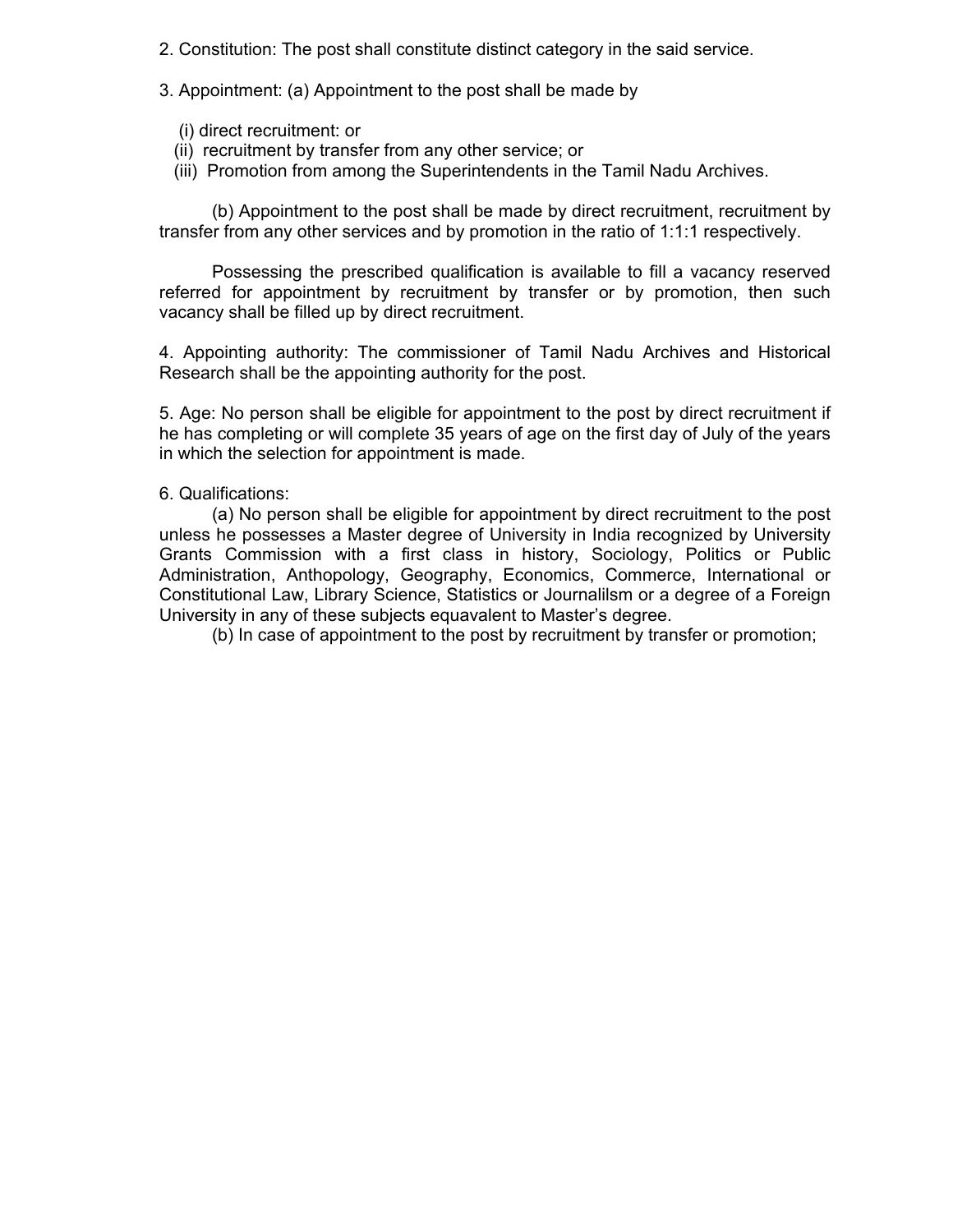(i) he must have put pin ten years service of which not less than two years should bave been spent as a Revenue-Inspector or in similar post; and

 (ii) he must have served as Deputy Tahsildar or in an equavalent post for a period of not less than two years.

### 7. Reservation of appointments.

 The rule of reservation of appointment (General Rule 22) shall apply for applicant to the post, by direct recruitment.

#### 8. Scale of Pay

 There shall be paid to the holders of the post a monthly pay calculated in the scale of Rs.425-20-525-25-700.

 Provided that there shall be paid to the holders of the post a monthly pay calculated in the scale of Rs.600-30-750-35-890-40-1050 with effect from 1.4.1978.

> C.V.S.Mani, Secretary to Government.

/True copy/

Deputy Commissioner of Archives Tamil Nadu Archives, Egmore, Chennai-8.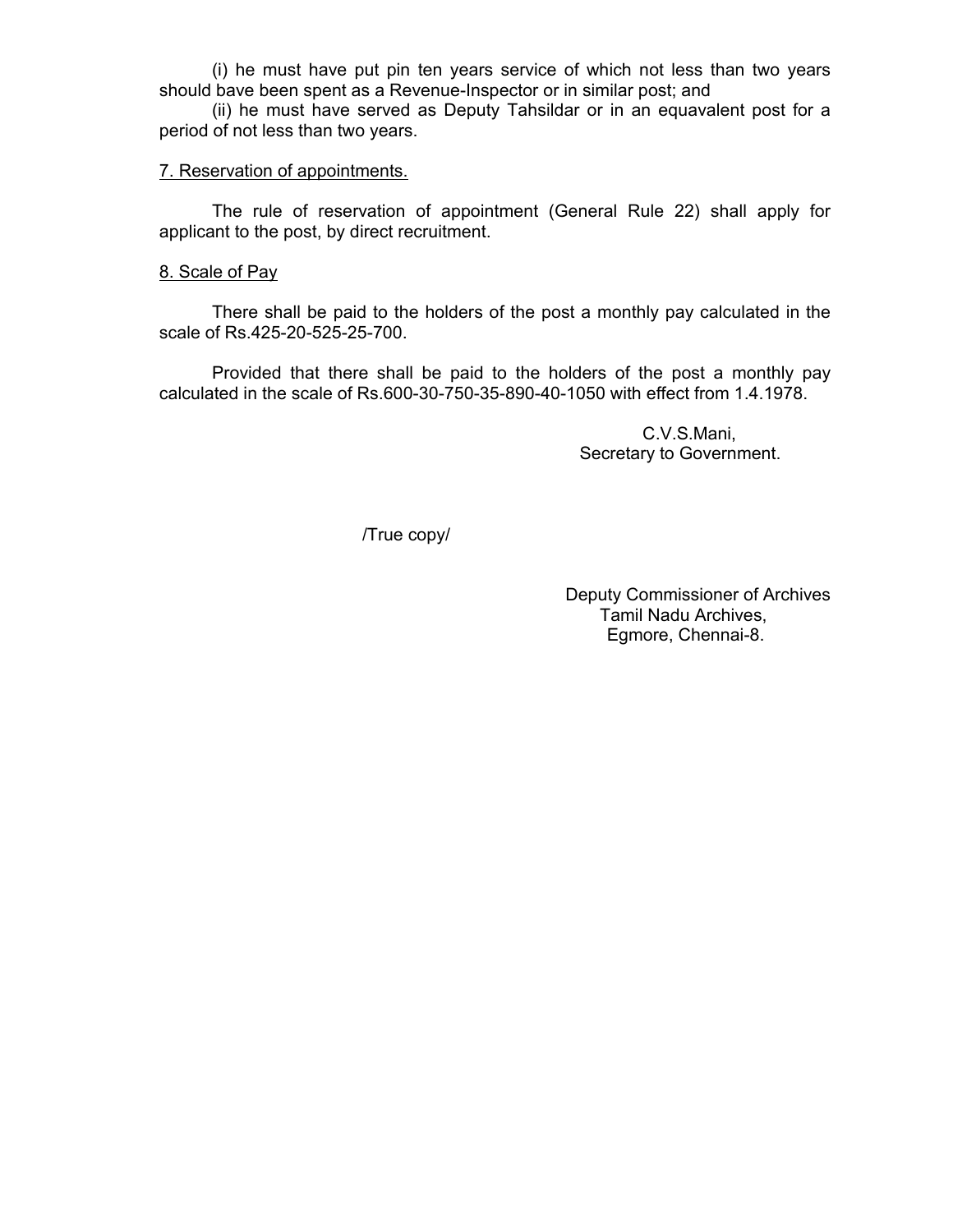Adhoc Rules for the Post of Assistant Librarians and Library Assistant Issued in G.O. Ms. No. 2127, Education (Q2) dated 22.9.1977 as amended in G.O. Ms. No. 691, Education, dated 14.4.1980 and in G.O. Ms. No. 2404, Education, Science and Technology dt.3.11.82 and G.O. Ms. No. 1517, Education Department, dt.9.11.90 -------

Government of Tamil Nadu

## Abstract

Tamil Nadu Archives – Tamil Nadu General Subordinate Service – Posts of Assistant Librarians and Library Assistants in the Tamil Nadu Archives – Adhoc Rules – Issued.

--------------------------------------------------------------------------------------------------------

Education (02) Department

G.O. Ms. No. 2127 **Dated.22.09.1977** 

-------

Read again:

# G.O. Ms. No. 1522, Education, dt.22.9.1975

Read also:

1. From the Tamil Nadu Public Service Commission, Lr.No.4364/C2/76, Dt.4.1.1977

 2. From the Commissioner of Archives and Historical Research, Lr.No.9351/A2/75-2, dt.19.1.76 & 2.3.76.

## Order:

 The Government direct that the posts of Assistant Librarian and Library Assistants in the Tamil Nadu Public Service Commission

 2.Necessary amendment to the Tamil Nadu Public Service Commission Regulations, 1954, will be issued by the Government is the personnel and Administrative Reforms Department.

 3. The Government also direct that the said posts be classified as "Technical" for the purpose of direct recruitment.

 4. The following notification will be published in the Tamil Nadu Government Gazette.

## **Notification**

 In exercise of the powers conferred by the proviso to Article 309 of the Constitution of India, the Governor of Tamil Nadu hereby makes the following rules:-

…2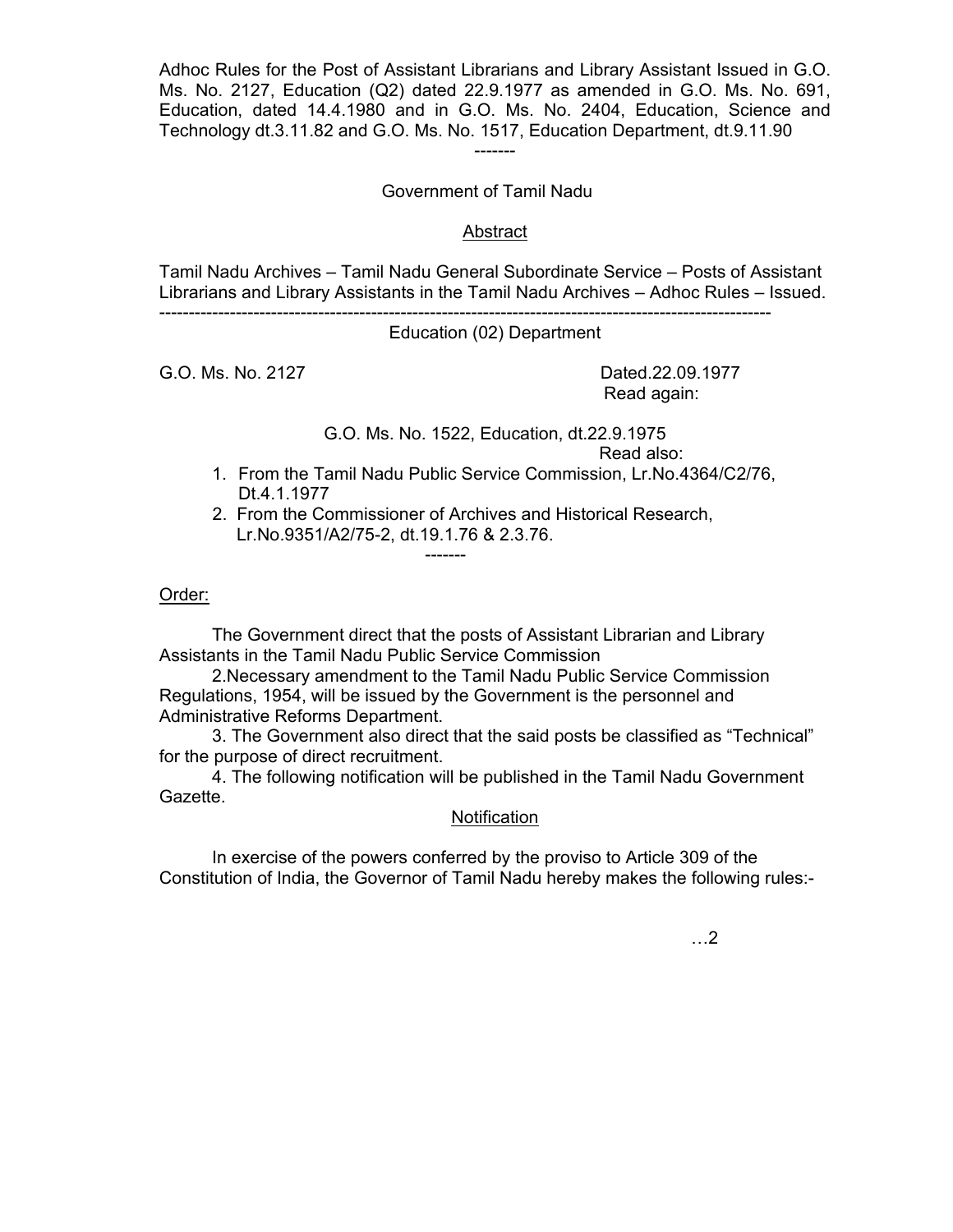## THE TABLE

| Post<br>1                  | Method<br>$\overline{2}$                                           | Qualification<br>3                                                                                                                                                                                                                                  |
|----------------------------|--------------------------------------------------------------------|-----------------------------------------------------------------------------------------------------------------------------------------------------------------------------------------------------------------------------------------------------|
| <b>Assistant Librarian</b> | (i) Direct Recruitment                                             | 1. Must be a graduate<br>2. Must have obtained a<br>degree in Library Science                                                                                                                                                                       |
|                            | by recruitment<br>(ii)<br>by<br>transfer from any other<br>service | Minimum<br>1.<br>general<br>educational qualification.<br>2. Certificate in Library<br>Science issued by any<br>India<br>University<br>in<br>recognized<br>the<br>by<br>University<br>Grants<br>Commission<br>the<br>for<br>purpose of it a grants. |
|                            |                                                                    | 3. Experience in Library<br>or indexing work for a<br>period of not less than ten<br>years                                                                                                                                                          |
|                            | (iii) By promotion                                                 | Experience as Library<br>Assistant in the Tamil<br>Nadu Archival Library for<br>a period of not less than<br>two years.                                                                                                                             |
| Library Assistant          | i) By direct Recruitment                                           | 1. Must be a graduate<br>2. Must have obtained a<br>degree in Library Science.                                                                                                                                                                      |
|                            | recruitment by 1.<br>ii)<br>By<br>transfer<br>service              | Minimum<br>general<br>from any other educational qualification.                                                                                                                                                                                     |
|                            |                                                                    | 2. Certificate in Library<br>Science issued<br>by any<br>India<br>University<br>in<br>recognize<br>the<br>by<br>University<br>Grants<br>Commission<br>for<br>the<br>purpose of its grants.                                                          |
|                            |                                                                    | Service<br>3.<br>in<br>any<br>organized<br>Library<br>or<br>Archival Institution under<br>the State Government for<br>a period of not less than<br>five year.                                                                                       |

Notwithstanding anything contained in General Rule 6, of the Tamil Nadu State and subordinate Service appointment to the post of Assistant Librarian shall be made by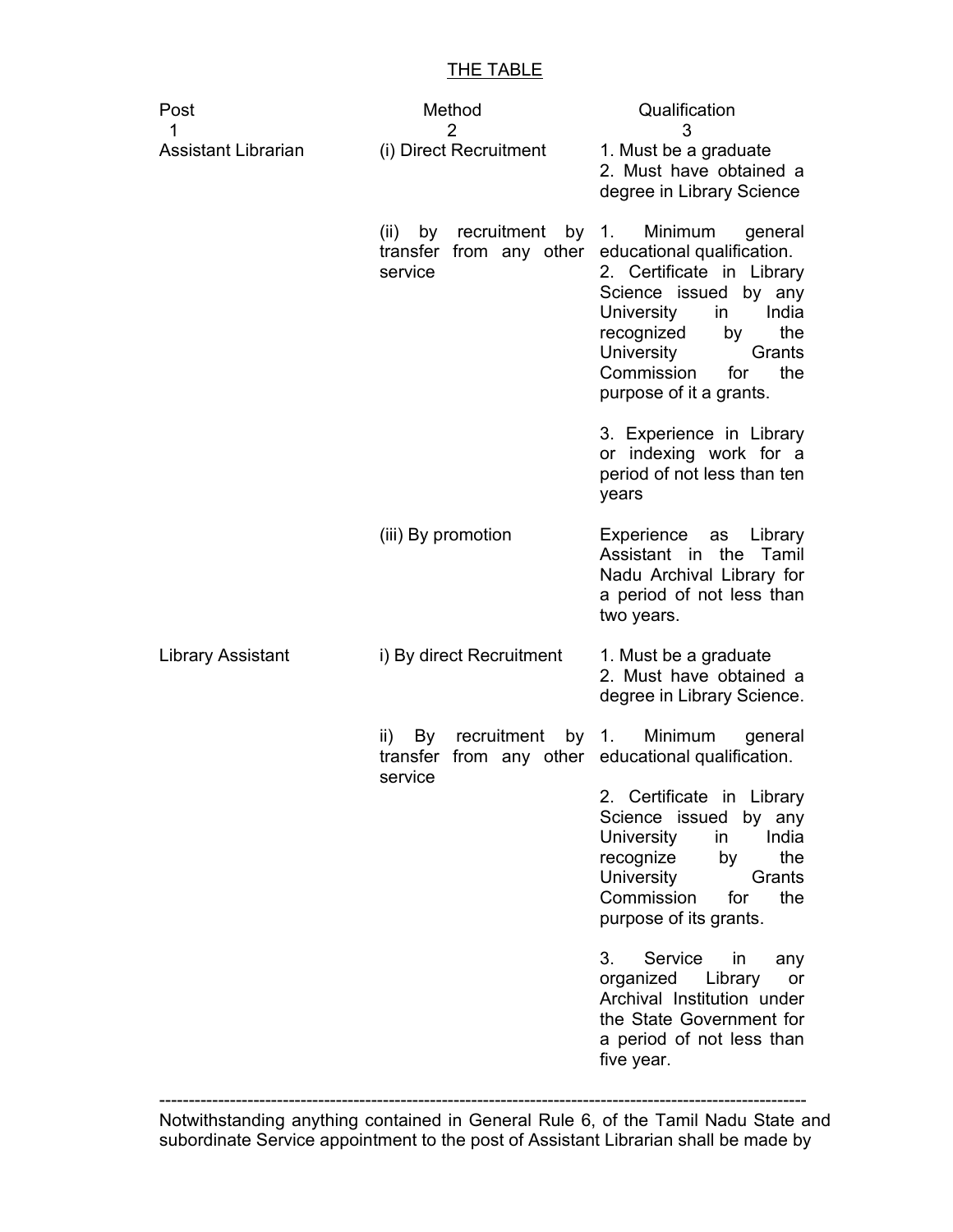direct recruitment, recruitment by transfer from any service and by promotion in the ratio of 1:1:1

 Notwithstanding anything contained in General Rule 6 of the Tamil Nadu state and Subordinate Service appointment to the post of Library Assistant shall be made by direct recruitment and recruitment by transfer from any other service in the ratio of 1:2. Provided that if no person possessing the prescribed qualification is available to fill a vacancy reserved for service, then much vacancy shall be filled by direct recruitment.

"5. Reservation of appointment: The rule relating to reservation of appointment General Rule 22) shall apply for appointment by direct recruitment to each of the posts separately."

6. Probation: Every person appointed to the posts by direct recruitment shall, from the date on which he joins duty, be on probation for a total period of two years on duty within a continuous period of three years.

7. Pay: There is hall be paid to the holders of the posts of Assistant Librarian and Library Assistant, Grades If a monthly pay calculated in the scale of Rs.1045-47- 1450-65-1775 and Library Assistant Grade-I (Degree in Library Science) 1045-45- 1450-65-1775 and Library Assistant Grade-II Rs.905-45-1445-50-1545.

8. "of Annual List of approved candidates"

For the purpose of drawing up of the annual list of approved candidates for appointment by transfer, the crucial date on which the candidate should be qualified shall be the  $25<sup>th</sup>$  February of every year".

/True copy/

 Deputy Commissioner of Archives, Tamil Nadu Archives, Egmore, Chennai-8.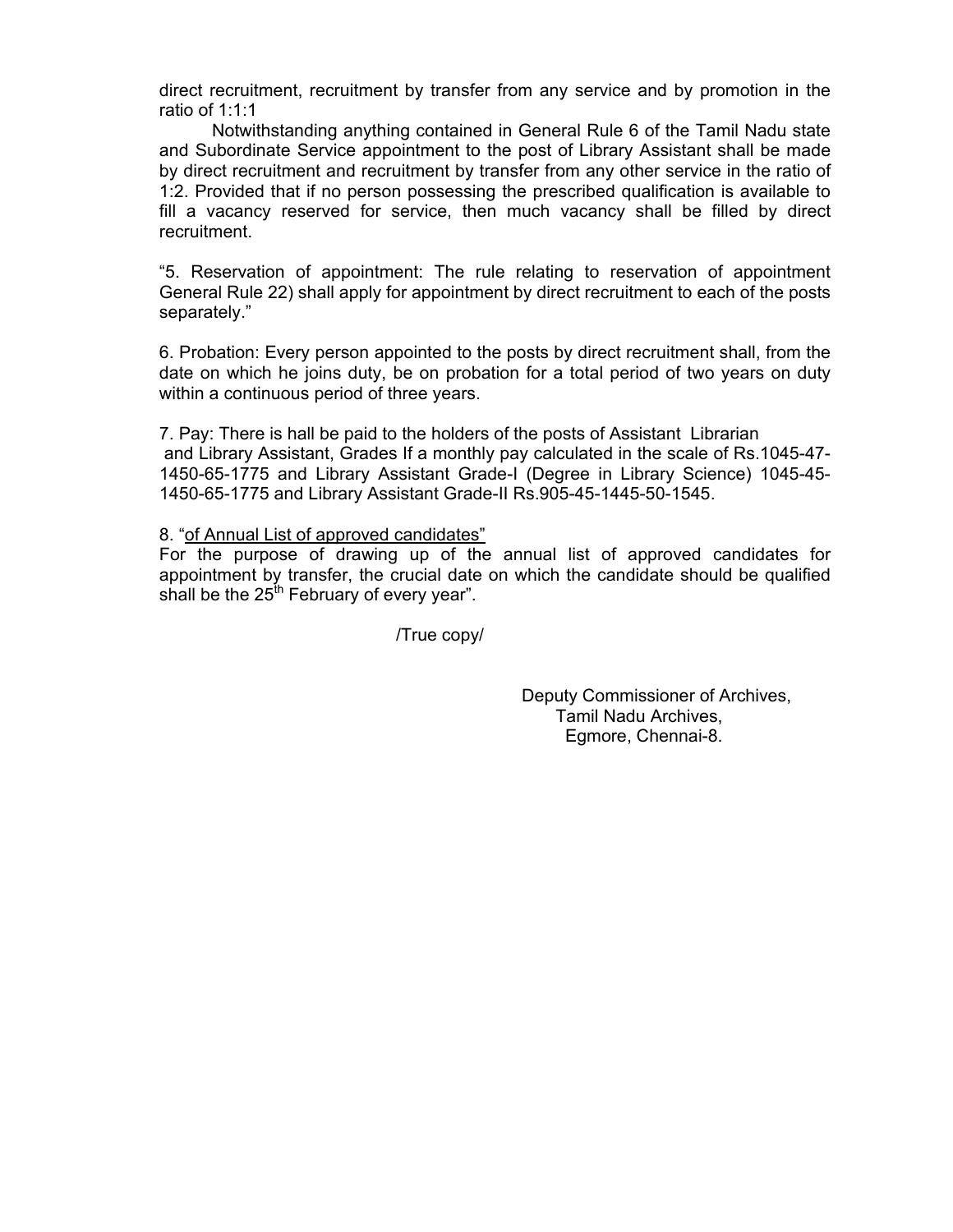## PUBLIC DEPARTMENT

## (CIVIL Defence)

Adhoc Rules relating to temporary post of Assistant employed as personal Clerk to the Commissioner of Tamil Nadu Archives and Historical Research Madras under Tamil Nadu Ministerial Service.

(G.O. Ms. No. 478, Public (Civil Defence), 14<sup>th</sup> February 1974.)

 No. SRO B-85/74 – In exercise of the powers conferred by the proviso to Article 309 of the Constitution of India, the Governor of Tamil Nadu here by makes the following rules.

The rules hereby made shall be deemed to have come into force on the  $6<sup>th</sup>$ March 1973.

#### RULES

The general and the special rules applicable to the holders of the permanent post in category 12 of the Tamil Nadu Ministerial Service shall apply to the holder of the temporary post of Assistant employed as Personal Clerk to the Commissioner of Tamil Nadu Archives and Historical Research, Madras subject to the modifications specified in the following rules :-

 2. Constitution :- The post shall constitute a temporary addition to the said category in the said service.

3. Appointment :- Appointment to the post shall be made as follows :-

- i) by direct recruitment ; or
- ii) by transfer ; or
- iii) by promotion from category of Junior Assistants and Typists

including Steno

- typists in the Tamil Nadu Archives ; or
- iv) by recruitment by transfer from any other service.
- 4. Appointing authority :- The appointing authority for the post shall be the Commissioner of Tamil Nadu Archives and Historical Research.

5. Technical qualification : - A candidate for appointment to the post by the methods

specified in rule 3 must have passed the Government Technical Examination in Typewriting and Shorthand by the Higher Grade in English.

6. (i) Test - A candidate appointed by direct recruitment to the post shall pass the Account Test for Subordinate Officers, Part-I and the Government Technical Examinations in Typewriting and Shortened in Tamil by lower Grade within the prescribed period of probation.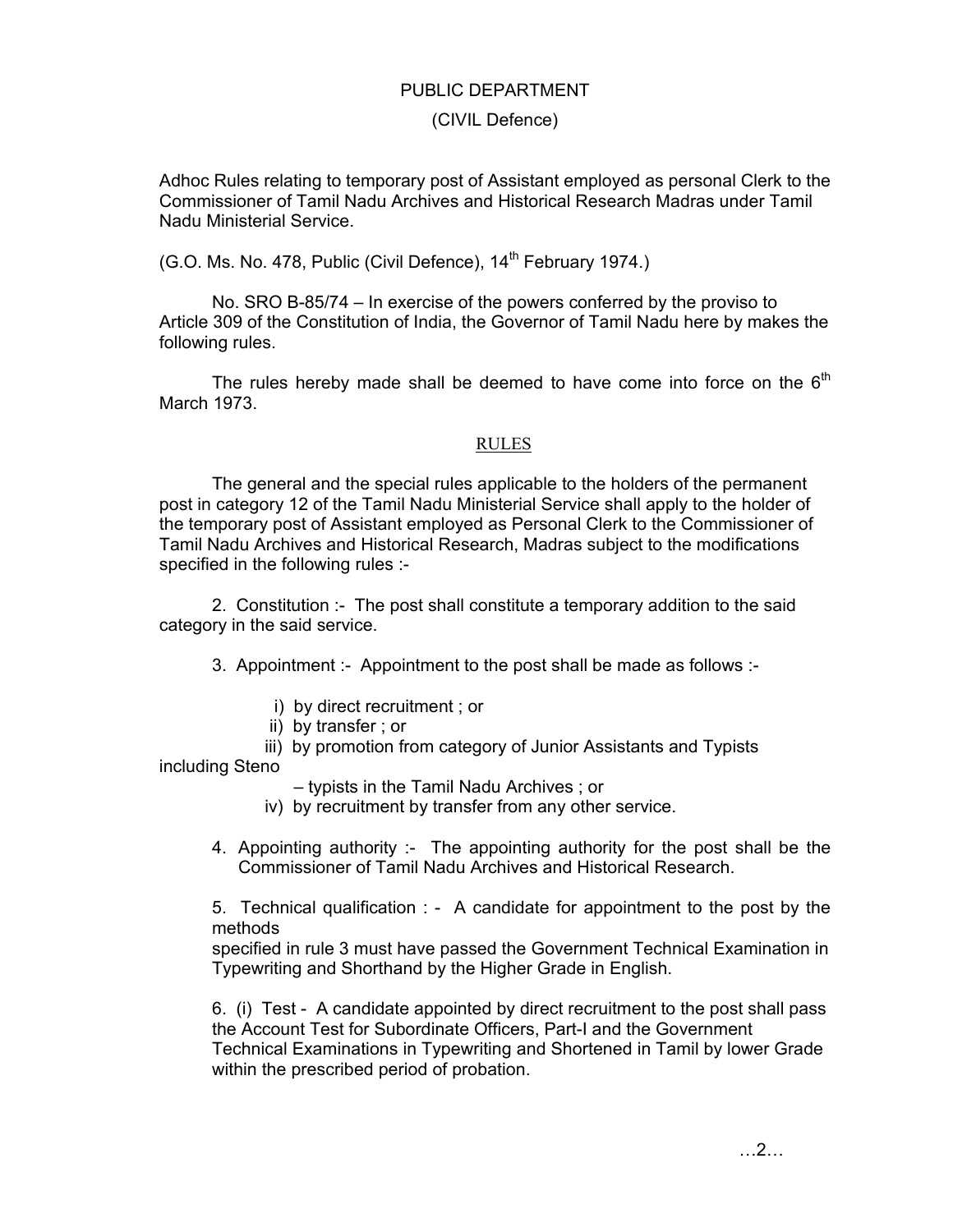(ii) A candidate appointed to the post by transfer or by promotion or by recruitment by transfer should pass the Government Technical Examination in Typewriting and Shorthand in Tamil by Lower Grade, if not already acquired the above qualifications, within two years from the date of appointment to the past. Persons who fail to acquire the above qualifications within the said period shall not be eligible to drew increments in the time scale of pay applicable to them until they pass the said tests but such ineligibility to draw increments shall not have the effect of postponing their future increments after they have passed the tests.

 7. Pay – There shall be paid to the holder of the post a monthly calculated pay in the scale of Rs. 250-10-300-15-450 with special pay for technical qualifications in Typewriting and Shorthand and usual allowances admissible under rules in force.

> K.A. SUNDARAN, Deputy Secretary to Government.

/ True copy /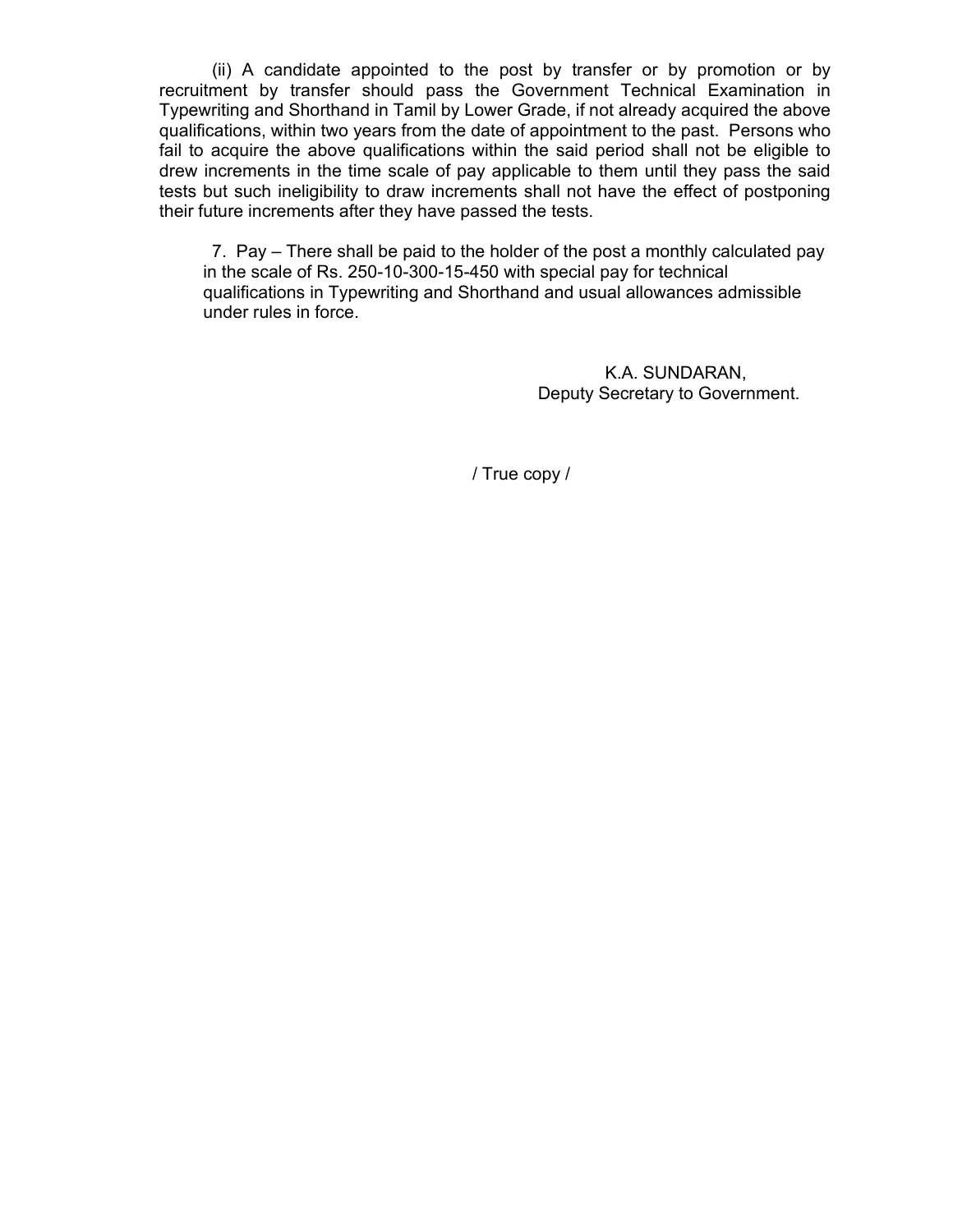Adhoc rules for the post of Foreman, Tamil Nadu Archives issued in G.O. Ms. No. 650 Education Department, Dated: 19.1.79 as amended in G.O. Ms. No. 1516 Education Department, Dated: 9.11.990.

### GOVERNMENT OF TAMIL NADU

#### **ABSTRACT**

PUBLIC SERVICES - Tamil Nadu General Subordinate Service – Temporary post of Foreman in the Tamil Nadu Archives – Adhoc Rules – Issued.

--------------------------------------------------------------------------------------------------------------

Education Department

G.O. Ms. No. 650 Dated: 19.1.79.

Read again: G.O. Ms. No. 1975, Education Dt: 1.9.1977.

 Read also: From the Commissioner of Archives and Historical Research, Tamil Nadu Archives, Letter No. 6386/76-16 Dt: 31.3.1978.

\*\*\*\*\*\*\*\*

#### ORDER :

 The following notification will be published in the Tamil Nadu Government Gazette: -

#### NOTIFICATION

 In exercise of the powers conferred by the proviso to Article 309 of the Constitution of India, the Governor of Tamil Nadu hereby makes the following rules: -

 The rules hereby made shall be deemed to have come into force on the September 1977.

#### RULES

 The General Rules applicable to the holders of the permanent posts in the Tamil Nadu General Subordinate Service shall apply to the holders of the temporary post of Foreman of Lamination machine and Vacuum Fumigation Chamber sanctioned for the preservation section of the Tamil Nadu Archives, subject to the modifications specified in the following rules: -

 2. Constitution: The post shall constitute a distinct class in the said service.

3. Appointment: Appointment to the post shall be made as follows: -

- (i) By direct recruitment ; or
- (ii) by transfer from any other class ; or
- (iii) by promotion from among the Operators in the Tamil Nadu Archives.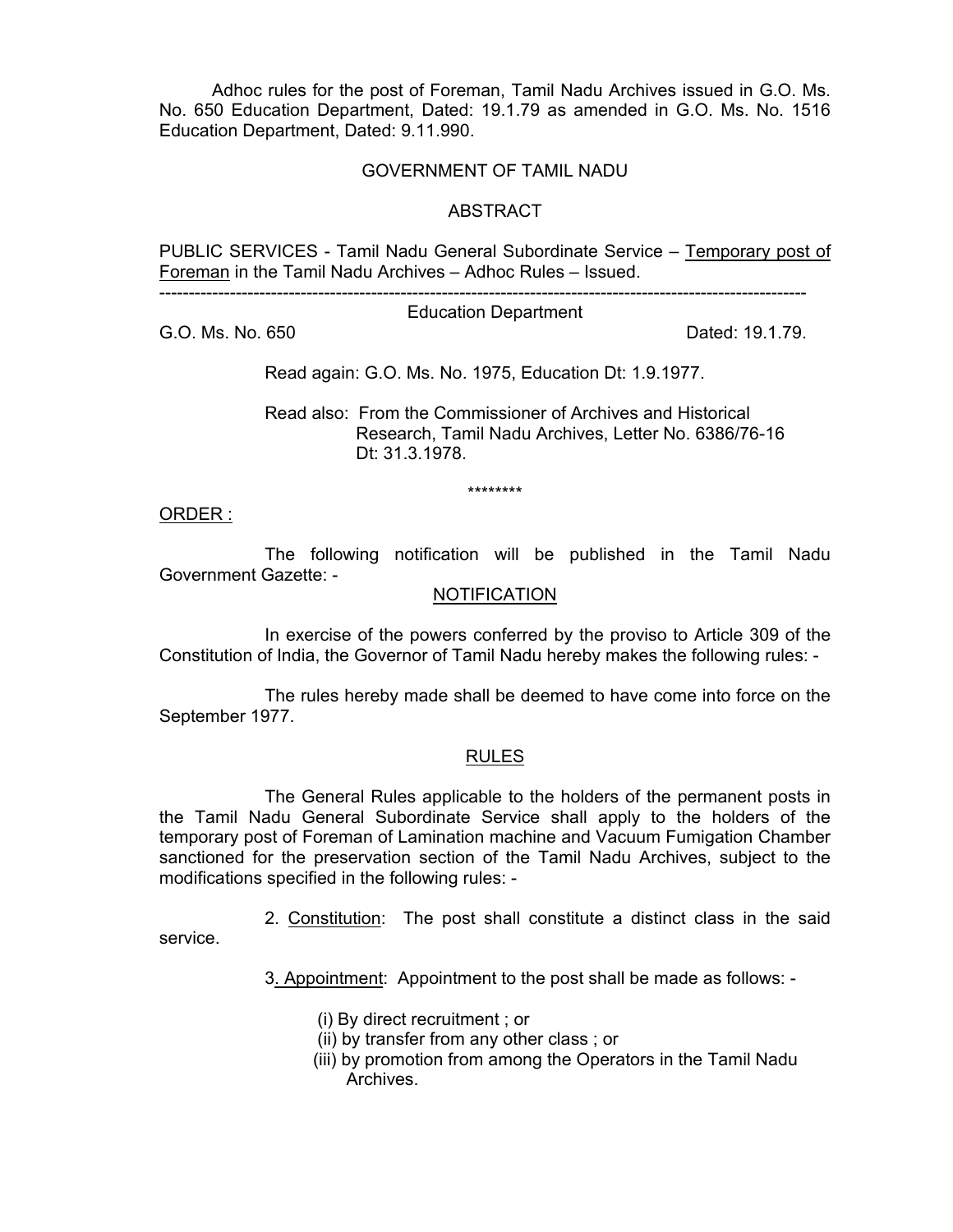- 4. Appointing Authority: The appointing authority for the post shall be the commissioner of Archives and Historical Research, Tamil Nadu Archives, Madras.
- 5. Qualifications Age: (a) No person shall be eligible for appointments to the post by direct recruitment, if he has completed or will complete 26 years of age on the  $1<sup>st</sup>$  day of July of the year in which the selection for appointment is made. Provided that in case of Scheduled castes and Scheduled tribes who possess a general educational qualification, which is not higher than Minimum General Educational Qualification, the age limit shall be 31 years.
	- (b) Other qualifications: No person shall be eligible for appointment to the post, by the methods specified in column (1) of the Table below, unless he possesses the qualifications specified in the corresponding entries in column (2) thereon: -

## THE TABLE

| Method of appointment<br>(1)                                                             | Qualifications<br>(2)                                                                                       |
|------------------------------------------------------------------------------------------|-------------------------------------------------------------------------------------------------------------|
| Direct recruitment<br>Technical                                                          | Diploma in Mechanical Engineering<br>awarded by the State Board of<br>Education and Training, Madras.       |
| By transfer from any<br>other class.<br><b>Technical</b>                                 | Diploma in Mechanical Engineering<br>by the State Board<br>awarded<br>of<br>Education and Training, Madras. |
| by promotion from among<br>Tamil<br>the Operators in the Tamil<br>than<br>Nadu Archives. | Must have worked as Operator in the<br>Nadu Archives for a period of not less<br>five years.                |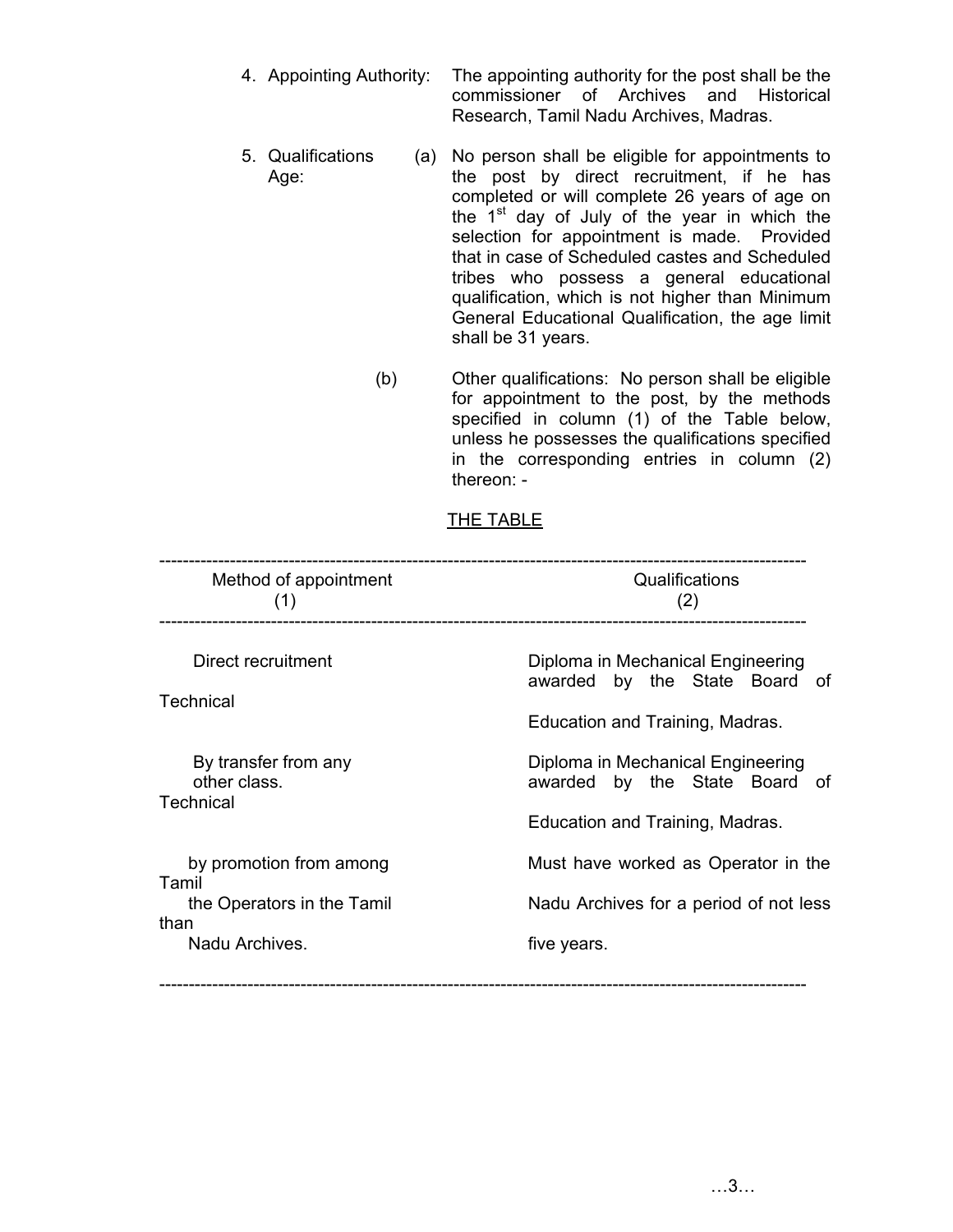6. Probation Every person appointed to the post by direct recruitment shall from the date on which he joins duty, be on probation for a total period of two years on duty within a continuous period of three years.

7. Pay: There shall be paid to the holder of the post of a monthly pay calculated in the scale of Rs.400-15-475-20-575-25-650. Provided that on and from the lst April 1978 there shall be paid to the holder of the post a monthly pay calculated in the scale of Rs.600-30-750-35-890-40-1050 p.m.

Sd/….16.1.79 Sd/…..17.4.79.

To

The C.A.Gh.R., T.N.A., Madras-8. The Works M anager, Govt.Central Press, Mint Bldges., Mds-1 For publication of the Notification in the T.N.G.G The Sectr., T.N.-P.S.C Mds-2 The A.G.,II, Mds-18 The P.A.O, Mds-35 Copy to p&AR (Per-M) & (Per.C) Dept., Mds-9.

/true copy/

Deputy Commissioner of Archives

 Tamil Nadu Archives, Egmore, Chennai-8.

/true copy/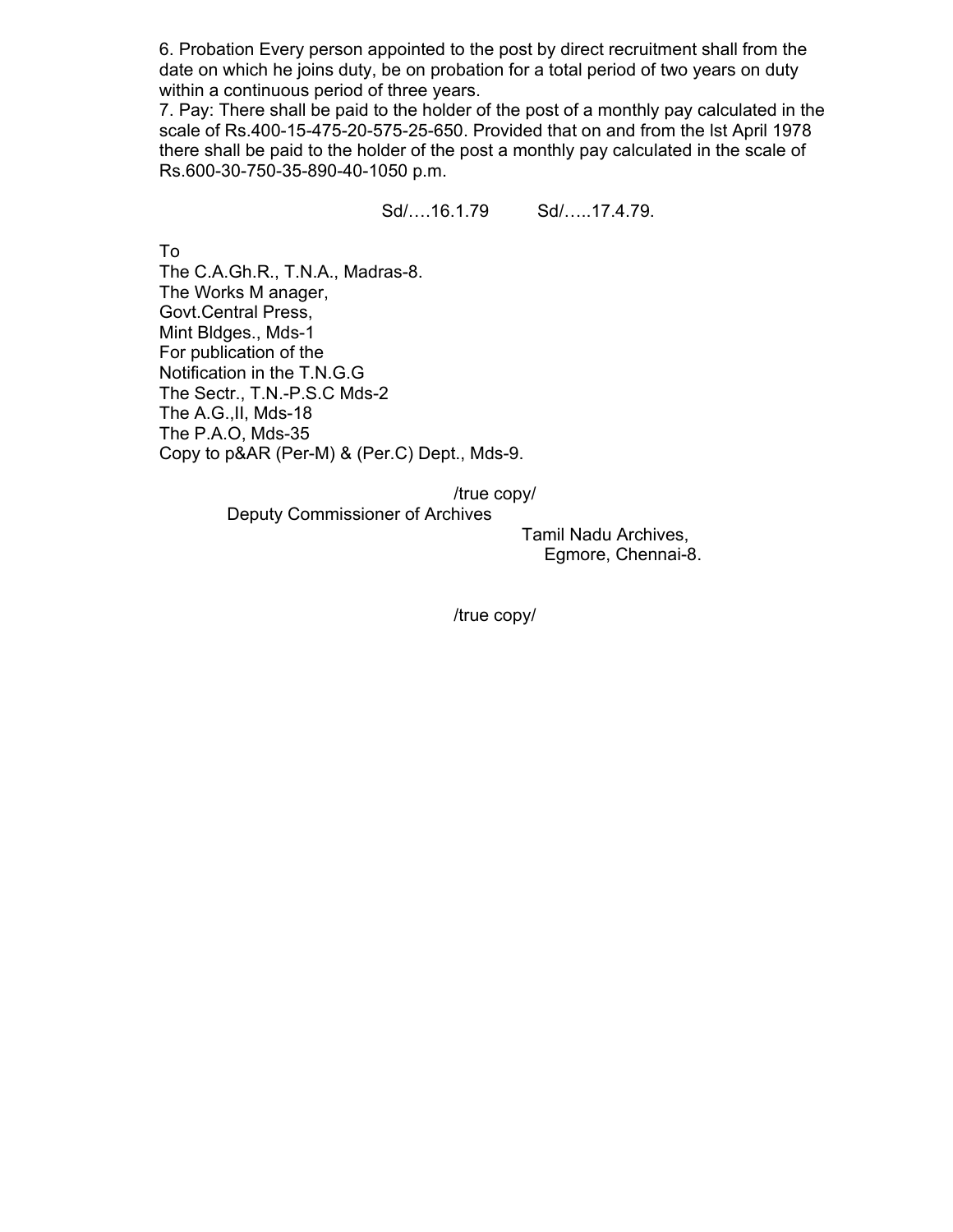Adhoc rules for the post of Microfilm Operator, Tamil Nadu Archives issued in G.O.Ms.No.786, Education Department, dated 19.6.84 as amended in G.O.Ms.No.1520, Education, dated 9.11.96

## **Government of Tamil Nadu Abstract**

Public Services – Tamil Nadu General Subordinate Service – Temporary post of Microfilm Operator and Dark Room Assistant in Tamil Nadu Archives – Adhoc Rules – Issued.

## **Education Department**

G.O.Ms.No.786 Dated: 19.6.84

**Read:**

G.O.Ms.No.52, Education (Q2) dt.8.1.79

# ORDER

## **NOTIFICATION**

 In exercise of the powers conferred by the previous to Article 309 of the Constitution of India, the Governor of Tamil Nadu hereby makes the following rules :-

 2. The rules hereby made shall be deemed to have come into force on end from the  $8<sup>th</sup>$  January 1979.

#### RULES

 The General Rules applicable to the holers of the permanent posts in the Tamil Nadu General Subordinate Service shall apply to the holders of the temporary posts of Microfilm Operator and Dark Room Assistant, Microfilm unit in the Tamil Nadu Archives, sanctioned from time to time, subject to the modifications specified in the following rules :-

- **2. Constitution** : The post shall each constitute separate category in a distinct class of the said service.
- **3. Appointment**: Appointment to the posts shall be made as follows:

|                 | 1.Microfilm |  |
|-----------------|-------------|--|
| <b>Innrotar</b> |             |  |

**1. By direct recruitment; or** 

**Operator** II) by transfer from any other class or category;

- III) by recruitment by transfer from any other service; or
- IV) by Promotion from the category of Dark Room Assistant

 **2. Dark Room** I) by direct recruitment; or

**Assistant** II) by transfer from any other class or category; or

III) by recruitment by transfer from any other service

**Authority** 

**4. Appointing** The appointing authority for the posts shall be as follows:

Microfilm Commissioner of Archives and Historical Reserch.

**Operator** 

 Assistant **5. Qualification :**

2. Dark Room Assistant Commissioner of Archives

 (a) Age No person shall be eligible for appointment to the posts by direct recruitment if he has completed or will complete 28 years of age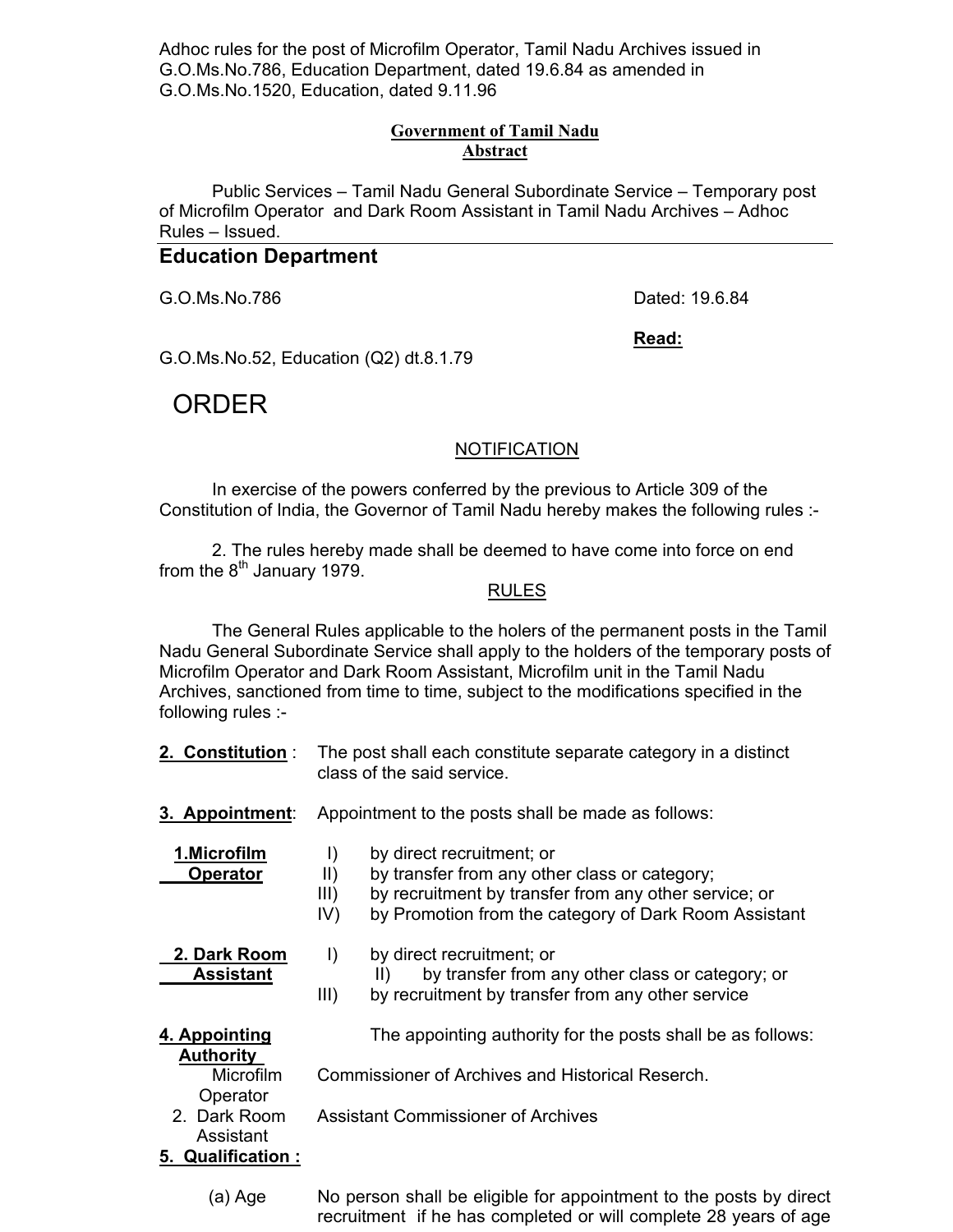on the first day of July of the year in which selection for appointment is made –

(b) Other No person shall be eligible for appointment to the post specified in

 Qualification column (1) by the methods specified in column (2) of the Table below unless he possesses the qualifications specified in the corresponding entries in colum (3) thereof:

| <b>THE TABLE</b> |  |
|------------------|--|
|------------------|--|

| Post      | <b>Method of Appointment</b>          | Qualification                      |
|-----------|---------------------------------------|------------------------------------|
| (1)       | (2)                                   | (3)                                |
| 1. Micro- | (1) Direct recruitment;               | (1) Pass in Higher Secondary       |
| filmn     | or transfer from any                  | Academic course with Physics       |
| Operator  | other class or category<br>Vocational | and Chemistry or                   |
|           |                                       | Course with Photography as         |
|           |                                       | Special subject;                   |
|           | (II) By recruitment by transfer       | Pass in Pre-University with        |
|           | from any other service                | Physics & Chemistry (Physical      |
|           |                                       | Science); and                      |
|           |                                       | or                                 |
|           |                                       | (II) Diploma in Film processing or |
|           |                                       | Cinematography awarded by the      |
|           |                                       | <b>State Board of Technical</b>    |
|           |                                       | <b>Education Madras or its</b>     |
|           |                                       | equivalent.                        |
|           | (III) By Promotion                    | (I) Must have put in at least five |
|           |                                       | years of service as Dark Rook      |
|           |                                       | Assistant.                         |
|           |                                       | II) Must have undergone apprentice |
|           |                                       | at least for six months after      |
|           |                                       | completion of five years service   |
|           |                                       |                                    |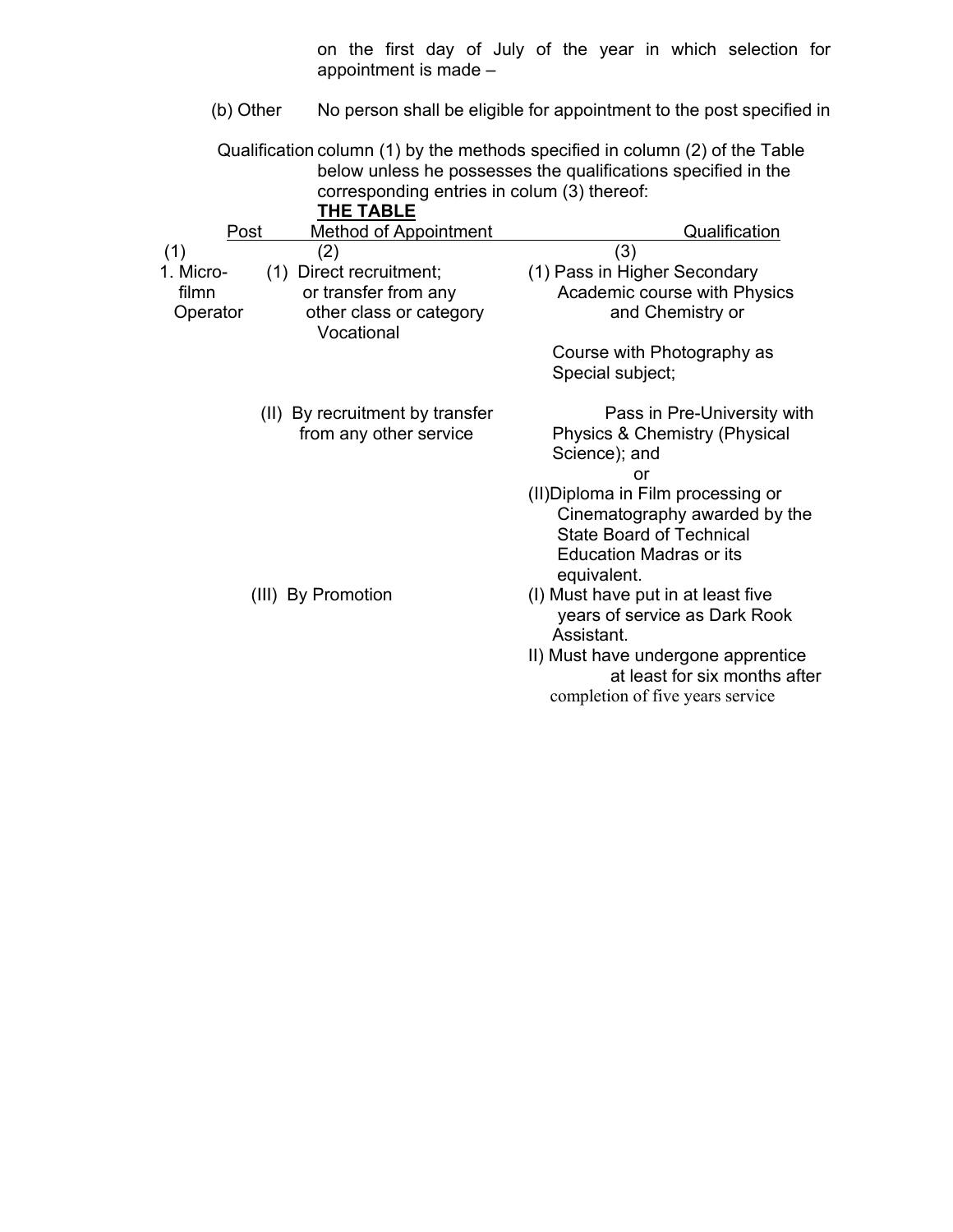## GOVERNMENT OF TAMIL NADU

### ABSTRACT

Public Service - Tamil Nadu General Subordinate Service - Temporary post of Operator in the Tamil Nadu Archives – Adhoc rules – Issued.

------------------------------------------------------------------------------------------------------------------

## Education Department

G.O.Ms.No2269 Dated: 20.12.78

---

Read again : G.O. Ms. No. 1973, Education, Dt. 1.9.77.

## Read also : From the Commissioner of Archives and Historical Research, letter No. 6386/S7/76-16, Dt. 31.3.78 and even number Dt. 31.7.78.

ORDER:

The following Notification will be published in the Tamil Nadu Government Gazette.

## **NOTIFICATION**

 In exercise of the powers conferred by the previse to article 309 of the Constitution of India, the Governor of Tamil Nadu hereby makes the following rules.

 The rules hereby made shall be deamed to have come into force on the 1<sup>st</sup> September 1977.

#### RULES

 The General Rules applicable to the holders of the permanent post in the Tamil Nadu General Subordinate Service shall apply to the holders of the temporary posts of Operators of Lamination machine and Vacuum Fumigation Chamber sanctioned for the preservation section of the Tamil Nadu Archives, subject to the modification sanctified in the following rules.

- 2. Constitution : The post shall constitute a distinct class in the said service.
- 3. Appointment : Appointment to the post shall be made as follows :
	- i) By direct recruitment ; or
	- ii) By promotion from among the preservation clerks and Binders in the Tamil Nadu Archives ; or
	- iii) By recruitment by transfer from any other service.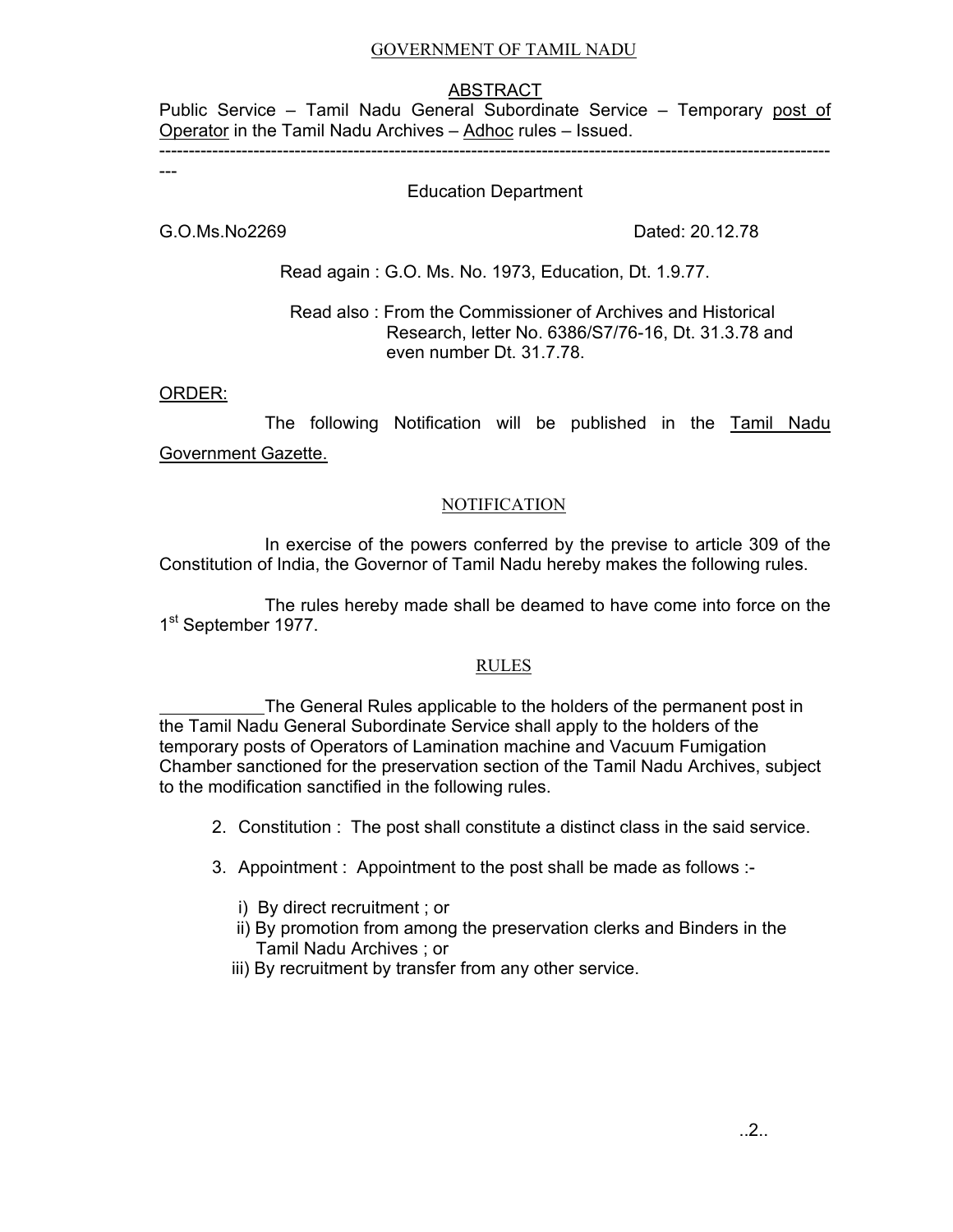- 4. Appointing authority: The appointing authority for the post shall be the Commissioner of Archives and Historical Research, Tamil Nadu Archives,Madras-8.
- 5. Qualifications: (a) age: No person shall be eligible for appointment to the post, by direct recruitment, if he has completed or will complete 31years of age in the case of candidates belonging to the Scheduled Castes or the Scheduled Tribes and 26 years of age in the else of others on the first day of July of the year in which the selection for appointment is made.
- (b) Others Qualification: No person shall be eligible for appointment to the post by the methods specified in Column (1) of the Table below, unless

 the possesses the qualifications specified in the corresponding entries in column (2) thereof :-

## THE TABLE

| Method of appointment<br>(1) | Qualification<br>(2)                                                                                                                                                                                                                                                                        |
|------------------------------|---------------------------------------------------------------------------------------------------------------------------------------------------------------------------------------------------------------------------------------------------------------------------------------------|
| Direct recruitment           | i) Must possess the minimum general educational<br>qualification prescribed in schedule I to the<br>General Rules for the Tamil Nadu State and<br>Subordinate Services; or                                                                                                                  |
|                              | Must have passed S.S.L.C. with eligibility for<br>$\parallel$ )<br>college courses of study; and                                                                                                                                                                                            |
|                              | iii) Must possess certificate in Archives keeping<br>issued by the National Archives of India,<br>Government of India or must have undergone<br>training in Archives keeping or record<br>management in any Government Archival<br>institution for a period of not less than six<br>months. |
|                              | iv) Provided that in case of person who does not<br>possess the qualification sanctioned in item<br>above is appointed to the post, he shall be<br>required                                                                                                                                 |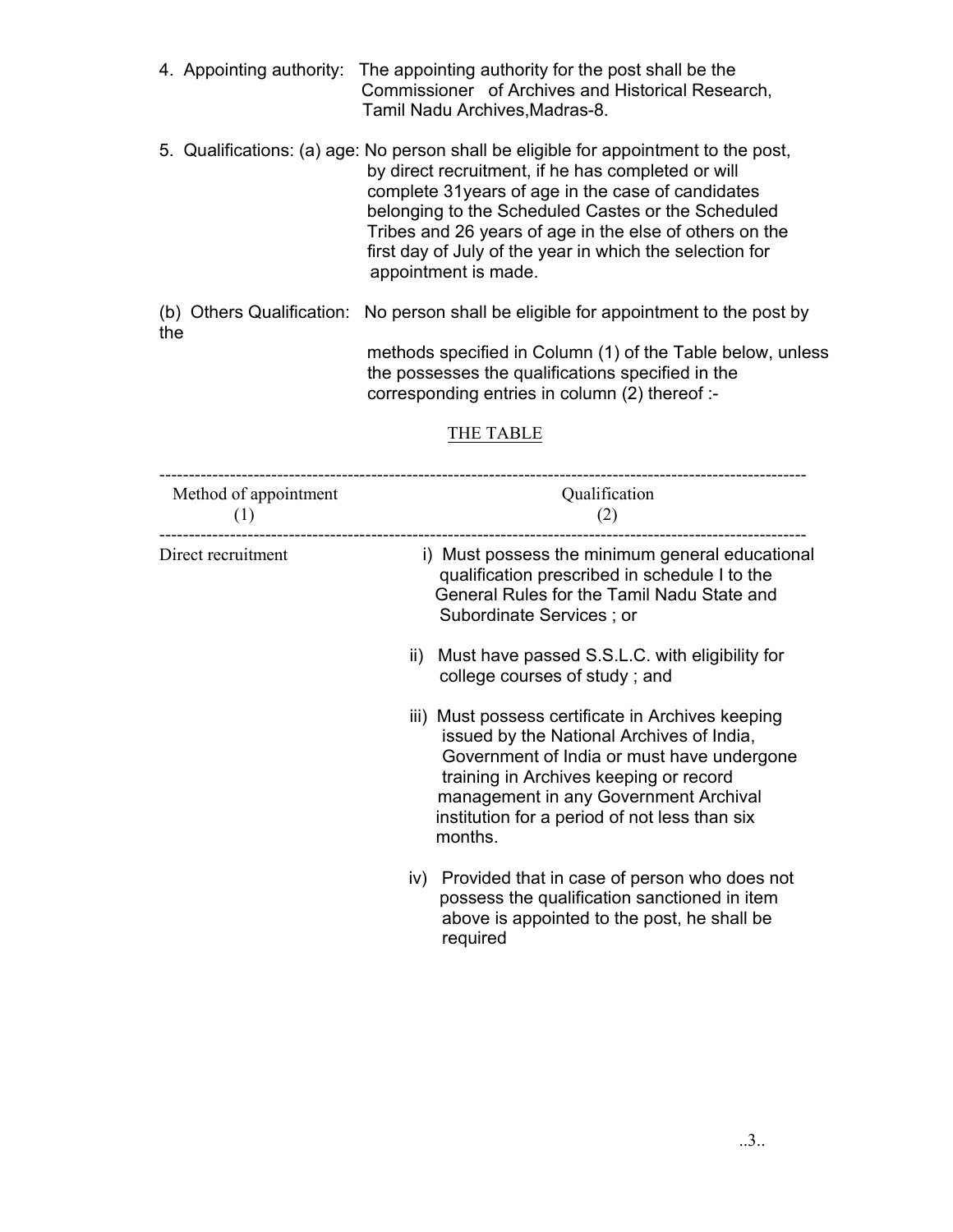| L                                                                                                                                                            |                 |                            | 2                                                                                                                                                                                                                                                                                                                                            |
|--------------------------------------------------------------------------------------------------------------------------------------------------------------|-----------------|----------------------------|----------------------------------------------------------------------------------------------------------------------------------------------------------------------------------------------------------------------------------------------------------------------------------------------------------------------------------------------|
|                                                                                                                                                              |                 |                            | to enlarge training in<br>doedification lamination and<br>mending of old records in<br>the Tamil Nadu Archives for<br>a period of six months from<br>the date of appointment,<br>during which period he will<br>be said the minimum pay in<br>the time scale applicable to This<br>period shall not count towards<br>probation and increment |
| Promotion from<br>among the preservation<br>Clerks and Binders in the<br><b>Tamil Nadu Archives or</b><br>recruitment by transfer from<br>any other service. |                 | $\star$<br>$\star$<br>÷    | Must possess experience in<br>monding and/or binding old records<br>for a period not less than two years<br>in the Tamil Nadu Archives.                                                                                                                                                                                                      |
|                                                                                                                                                              |                 |                            | 6. probation : Every person appointed to the post by direct recruitment shall from<br>the date on which he joins duty, be on probation for a total period of<br>two years duty within a continuous period of three years.                                                                                                                    |
| 7. Pay:                                                                                                                                                      | 420-15-600 p.m. |                            | There shall be paid to the holder of the post a monthly pay<br>calculated in the scale of Rs. 210-5-245-10-325. Provided that on<br>and from the 1 <sup>st</sup> April 1978 there shall be paid to the holder of the<br>post of the post a monthly pay calculated in the scale of Rs.350-10-                                                 |
|                                                                                                                                                              |                 | (By order of the Governor) |                                                                                                                                                                                                                                                                                                                                              |
|                                                                                                                                                              |                 |                            | C.G. RANGABASHYAN<br>Commissioner of Secretary to Government.                                                                                                                                                                                                                                                                                |

/ True copy /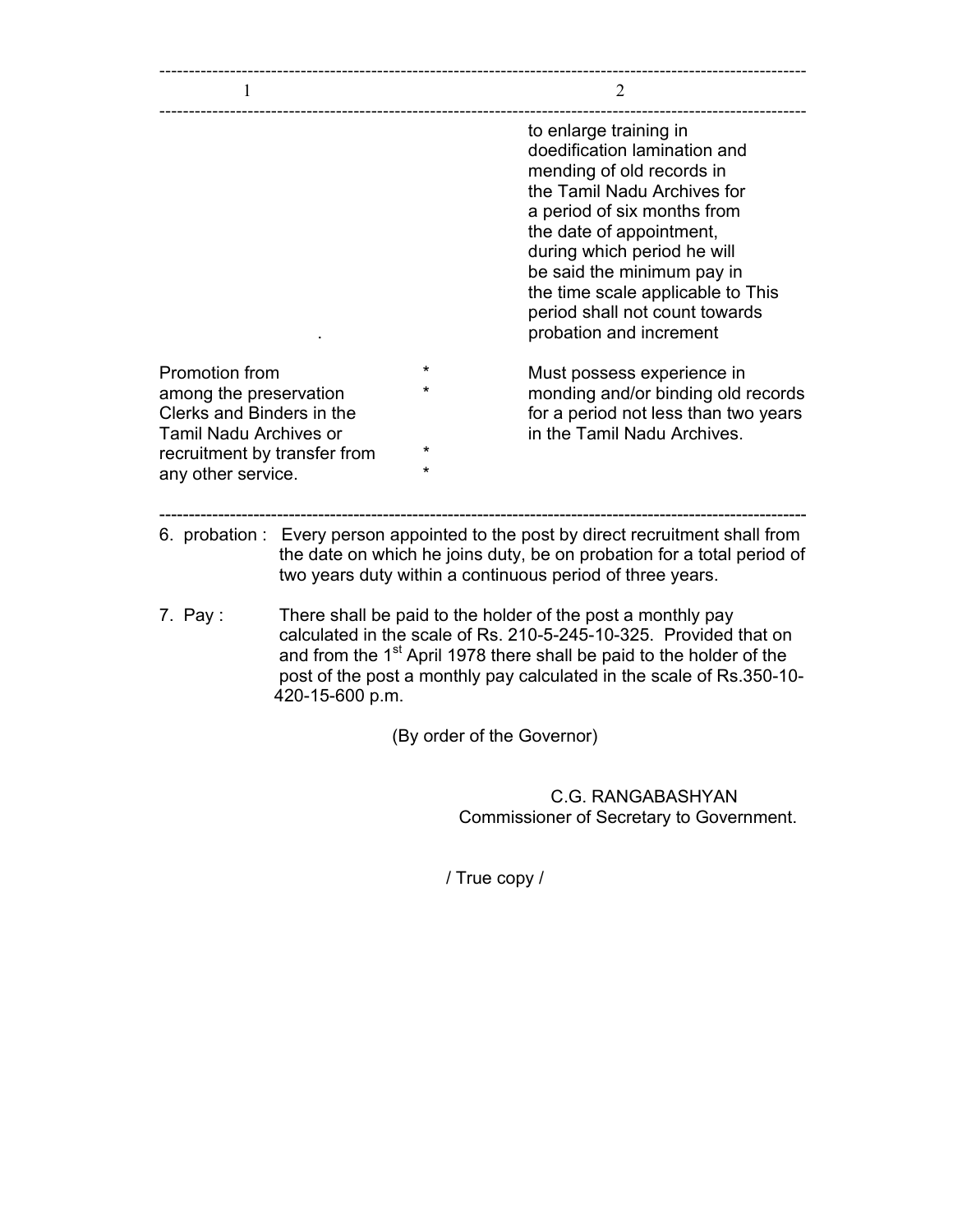Adhoc Rules for the post of Reprography Assistant, Tamil Nadu Archives issued in G.O.Ms.No.1521, Education dt.9.11.1990.

Abstract

Public Service - Tamil Nadu General Subordinate Service – Temporary post of Reprography Assistant in the Tamil Nadu Archives – Adhoc – Issued. --------------------------------------------------------------------------------------------------------------

Education Department

G.O. Ms. No. 1995 **Dated: 5.9.1991** 

Read again:

G.O.Ms.No.2416, Education, dated 11.11.80

Read also:

 From the Commissioner of Archives and Historical Research, Tamil Nadu Archives, Madras letter No.15197/A2/80-1, dt.3.4.1981.

ORDER:

 The following notification will be published in the Tamil Nadu Government Gazette.

## Notification

 In exercise of the powers conferred by the provisio to Article 309 of the Constitution of India, the Governor of Tamil Nadu hereby makes the following rules.

 2. The rules hereby made shall be deemed to have come into force on the 11<sup>th</sup> November 1980.

## RULES

 The General Rules applicable to the holders of permanent posts in the Tamil Nadu General Subordinate Service shall apply to the holders of the temporary post of Reprography Assistant sanctioned for operating and maintaining the photocopy machine in the Tamil Nadu Archives, subject to the modification specified in the following rules.

2. Constitution: The post shall constitute a distinct class in the said

service.

 3. Appointment: Appointment to the post shall be made by promotion from among the Binders and Preservation Clerks in the Tamil Nadu Archives.

 4. Appointing Authority: The appointing authority for the post shall be the Commissioner of Archives and Historical Research, Tamil Nadu Archives.

 5. Qualifications: No person shall be eligible for appointment to the post unless he has undergone training in photography / reprography for a period of not less than one week in a firm supplying photo-copying machine.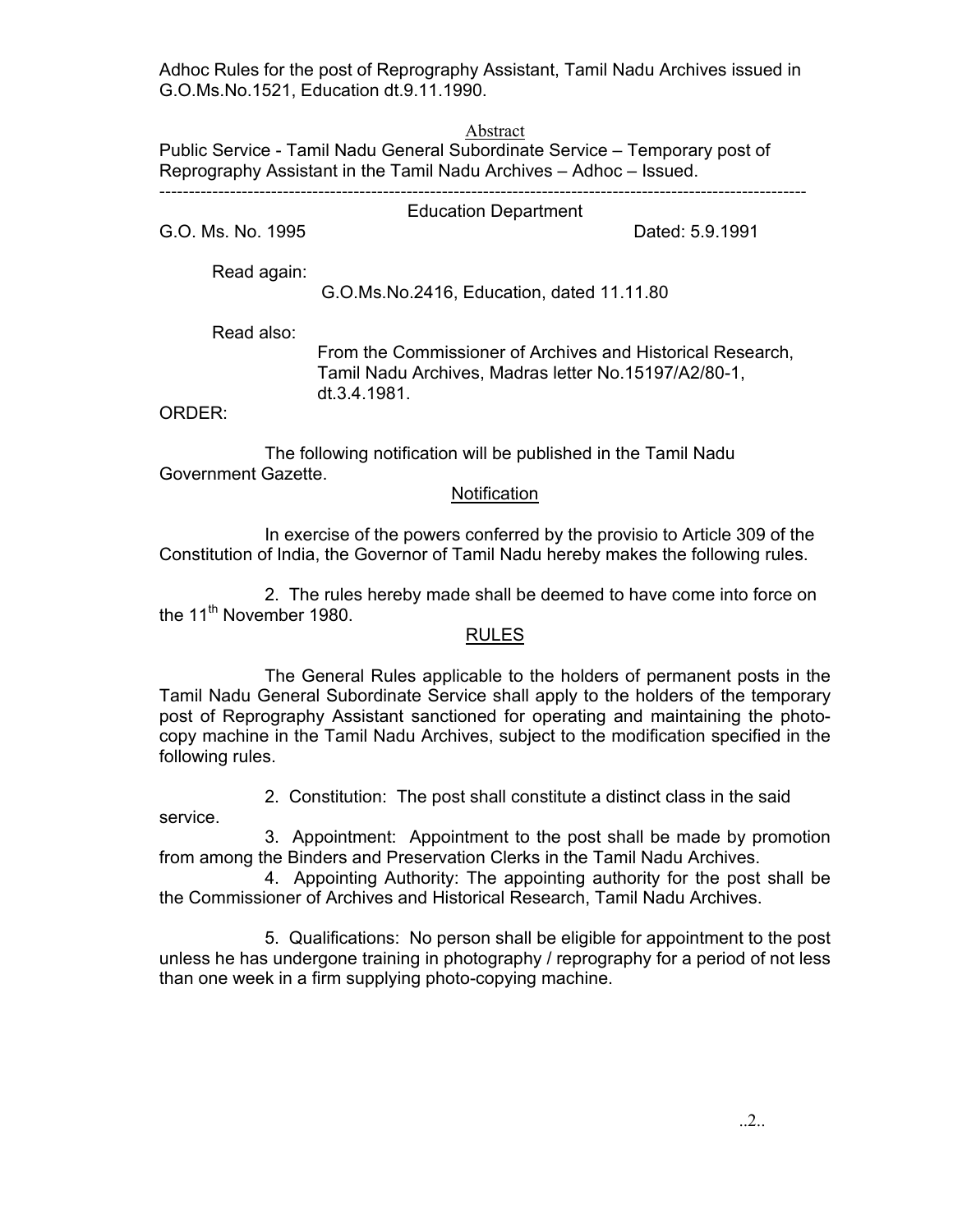6. Pay : There shall be paid to the holders of the post a monthly pay calculated in the scale of Rs. 350-10-420-600.

7. PREDATION OF ANNUAL LIST OF APPROVED CANDIDATE:

For the purpose of drawing up of the annual list of approved candidates for appointment to the posts by promotion of recruitment by transfer; he-crucial date on which the candidate should be qualified be the  $25<sup>th</sup>$  February of every year.

/ By order of the Governor /

 C. Ramdas, Commissioner and Secretary to

Government.

To

The Commissioner of Archives and Historical Research, Tamil Nadu Archives, Madras-600 008. The Director of Stationery and printing, Madras-600001 (for publication of the notification in the Tamil Nadu Government Gazette) The Accountant General-II, Madras-600 018 The Pay and Accounts Officer(South)Madras-35 The Secretary, Tamil Nadu Public Service Commission, Madras-600 002.

Copy to the P & AR Departments, Madras-600 009.

/ Forwarded : By order /

sd/second and the state of the state of the state of the state of the state of the state of the state of the s Section Officer

/ True Copy /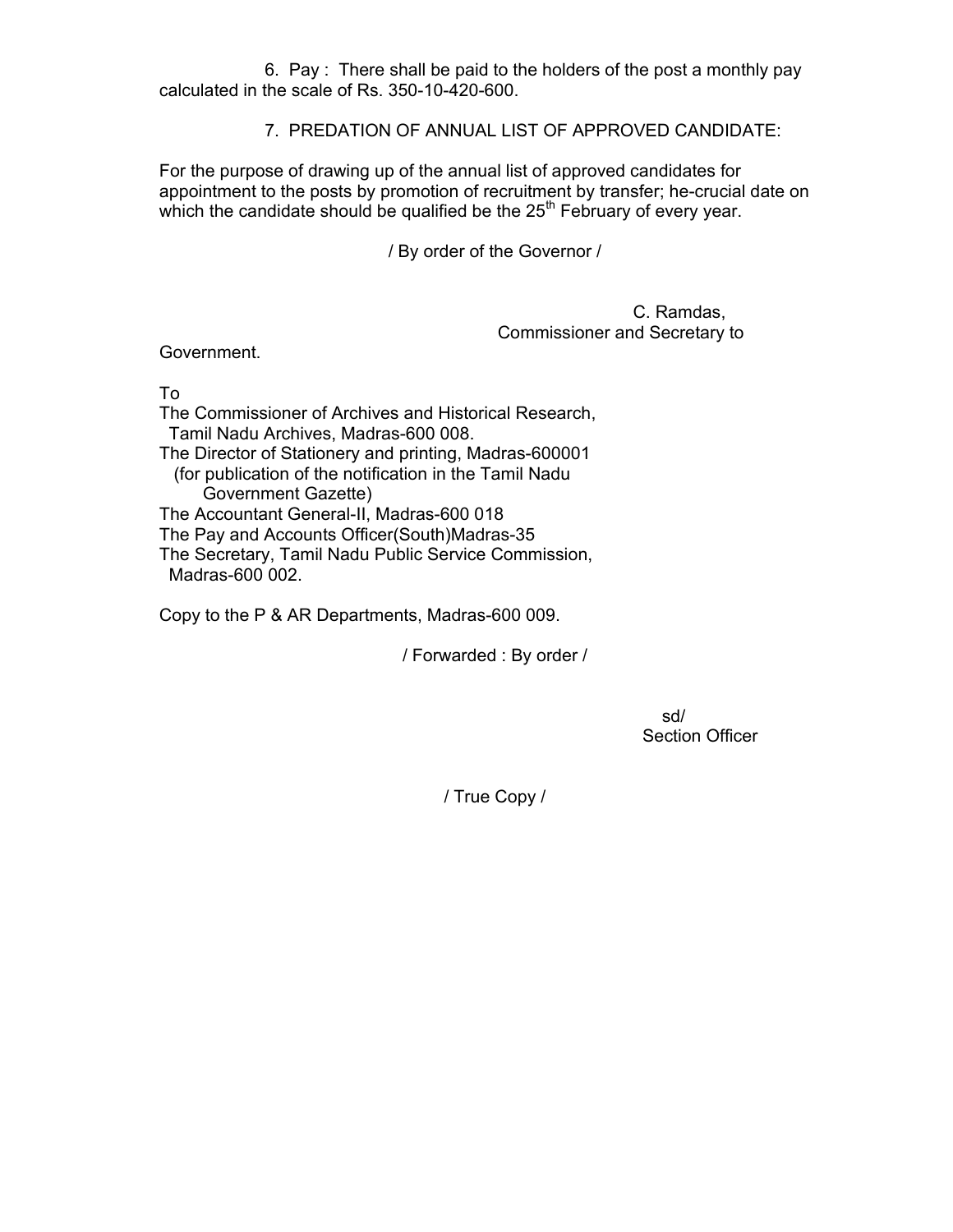Adhoc Rules for the posts of sender reader and Copy holder of Tamil Nadu Archives dated in G.O. Ms. No. 1482 Education Science and Technology by Department. Dt: 9.7.82 as amended in G.O. Ms. No. 1525 Education, Science & Technology Department, Dt: 28.9.1988 and G.O. Ms. No. 588 Education, Science Technology Department, Dt: 9.4.1987.

## GOVERNMENT OF TAMILNADU

----------

## ABSTRACT

Public Services - Tamil Nadu General Subordinate Service – Temporary Posts of Senior Reader and copy Holder in the Tamil Nadu Archives – Adhoc Rules – Tesued.

-------------------------------------------------------------------------------------------------------------- DEPARTMENT OF EDUCATION, SCIENCE AND TECHNOLOGY

G.O.Ms.No.1482 Dated: 9.7.1982

**Read in the contract of the contract of the contract of the contract of the contract of the contract of the contract of the contract of the contract of the contract of the contract of the contract of the contract of the c** 

again:

G.O. Ms. No. 1842, Edn. Dt: 27.09.79.

Read alse:

1. From the Commissioner of Archives and Historical Research, Tamil Nadu Archives, Madras, letter No.13625/A2/79-16 Dt: 24.9.81. ----------

ORDER:

 The following notification will be published in the Tamil Nadu Government Gasette.

## **NOTIFICATION**

 In exercise of the powers conferred by the proviso to Article 309 of the Constitution of India, the Governor or Tamil Nadu Hereby makes the following rules.

2. The rules hereby made shall be deemed to have come into force on the  $27<sup>th</sup>$ September 1979.

## RULES

 The General Rules applicable to the holders of the parement posts in the Tamil Nadu General and Subordinate Service shall apply to the holders of the temporary posts of Senior Reader and copy holders in the Gazetteer Unit of the Tamil Nadu Archives, Subject to the modifications specified in the following rules.

2. Constitution: The post shall each constitute a separate category in a separates class in the service.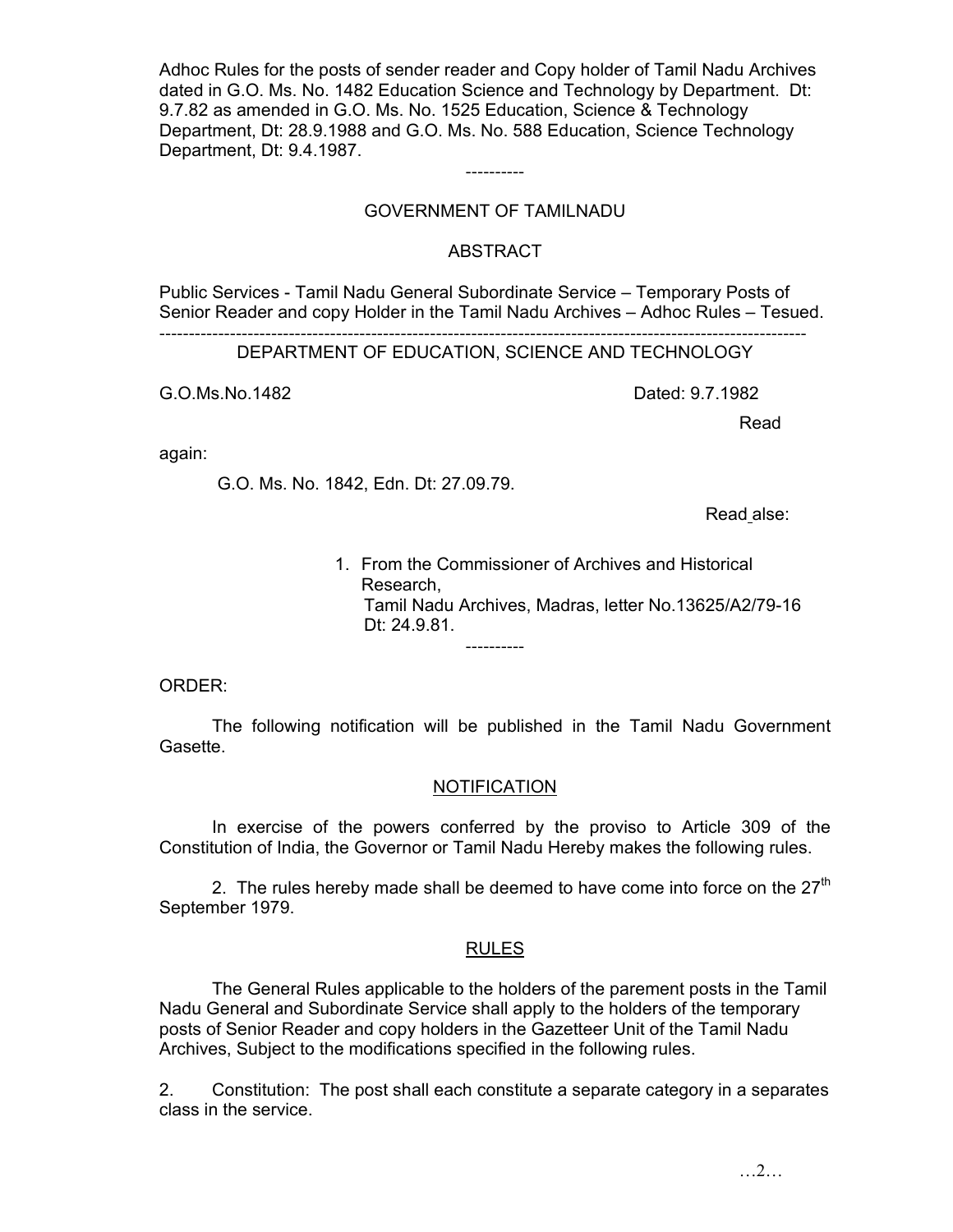3. Appointment: Appointment to the posts specified in column (1) of the Table below shall be made by the methods specified in the corresponding entry in column (2) thereof.

-------------------------------------------------------------------------------------------------------------- Posts **Posts** Method of appointments (1)  $(2)$ -------------------------------------------------------------------------------------------------------------- 1. Senior Reader i) By direct recruitments; or ii) By promotion from the category of copy Holders or and

| iii) By recruitment by transfer from any |
|------------------------------------------|
| other service.                           |

- 2. Copy Holder i) By direct recruitment; or
	- ii) By promotion form the category of Record Clerks; or
	- iii) By recruitment by transfer from any other service.

--------------------------------------------------------------------------------------------------------------

 $\frac{4}{1}$ . Appointing authority : - The appointing authorities to the post specified in column (1) of the Table below shall be the authorities specified in the corresponding entries in column (2). thereof.

# THE TABLE

| Posts<br>(1)              | Appointing authorities                                                                                                                                                                                                                                                                                                                                            |  |
|---------------------------|-------------------------------------------------------------------------------------------------------------------------------------------------------------------------------------------------------------------------------------------------------------------------------------------------------------------------------------------------------------------|--|
| 1. Senior Reader          | <b>Commissioner of Archives and</b><br>Historical Research, Tamil Nadu Archives.                                                                                                                                                                                                                                                                                  |  |
| 2. Copy Holder            | The Assistant Commissioner of Archives<br>Tamil Nadu Archives.                                                                                                                                                                                                                                                                                                    |  |
| 5. Qualification(a) Age:- | No person shall be eligible for appointment to the posts,<br>by direct recruitment, if he has completed or will<br>compete 33 years or age in the case of candidates<br>belonging to schedules castes and schedules tribes<br>and 28 years of age in the case of others on the first<br>day of July of the year in which the selection for<br>appointment to made |  |

(b). Other qualifications :- No person shall be eligible for appointment to the posts specified in column (1) of the Table below by the methods specified in the corresponding entry in column (2) unless he possessed the qualification specified in the corresponding entries in column thereof.

THE TABLE.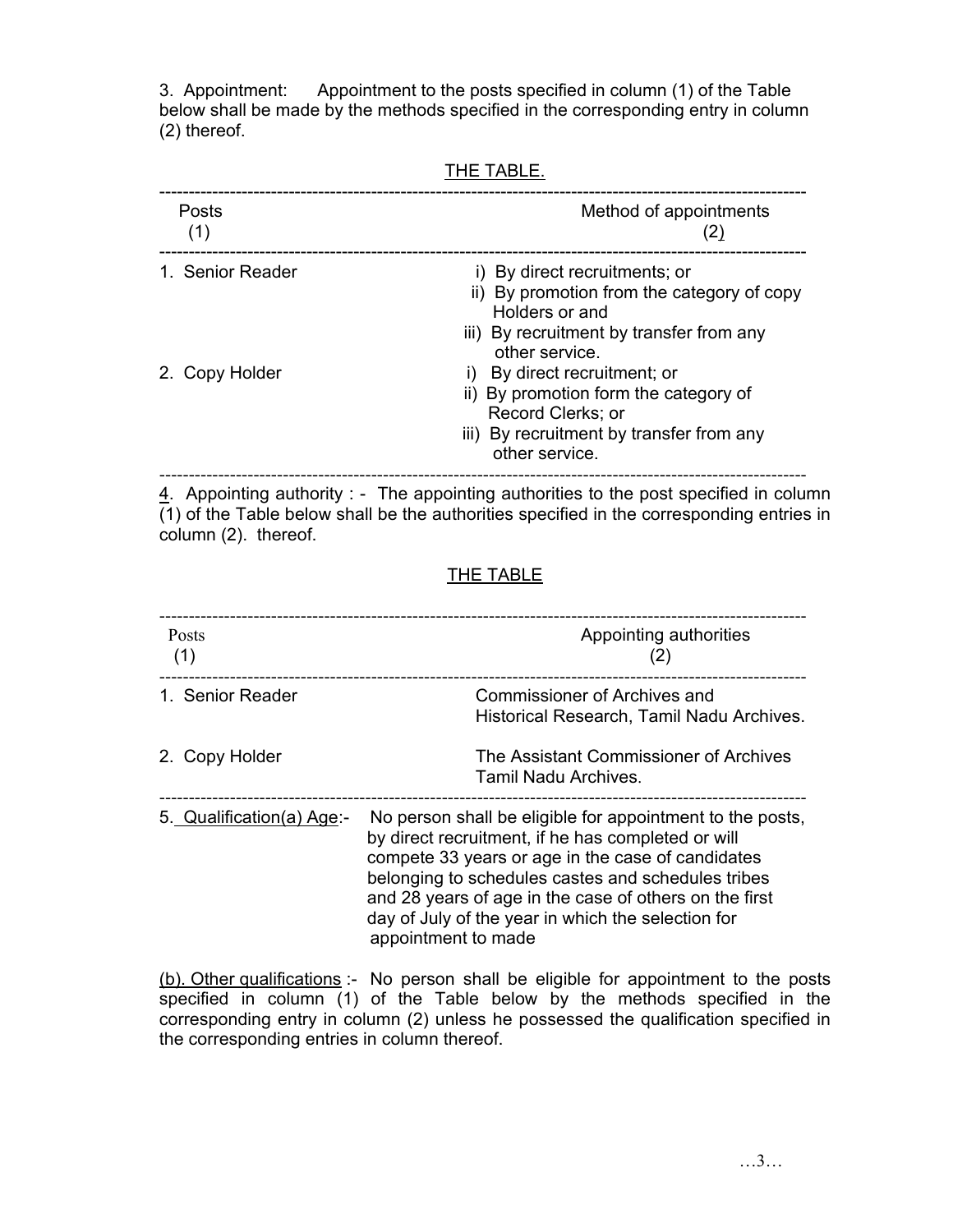| <b>Posts</b><br>(1) | Methods of appointments<br>(2)                                                                           | Qualifications<br>(3)                                                                                                                                                                                                                                                                                                                                                                                                                                                                               |
|---------------------|----------------------------------------------------------------------------------------------------------|-----------------------------------------------------------------------------------------------------------------------------------------------------------------------------------------------------------------------------------------------------------------------------------------------------------------------------------------------------------------------------------------------------------------------------------------------------------------------------------------------------|
| 1. Senior<br>Reader | <b>Direct Recruitment</b>                                                                                | A pass in the S.S.L.C.<br>Examination.                                                                                                                                                                                                                                                                                                                                                                                                                                                              |
|                     |                                                                                                          | A pass in the<br><b>Government Technical</b><br>Examination in proof<br>Reader's work in Higher<br><b>Grade or National</b><br>Trade Certificate in<br>Hand Composing and<br>proof reading issued by<br>the Government of India<br>or National Apprenticeship<br>Certificate in hand<br>composing and<br>proof reading issued by the                                                                                                                                                                |
|                     | By Promotion from the<br>category of Copy Holders.<br>Recruitment by transfer<br>from any other service. | Government if Tamil_Nadu.<br>A pass in the S.S.L.C.<br>Examination.<br>A pass in the Government<br>Examination in proof<br>Reader's work in Higher<br><b>Grade or National Trade</b><br>certificate in hand<br>composing and proof<br>reading issued by the<br>Government of India or<br><b>National Apprenticeship</b><br>Certificate in Hand<br>Composing and proof<br>reading issued by the<br><b>Government of Tamil</b><br>Nadu.                                                               |
| 2. Copy<br>Holder   | <b>By Direct Recruitment</b>                                                                             | A pass in the S.S.L.C.<br>Examination:<br>A pass in the Government<br><b>Technical Examination in</b><br>proof reading by lower<br>grade or experience in<br>reading work in a<br>Government/Private Printing<br>Press for a period of six<br>months or National Trade<br>Certificate in Hand<br>composing and proof<br>reading issued by<br>Government of India<br>or National<br>Apprenticeship Certificate in<br>hand composing and proof<br>reading issued by the<br><b>Government of Tamil</b> |

Nadu.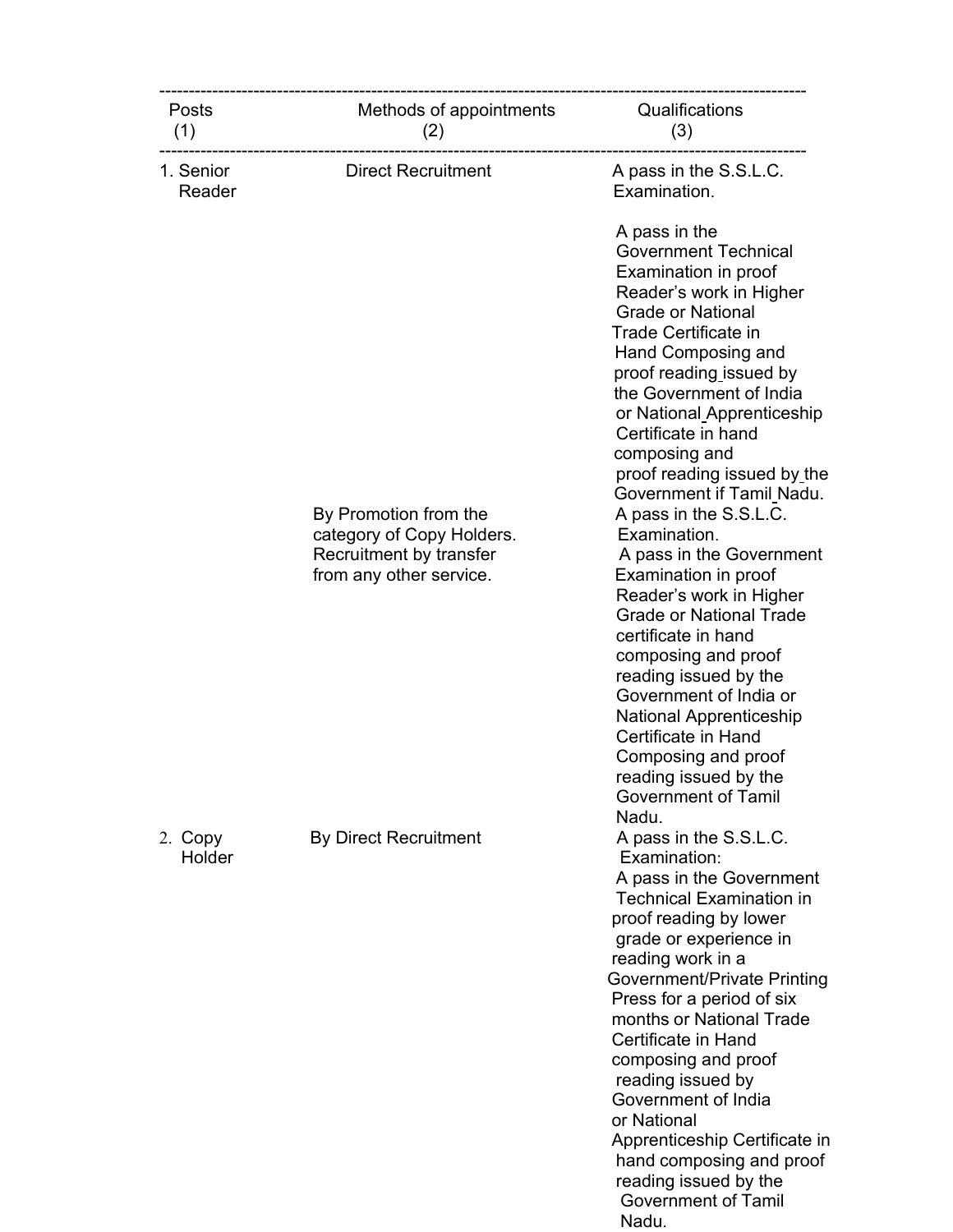| (1) | (2)                                                | (3)                                                                                                                                                                                                                                                 |
|-----|----------------------------------------------------|-----------------------------------------------------------------------------------------------------------------------------------------------------------------------------------------------------------------------------------------------------|
|     | By promotion from the category<br>Record Clerks.   | A pass in the S.S.L.C<br><b>Examination; Experience</b><br>in proof reading work for a<br>period of not less than 3<br>months in a Government<br><b>Press or Government</b><br>Institution dealing with the<br>publication of books.                |
|     | Recruitment by transfer from any<br>Other service. | A pass in the S.S.L.C.<br>Examination, Must have<br>worked as a copy holder<br>proof reader for a period<br>of not less than three<br>months in a Government<br><b>Press or Government</b><br>Institution dealing with the<br>publication of books. |

6. Probation: - Every person appointed to the posts by direct recruitment shall be on probation for a total of two years or duty within a continuous period of three years: -

 Provided that in the case of those appointed by recruitment by transfer (free any other service) the period of probation shall be one year on duty within a continuous period of the years.

7. Pay: - There shall be paid to the holders of the posts specified in column (1) of the Table below, a monthly pay calculated in the scale of pay specified in the corresponding entries in column (2) thereof.

## THE TABLE

| 1. Senior Reader<br>Rs. 400-15-490-20-650-25-700 |  |
|--------------------------------------------------|--|
| 2. Copy Holder<br>Rs. 295-5-315-10-475           |  |

(CONTINUED..5..)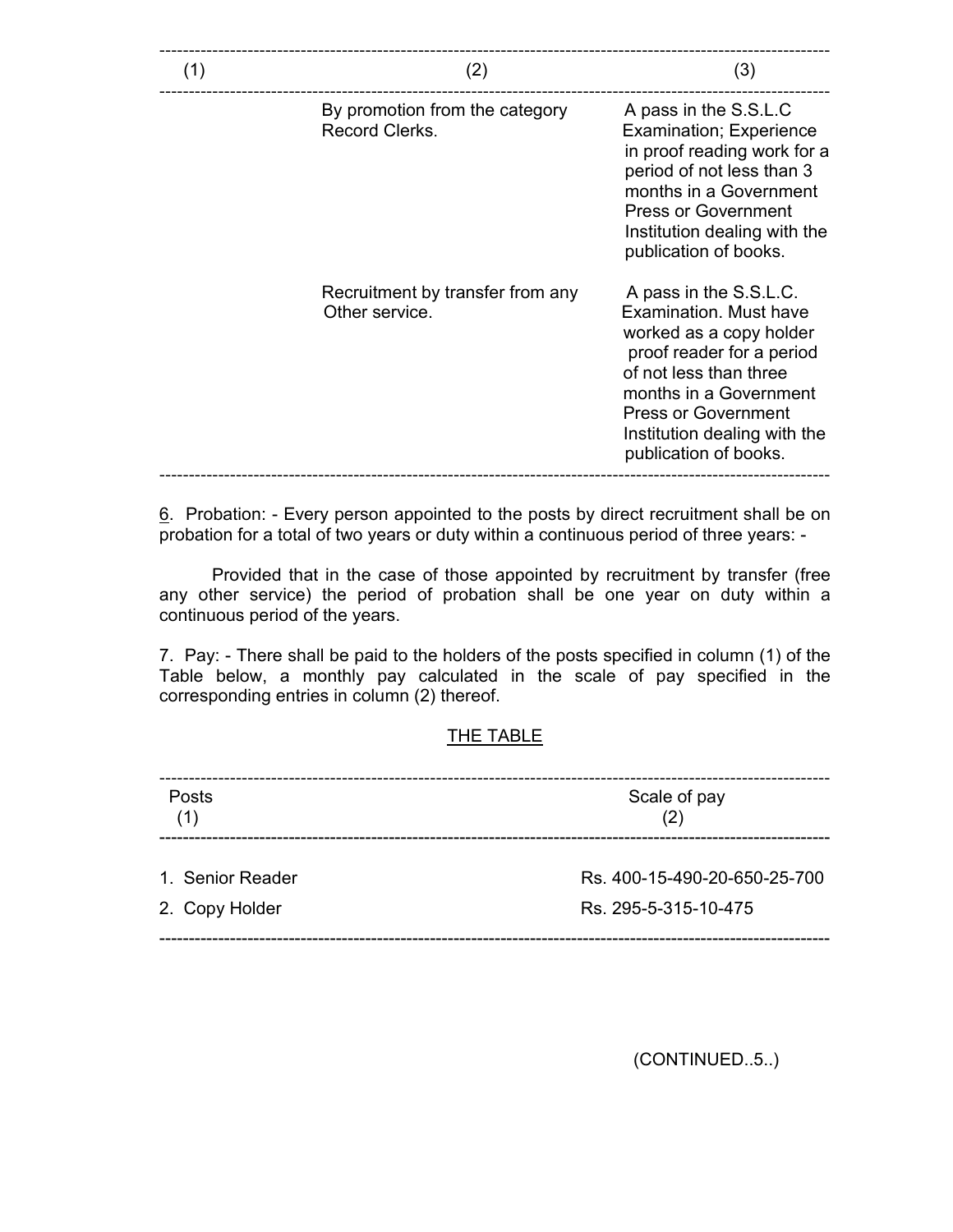## 8. Preparation of annual list Approved Candidates:

 For the purpose of drawing up of the annual list of approved candidate for appointment to the posts by promotion or recruitment by transfer the crucial date on which the candidate should be qualification shall be the  $25<sup>th</sup>$  February of

( By order of the Governor)

C. RAMDAS Commissioner & Secretary to Government

To

The Commissioner of Archives and Historical Research,

Tamil Nadu Archives, Madras-8.

The works Manager, Government Press, Madras –I (for publication of notification in the Tamil Government Gazette).

The Secretary, Tamil Nadu Public Service Commission Madras-2.

Copy to: The Personnel and Administrative Reforms Department, Madras-9.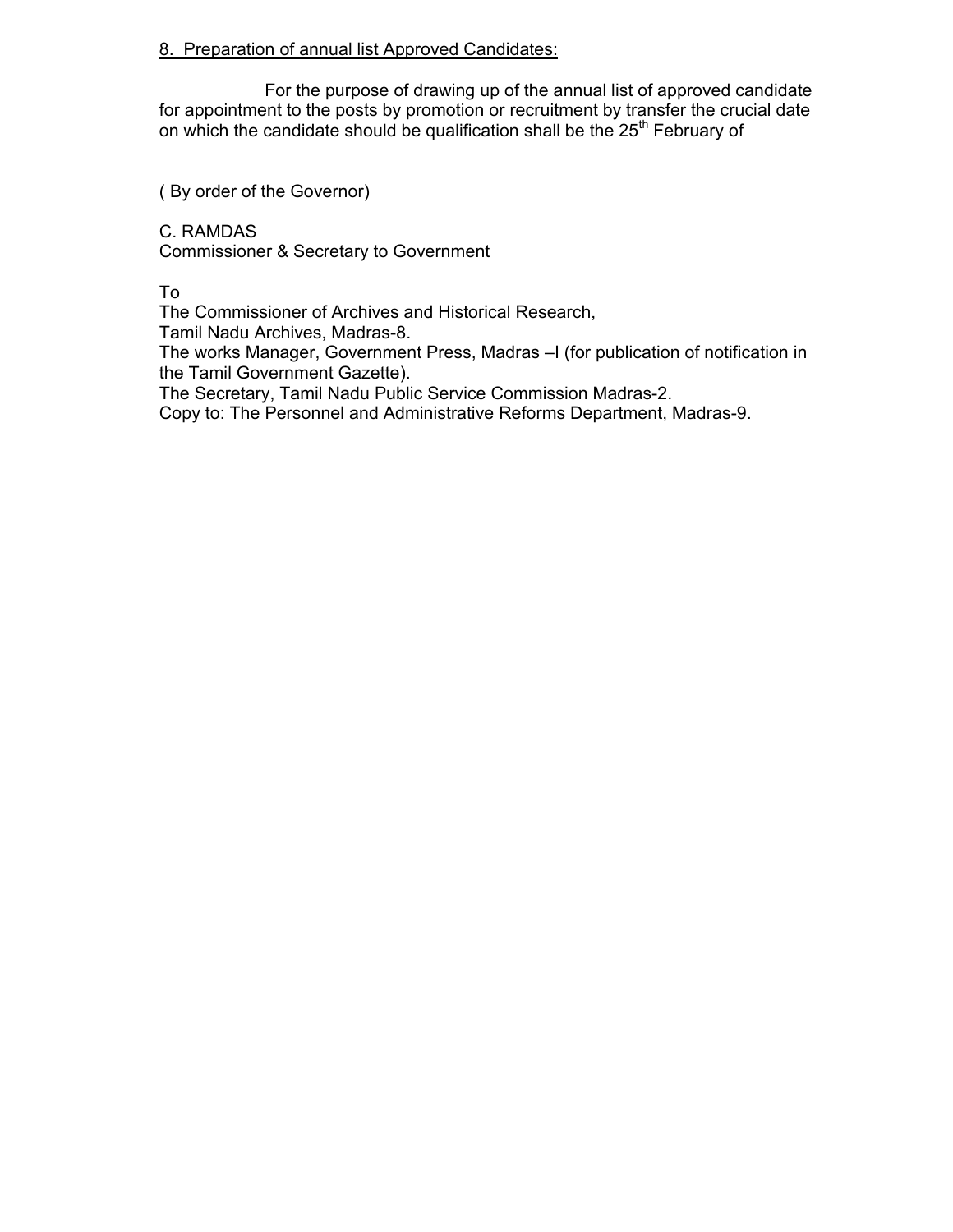Adhoc rules for the posts of Sergeant and Assistant Sergeant in Tamil Nadu Archives in G.O.No.1178, Education , dated 27.6.78 as amended in G.O. Ms.No.1795, Education, dated, 3.9.80 and G.O.Ms.No.1518, Education, dt.9.11.1990

------------------------------------------------------------------------------------------------------------

## GOVERNMENT OF TAMIL NADU

#### Abstract

Public Services of Tamil Nadu General Subordinate Service – Temporary posts or Sergeant and Assistant Sergeant in Tamil Nadu Archives – Adhoc Rules – Issued.

------------------------------------------------------------------------------------------------------------

-------

Education Department

G.O.Ms.No.1170 **Dated 27.6.78** Read again: G.O.Ms.No.1515, Education, dt.15.7.76 ------------------------------------------------------------------------------------------------------------

Read also: from the Commissioner of Archives and Historical Research, Lr.No.11113/A2/77-1, dt.7.1.78

ORDER;

The following notification on will be published in the Tamil Nadu Govt.Gazeteer-

------------------------------------------------------------------------------------------------------------

## Notification

In exercise of the powers conferred by the proviso to Article 309 of the Constitution of India, the Governor of Tamil Nadu hereby makes the following rules. The rules hereby made shall be deemed to have come into force on the 1<sup>st</sup>

October 1976.

#### Rules

 The General Rules applicable to the holders of the permanent post in the Tamil Nadu General Subordinate Service shall apply to the holders of the temporary posts of Sergeant and Assistant Sergeant sanctioned for the Tamil Nadu Archives, subject to the modifications specified in the following rules.

2. Constitution: The posts shall constitute a separate clans in the said service.

3. appointments: appointment to the posts specified in column (i) of the Table below shall be made by the methods specified in the corresponding entry in col.(2) thereof.

| The Table                             |  |
|---------------------------------------|--|
| Method of appointment                 |  |
|                                       |  |
| i. By direct recruitment: pr          |  |
| ii By promotion from the category of  |  |
| assistant Sergeant, Record Clerks,    |  |
| Preservation Clerk and Binders in the |  |
| Tamil Nadu Archives: or               |  |
|                                       |  |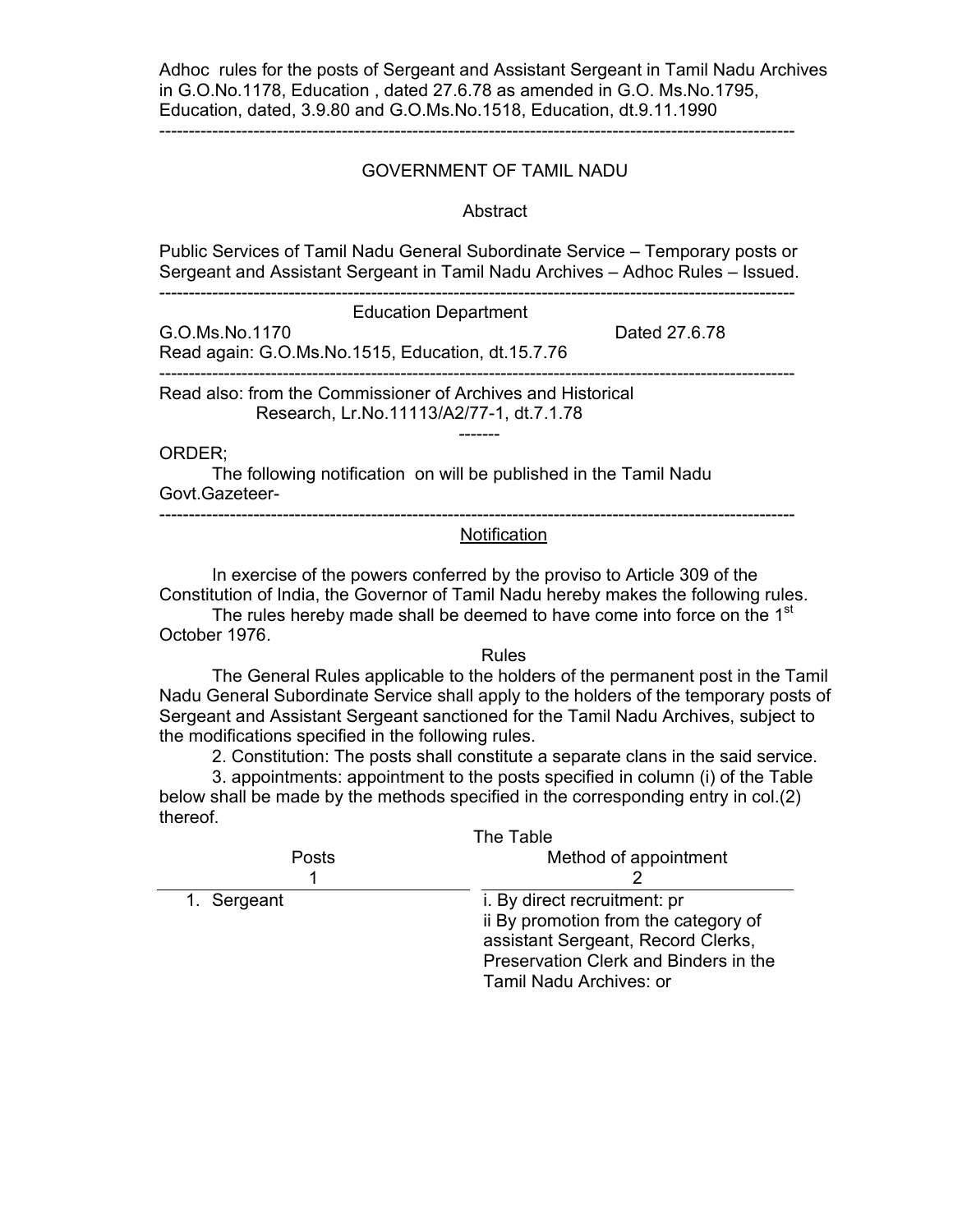| 2. Asst. Sergeant              | 2<br>iii. By recruitment by transfer from and<br>other service<br>$1 - By$ direct recruitment: pr                                                                                     |
|--------------------------------|---------------------------------------------------------------------------------------------------------------------------------------------------------------------------------------|
|                                | ii. By recruitment by transfer from<br>among the holders of the posts of<br>Darwan and Asst. Darwan in the Tamil<br>Nadu Basic Service in Tamil Nadu<br>Archives or                   |
|                                | iii. By recruitment by transfer from any<br>other service                                                                                                                             |
| entries in column (2) thereof. | 4. Appointing authority: - The appointing authorities to the posts specified in<br>column (i) of the Table below shall be the authorities specified in the corresponding<br>The Table |
| Posts                          | Appointing authorities<br>2                                                                                                                                                           |
| 1. Sergeant                    | The Commissioner of Archives and Historical<br>Research, Tamil Nadu Archives.                                                                                                         |
| 2. Asst. Sergeant              | The Assistant Commissioner of Archives<br>Tamil Nadu Archives.                                                                                                                        |
| 5. Qualifications:             |                                                                                                                                                                                       |

 a) Age: No person shall be eligible for appointment to the posts, by direct recruitment, if he has completed or will complete 31 years of age in he case of candidates belonging to Scheduled Castes or Scheduled

Tribes and 26 years of age in the case of others on the first day of July of the year in which the selection for appointment is made.

 6. Reservation of appointments: The rules relating to reservation of appointments (General Rule 22) shall apply for appointment to the posts by direct recruitment.

 7. Probation: Every person appointed to the posts by direct, recruitment shall, from the date on which he joins duty be on probation for a total period of two years on duty within a continuous period of three years.

……3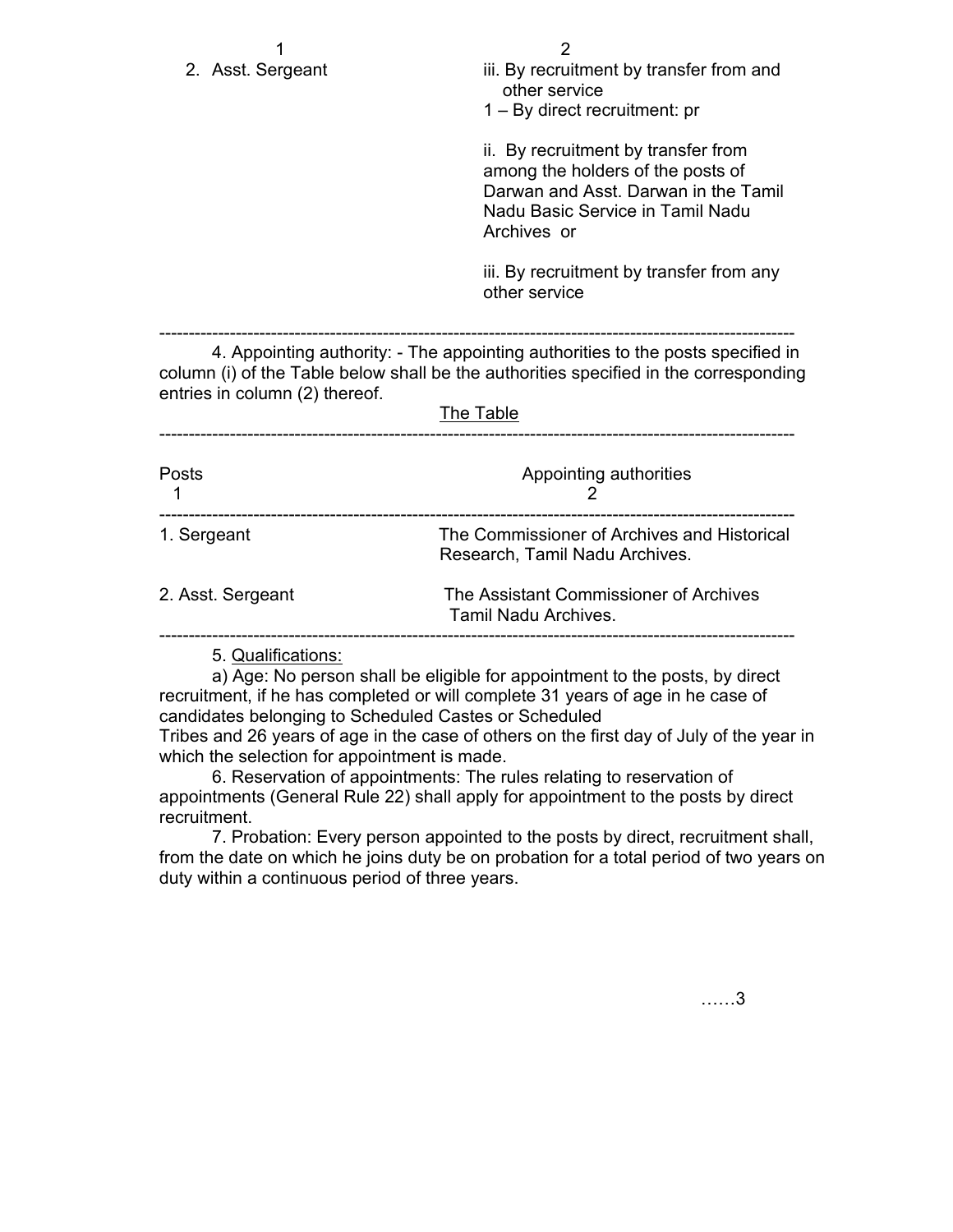5(b) Other Qualifications: No person shall be aligible for appointment in the posts specified in Col.(1) of the table below by the method specified in Col.(2) possess he possesses: the qualification specified in the corresponding entries in.Col(3) thereof:

| Posts.<br>1           | Method of appointment.<br>$\overline{2}$                                                                                                                                                              | Qualifications.<br>3                                                                                                                                             |
|-----------------------|-------------------------------------------------------------------------------------------------------------------------------------------------------------------------------------------------------|------------------------------------------------------------------------------------------------------------------------------------------------------------------|
| 1. Sergeant           | Direct recruitment                                                                                                                                                                                    | Minimum General<br>Educational qualification as<br>specified in schedule-I to<br>the General Rules for the<br>Tamil Nadu State a<br><b>Subordinates Services</b> |
|                       | By promotion from the<br>category of Assistant<br>Sergeant, Record Clerks<br><b>Preservation Clerks and</b><br><b>Binders in the Tamil Nadu</b><br>General Subordinate,<br>Services in T.N. Archives. |                                                                                                                                                                  |
|                       | Recruitment by transfer<br>from any other Service.                                                                                                                                                    | 1. Completed SSLC<br>2. Service for a period of<br>not less than 10 years in<br>Govt. Service                                                                    |
| 2. Assistant Sergeant | By direct recruitment.                                                                                                                                                                                | <b>Completed SSLC</b>                                                                                                                                            |
|                       | By recruitment by transfer<br>from among the holders of<br>the posts of Durwan and<br>Assistant Darwan in the<br><b>Tamil Nadu Basic Service</b><br>in Tamil Nadu Archives.                           | <b>Completed SSLC</b>                                                                                                                                            |
|                       | By recruitment by transfer<br>from any other Service.                                                                                                                                                 | <b>Completed SSLC</b>                                                                                                                                            |

The Table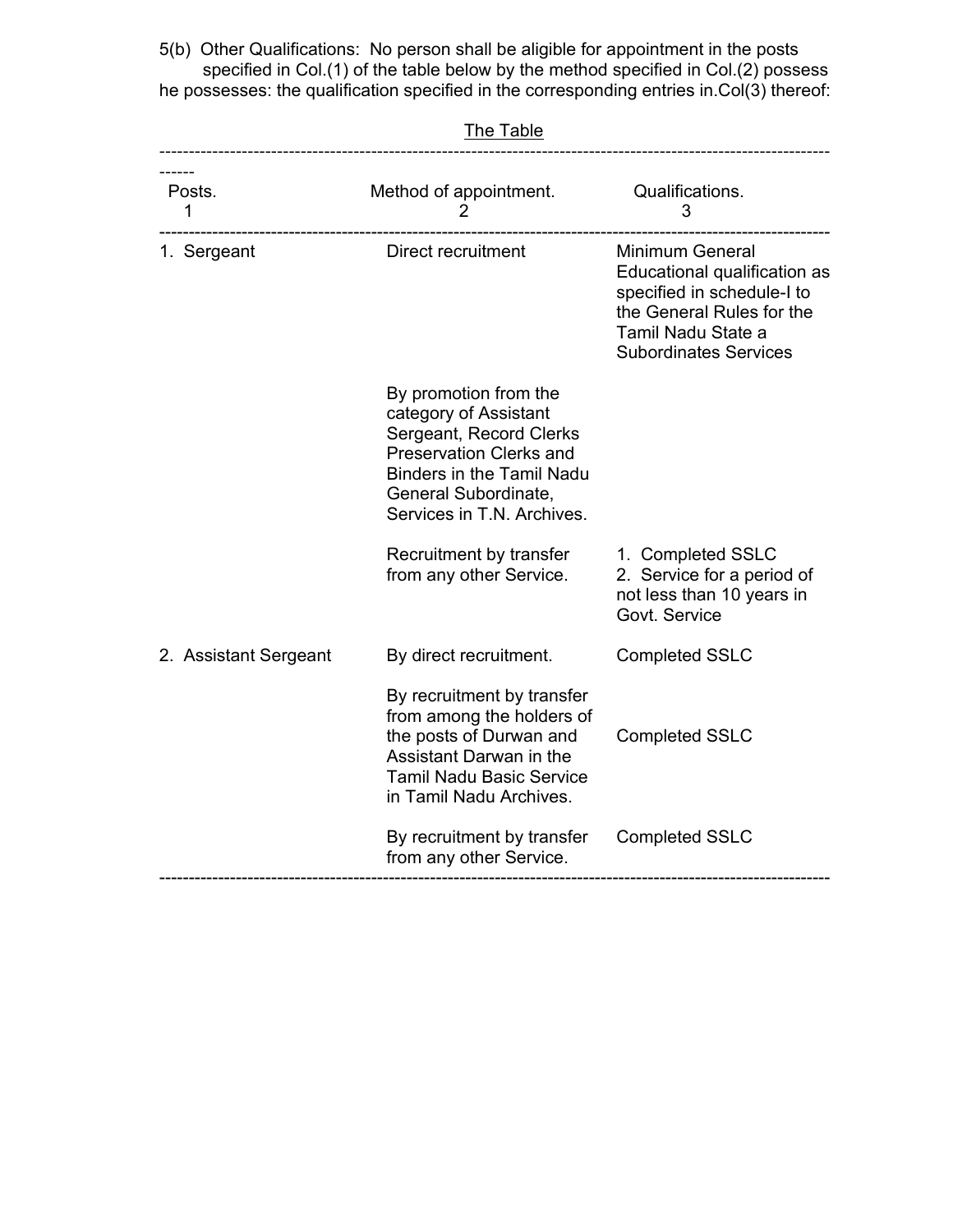Provident that in the case of those appointed by recruitment by transfer from any other service the period of probation shall be one year on duty within continuous period of category years.

 8.. Pay: There shall be paid to the holders of the posts specified in column (1) of the Table below monthly pay calculated in the scale of pay specified in the corresponding entries in column (2) thereof.

## The Table

| Post              | Scale of Pay                  |  |
|-------------------|-------------------------------|--|
| 1. Sergeant       | Rs. 780-35-1025-40-1385       |  |
| 2. Asst. Sergeant | Rs. 505-10-555-15-615-20-775. |  |
|                   |                               |  |

## 9. Proposing of annual list of approved candidates:

 For the propose of drawing up of the annual list of approved candidate for appointment to the posts by promotions or recruitment by transfer, the special date on which the candidate should be qualified shall be to 25<sup>th</sup> February of every year.

( By order of the Governor )

 C.G.RANGADASHYAN, Commissioner and Secretary to Government

/True copy/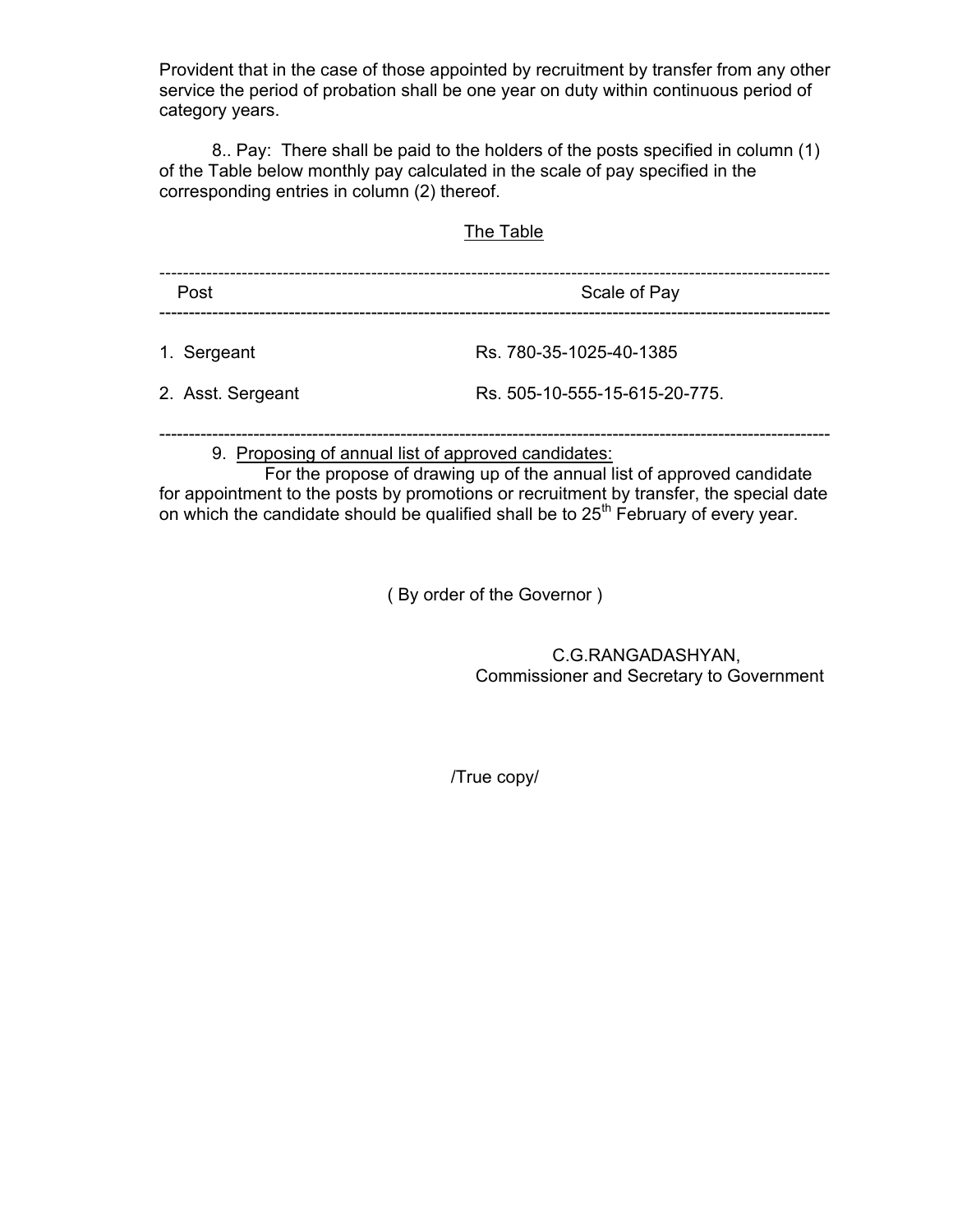**EXECUTIVE ORDERS**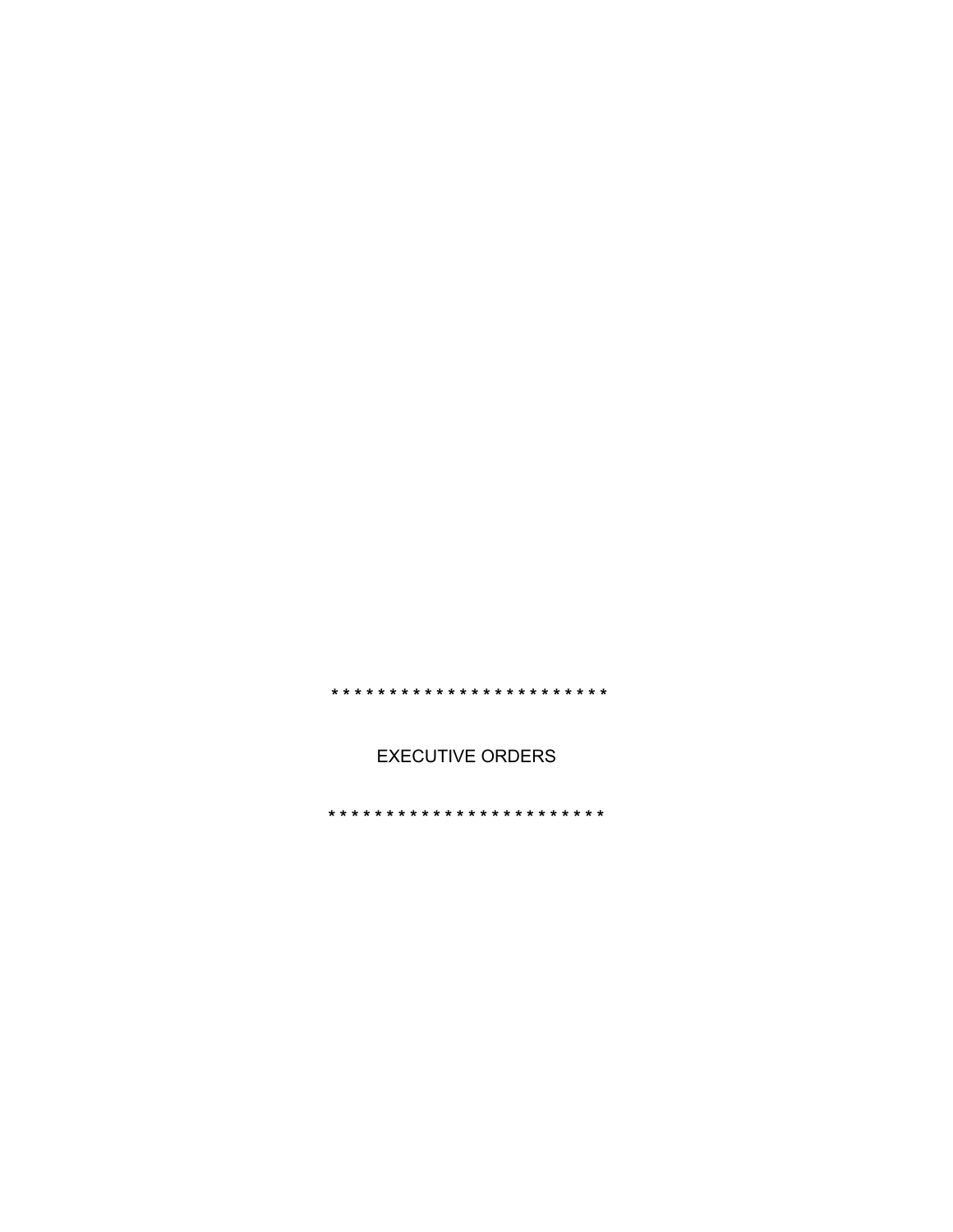#### GOVERNMENT OF TAMIL NADU

#### ABSTRACT

 Public Services – Rationalisation of Feeder categories in Tamil Nadu Archives – Orders – Issued.

#### ------------------------------------------------------------------------------------------------------------------ EDUCATION DEPARTMENT

G.O. Ms. No. 1110 **Dated: 16.06.80** 

**Read:** The contract of the contract of the contract of the Read:

From the Commissioner of Archives and Historical Research Letter No. 11631/A2/77-2, dated 19.5.78, 6.10.78 and dated 28.2.79.

2. From the Tamil Nadu Public Service Commission Letter No. 7026/B1/79, dated 11.1.80.

\*\* \*\* \*\*

ORDER:

In pursuance of the orders issued in G.O. Ms. No. 1050 Finance (PC) dated 5.10.78, the Government direct that the designation of the post of Office Assistant, Be changed as "Superintendent" with effect from 1.4.78.

2. With a view to rationalise the feeder categories for promotion to the posts in the Tamil Nadu Archives the Commissioner of Archives and Historical Research has sent proposals for approval of the Government. He was has suggested the following as feeder categories for the posts montioned against each for the particular mode of recruitment.

| Name of the post                         | Feeder category as suggested by the<br><b>Commissioner of Archives &amp; Historical Research</b>        |
|------------------------------------------|---------------------------------------------------------------------------------------------------------|
| 1. Assistant Director<br>of Archives     | i. By promotion from the category of Research<br>Officer.                                               |
| in                                       | ii. By transfer from the category of Superintendent                                                     |
|                                          | the pre-revised seal.                                                                                   |
| 2. Research Assistant<br>Superintendent  | By promotion from the category of                                                                       |
|                                          | (formerly called as Office Assistant)                                                                   |
| 3. Superintendent<br>4. Research Officer | By promotion from the category of Assistant.<br>By transfer from the category of Research<br>Assistant. |

3. The Government accept the above suggestion of the Commissioner of Archives & Historical Research and accordingly direst that the categories of posts indicated at column 2 on para 2 above be the feeder categories to the posts indicated at column 1 thereon. The other methods of appointment prescribed in the rules for the respective posts are also continued. In regard to other posts, the existing categories will continue as feeder categories.

4. The Commissioner of Archives and Historical Research is requested to submit necessary proposals for amending the concerned rules immediately.

(BY ORDER OF THE GOVENROUR)

 C.K. GARIVALI By. Secretary to Govt.

To

The Commissioner of Archives & Historical Research, Egmore, Madras-8

// TRUE COPY //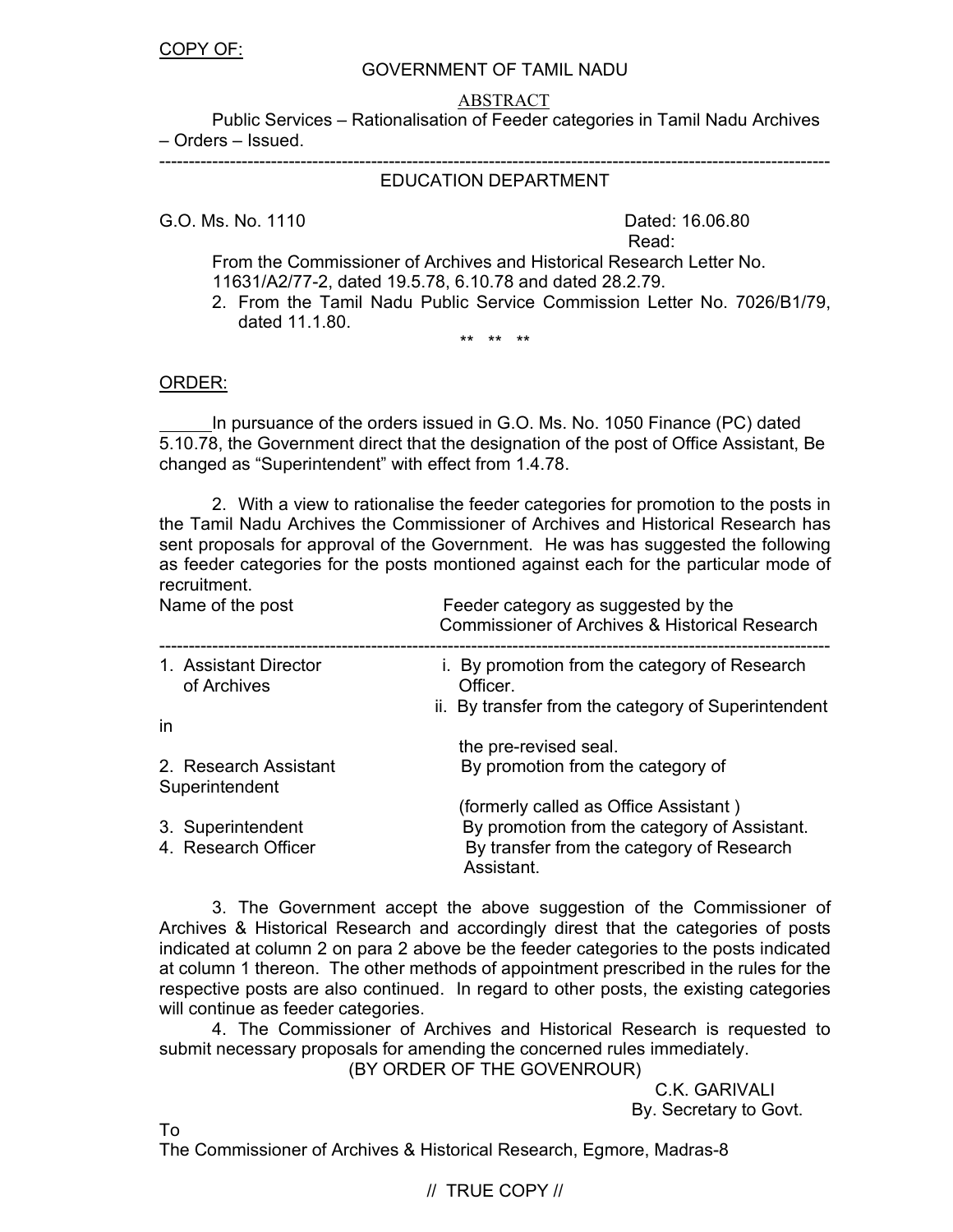G.O. Ms. No. 463, Education Science and Technology, dated 14.3.83 upended in G.O. Ms. No. 712, Education, Department, dated  $27<sup>th</sup>$  May 1986.

#### ABSTRACT

Public Services – Post Durawn and Assistant Drawn in the Tamil Nadu Archives – Experience in armed farces – prescribed is qualifications to the posts – Orders – Issued.

#### ------------------------------------------------------------------------------------------------------------------ DEPARTMENT OF EDUCATIONS, SCIENCE & TECHNOLOGY

G.O. Ms. No. 463, **Dated: 14.3.83** 

**Read:** The contract of the contract of the contract of the Read:

 From the Commissioner of Archive & Historical Research, Tamil Nadu Archives, Madras, Letter No. 10913/A2/80-1, dt.2.7.81.

#### ORDER :

 In 1980, the Government issued instructions to the Heads of Departments to examine the question of giving preference for released emergency commissioned officers, released short service regular commissioned officers and other ex-servicemen by prescribing experience in these posts as essential or desirable qualification for suitable posts in their Departments and to take action for amending the special Rules concerned.

-------

2. The Commissioner of Archives & Historical Research, Tamil Nadu Archives who was consulted in the matter has stated that the Sergeant, Assistant Sergeant, Durwan and Assistant Durwan of the Tamil Nadu Archives are security staff for the safety of the records and buildings of the Tamil Nadu Archives. He has also stated that it is considered necessary that the posts indicated above have to be manned by persons who are able-bodied and well trained in discipline and security work in the army.

3. The post of Durwan may be filled up direst recruitment of an exservice man only. The post of Assistant Durwan may be filled up by direct recruitment of an exservice man only.

4. The Government accept the above suggestion of the Commissioner of Archives & Historical Research.

5. Necessary amendments to the Special Rules concerned will be issued by the Government in Personnel & Administrative Referms Department.

## (BY ORDER OF THE GOVERNOR)

 T. KADAAVANASUNARAM, DEPUTY SECRETARY TO GOVERNMENT.

To The Commissioner of Archives and Historical Research.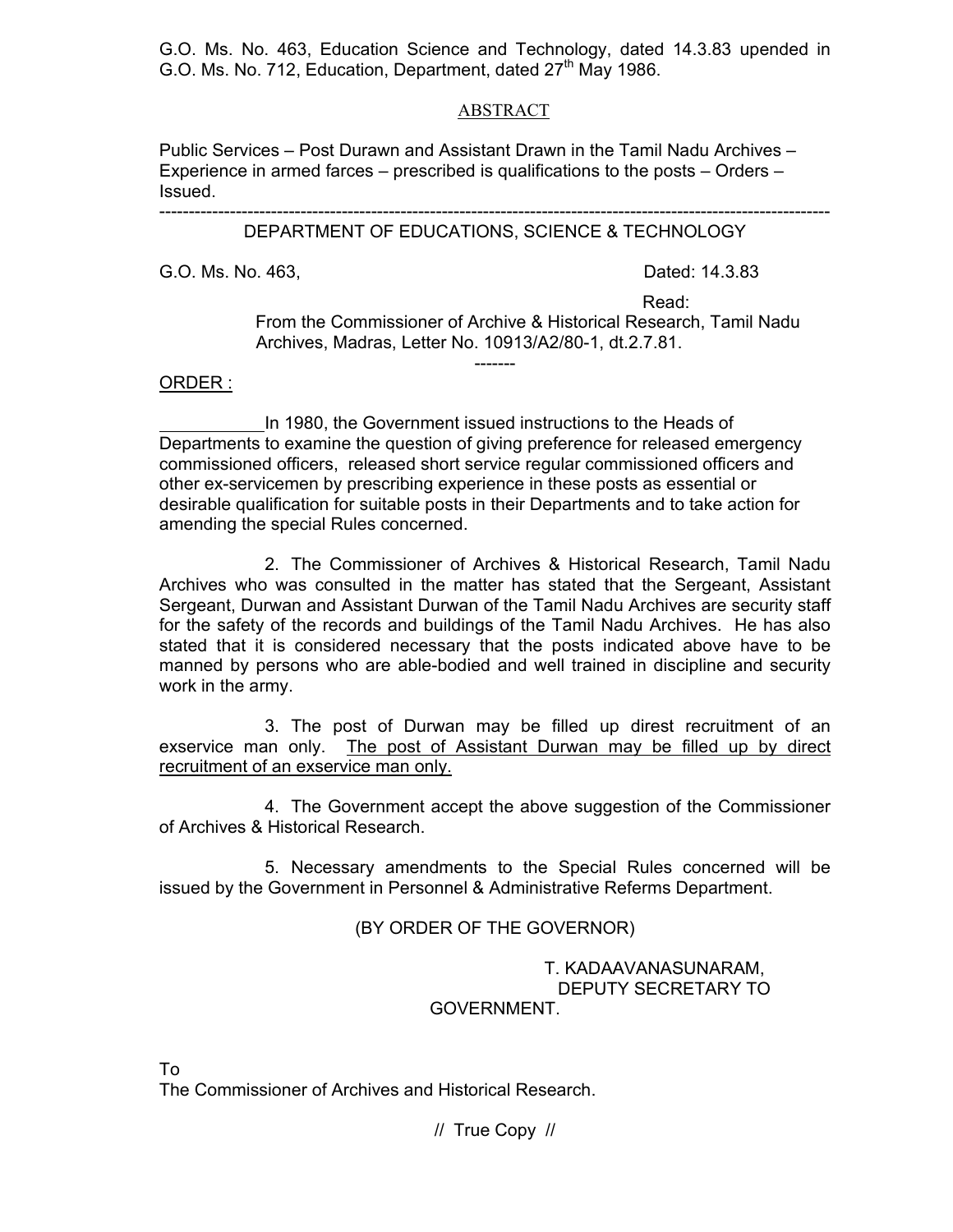# **\* \* \* \* \* \* \* \* \* \* \* \* \* \* \* \* \* \* \* \* \* \* \* \* \* \* \* \***

TAMIL NADU GENERAL SERVICE

(STATE SERVICE)

CLASS IX

**\* \* \* \* \* \* \* \* \* \* \* \* \* \* \* \* \* \* \* \* \* \* \* \* \* \* \* \***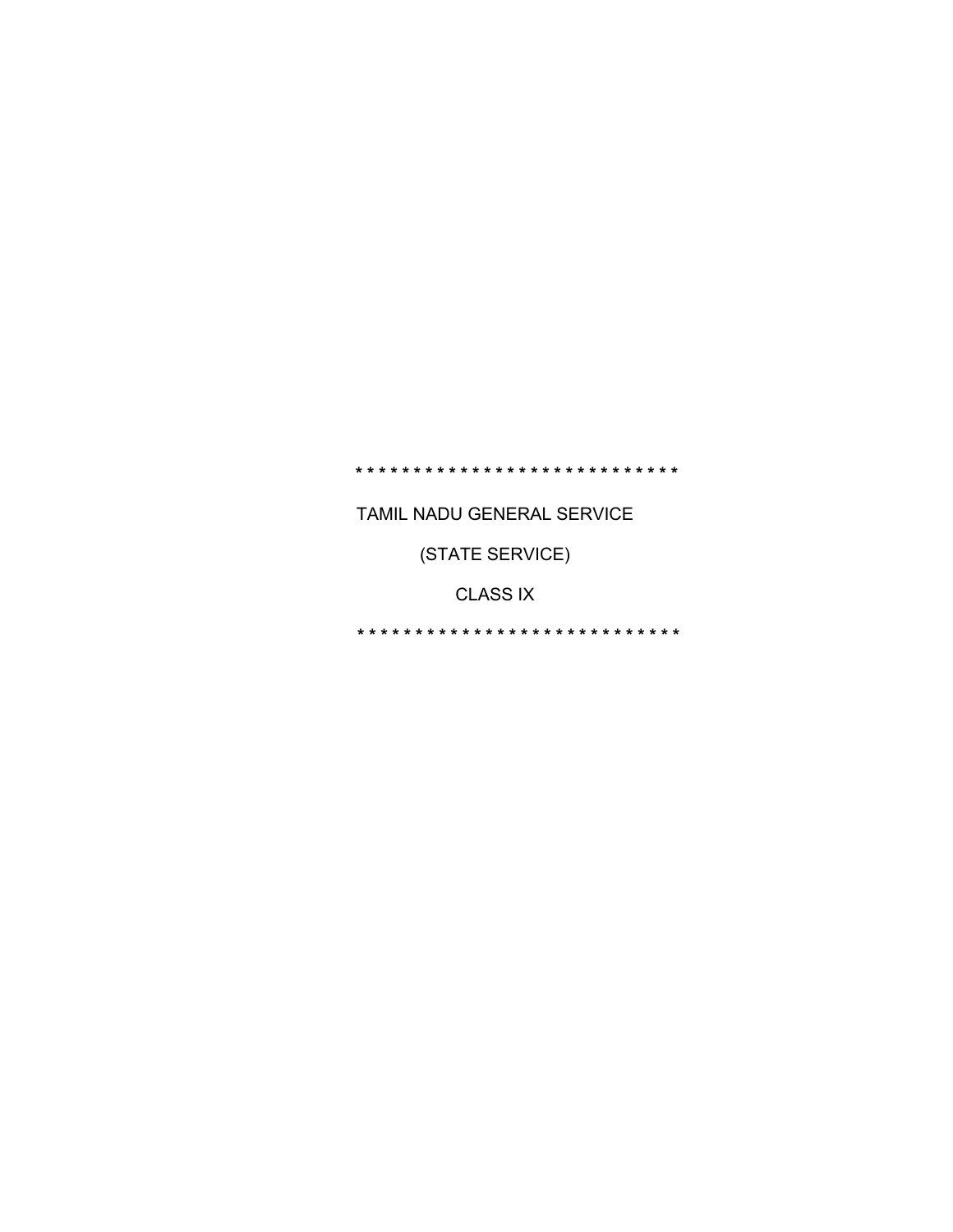#### GOVERNMENT OF TAMIL NADU ABSTRACT

Public Services - Tamil Nadu General Services – Special Rules – Tamil Nadu Service Manual Volume II – 1969 Edition – Section 16 – Class IX – Amendments – Issued. ------------------------------------------------------------------------------------------------------------------

Higher Education (D2) Department

G.O. Ms. No. 10 Dated: 28.1.2003

**Read:** The contract of the contract of the contract of the contract of the contract of the contract of the contract of the contract of the contract of the contract of the contract of the contract of the contract of the co

1. G.O. Ms. No. 2582, Public (CD) Department, dt.17.08.1971.

2. G.O. Ms. No. 2095, Education Department, dt.19.9.1977.

3. G.O. Ms. No. 1110, Education Department, dt.19.9.1980.

4. G.O. Ms. No. 1912, Education Department, dt.27.8.1981.

5. G.O. Ms. No. 1552, Education Department, dt.3.10.1980.

- 6. G.O. Ms. No. 625, Education, Science & Technology Department, dt.2.8.95.
- 7. From the Commissioner of Archives and Historical Research, letter No.7750/A2/90, dated 28.11.1991 and last reference No.10001/A2/93, dated 25.11.1997.

-- -- -- --

# ORDER :

 The following Notification will be published in the Tamil Nadu Government Gazette: --

# **NOTIFICATION**

 In exercise of the powers conferred by the proviso to Article 309 of the Constitution on India and in supersession of the rules published with the Education Department Notification No.S.R.O. B-507 of 1977, dated the 19<sup>th</sup> September 1977 of pages 544-546 of Part-III – Section 1 (b) of the Tamil Nadu Government hereby makes the following amendments to the Special Rules for the Tamil Nadu General Services (Section 16 in Volume II of the Tamil Nadu Services Manual, 1969).

1. (i) The amendments excepts the amendments relating to method of appointment of categories 1 and 2, hereby made in respect of categories 1 and 2 shall be deemed to have come into forceon the  $27<sup>th</sup>$  August 1981.

(ii) The amendments in so far as they relate to method of appointment of categories 1 and 2, hereby made shall be deemed to have come into force on the  $5<sup>th</sup>$  September 1990 and on the 19<sup>th</sup> June 1980 respectively.

(iii) The amendments hereby made in respect of category 3 shall be deemed to have come into force on the 11<sup>th</sup> March 1988.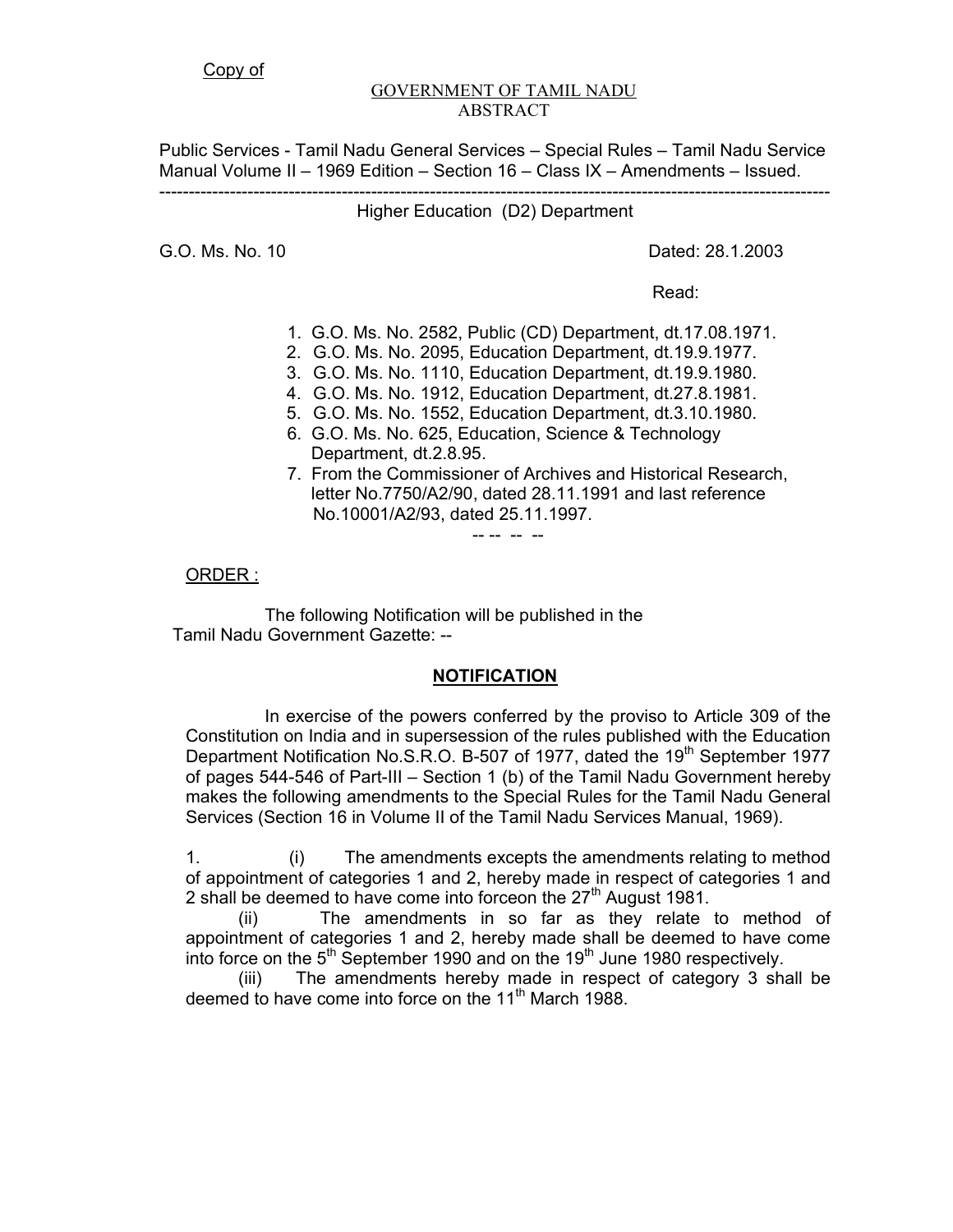#### AMEDMENTS

In the said Speical Rules : --

 (1) In part I, for Class IX and the entries thereunder, the following Class  $IX$  and entries shall be substituted, namely  $:-$ 

#### "Class – IX

- 1) Deputy Commissioner of Archives.
- 2) Assistant Commissioner of Archives.
- 3) Research Officer of Archives".

 $(2)$  In part – II, for Class IX and the rules therunder, the following Class and rules shall substituted, namely :--

"Class IX - Deputy Commissioner of Archives. Assistant Commissioner of Archives, and Research Officer of Archives.

1. Constitution: -- This class shall consist of the following categories of officers, namely : --

Category 1 - Deputy Commissioner of Archives.

Category 2 - Assistant Commissioner of Archives.

Category 2 - Research Officer of Archives.

 2. Appointment:-- (a) Appointment to the category mentioned in column (1) of the Table below shall be made by method specified in the corresponding entries in column ( 2 ) thereof:--

#### THE TABLE

in category-2; or Archives

Category **Method of Appointment**  $(1)$  (2)

- 1. Deputy Commissioner of (i) Promotion form the holder of the post Archives. **Commissioner of Assistant Commissioner of** 
	- (ii) Recruitment by transfer from an other service if no suitable person is available
	- (iii) Direct recruitment if no suitable and qualified person is available for appointment by the methods (i) and (ii) above.
- 2. Assistant Commissioner (i) Promotion from among the holders of Archives. the post of Research Officer in Category 3, or.
	- (ii) Recuritment by transfer from among the holders of the post of superintendent (Grade-A) of the Tamil Nadu Archives in the Tamil Nadu Ministerial Service.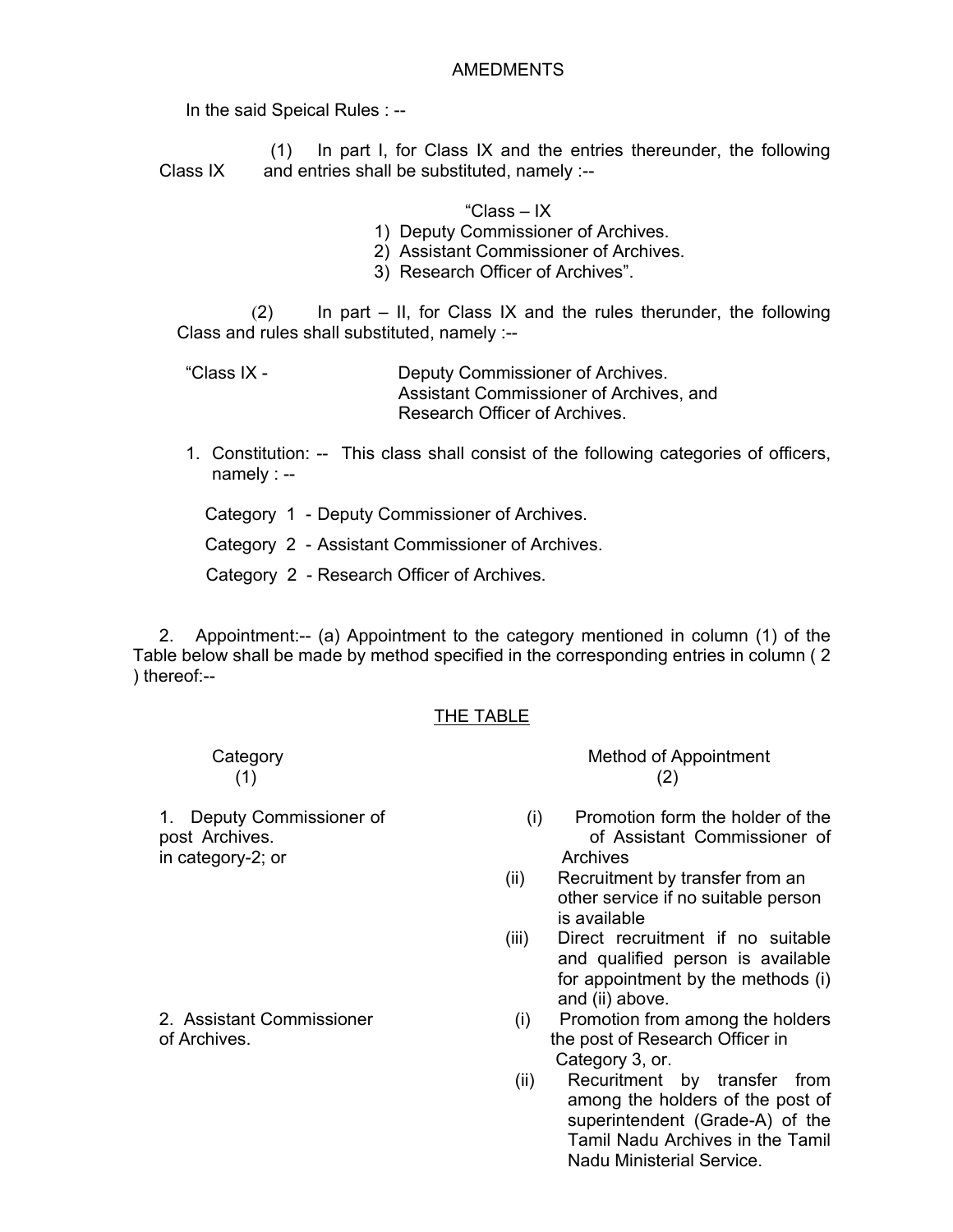3. Research Officer of Archives. (i) Recruitment by transfer from Assistant in the Tamil Nadu Archives amony the holders of the post

- of Research in the Tamil Nadu Ministerial Service; or from any other service; or
	- (ii) Direct recruitment if no suitable and qualified person is available for appointment by the method(1) above.

(b) The appointment to the category of Assistant Commissioner of Archives shall be made by selection on merits from among the holders of the posts of Research Officers and Superintendents (Grade-A).

(c) The appointment to the category of Research Officer of Archives between direct recruitment and recruitment by transfer shall be made in the ratio of 1:2 respectively.

Provided that if no person possessing the prescribed qualification is available to fill a vacancy reserved for appointment by recruitment by transfer then such vacancy shall be filed by direct recruitment.

(d) The reatio in respect of appointment to the category of Research Officer of Archives shall be deemed to have been discontinued with effect on and from the 1<sup>st</sup> February 1990.

3. Appointing Authority :-- The appointing authority in respect of category –3 shall be the Commissioner of Archives and Historical Research.

4. Qualification :-- No person shall be eligible for appointment to the category specified in column (1) of the Table below by the method specified in the corresponding entries in column (2) corresponding entries in column (3) thereof :--

#### THE TABLE

| category<br>(1)                        | Method of Appointment.<br>(2)                          | Qualifications.<br>(3)                                                                                                                                                                                                               |
|----------------------------------------|--------------------------------------------------------|--------------------------------------------------------------------------------------------------------------------------------------------------------------------------------------------------------------------------------------|
| 1. Deputy Commissioner of<br>Archives. | (i) Recruitment by transfer<br>Transfer from any other | (i) Must have<br>completed five<br>Years of service<br>Than that of<br>Assistant<br>Commissioner of<br>Archives.<br>(ii) Must possess post<br>graduation in<br>in History and<br>(iii) A Degree or<br>Diploma in<br>Library Science. |
|                                        |                                                        |                                                                                                                                                                                                                                      |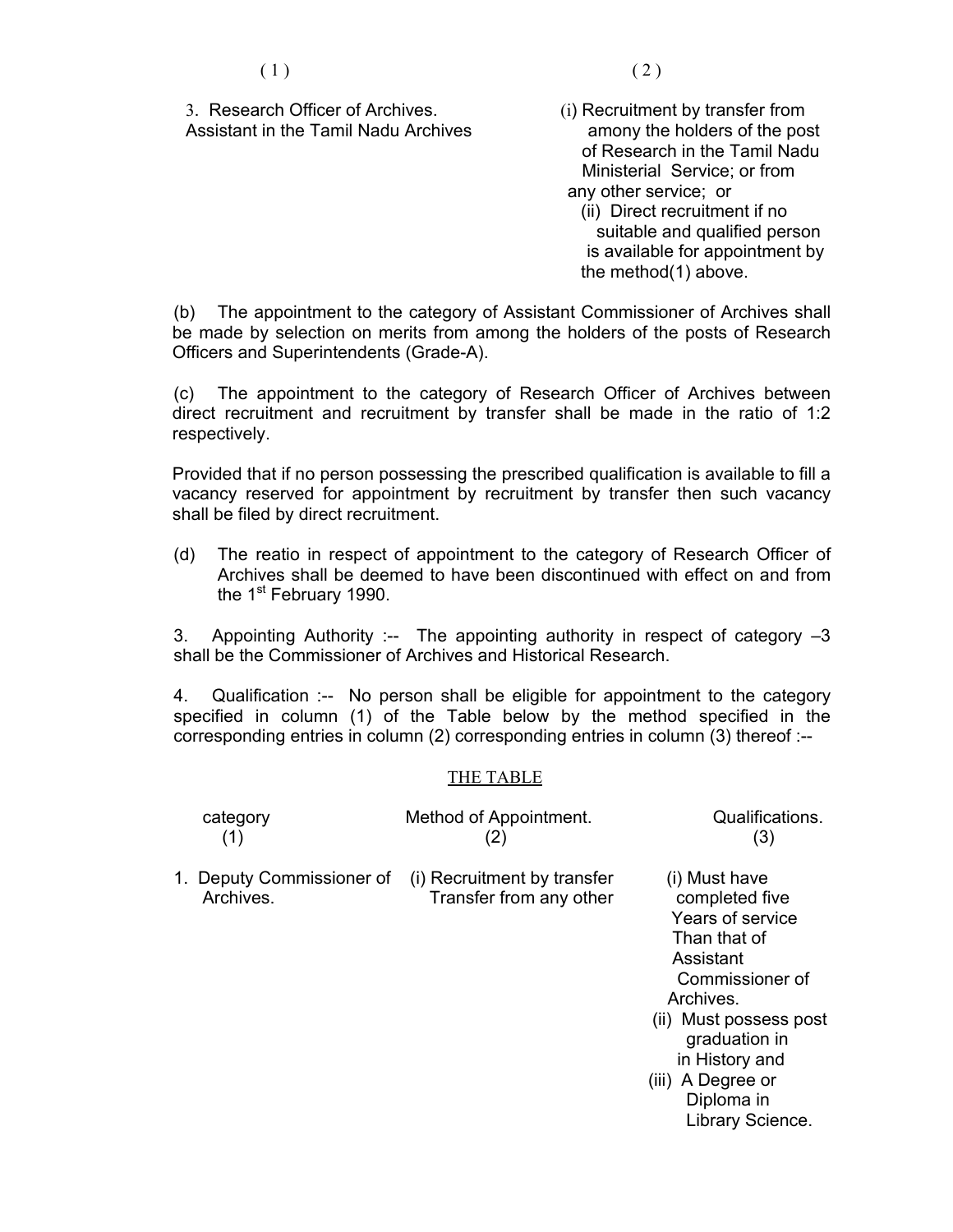(1)

2. Assistant Officer of Archives 3.. Research Officer of Archives. ii) Direct Recruitment Promotion from the post of Research Officer in Category-3 or Recruitment by transfer from the post of Superintendent (Grade-A) of the Tamil Nadu Archives in the Tamil Nadu Ministerial Service. i) Recruitment by transfer from the post of Research Assistant in the Tamil Nadu Archives in the Tamil Nadu Ministerial service or from any other service not lower in rank than Research Assistant. i) Must possess a Ph.D., with M.A. or B.A.(Hons) degree in Modern History. ii) P.G.Diploma in Archival Studies. iii) Must have completed twenty five years of age by not forty years of age on the  $1<sup>st</sup>$  day of July of the selection for appointment is made. Must Possess administrative experience and ability to control a lage staff. A Master's degree preferably, post graduation in History or any other Social Sciences with flair for writing in English. Provided that the Research Officer to be appointed in Indexing and Cataloguing should possess a degree or a diploma in Library Science in addition to the Master's degree aforesaid. Provided further that for the appointment as Research Officer, of Research Hall of Archives, Minimum General Educational Qualification will be sufficient, if the candidate has five years of

> work in the Tamil Nadu Archives.

> experience in Research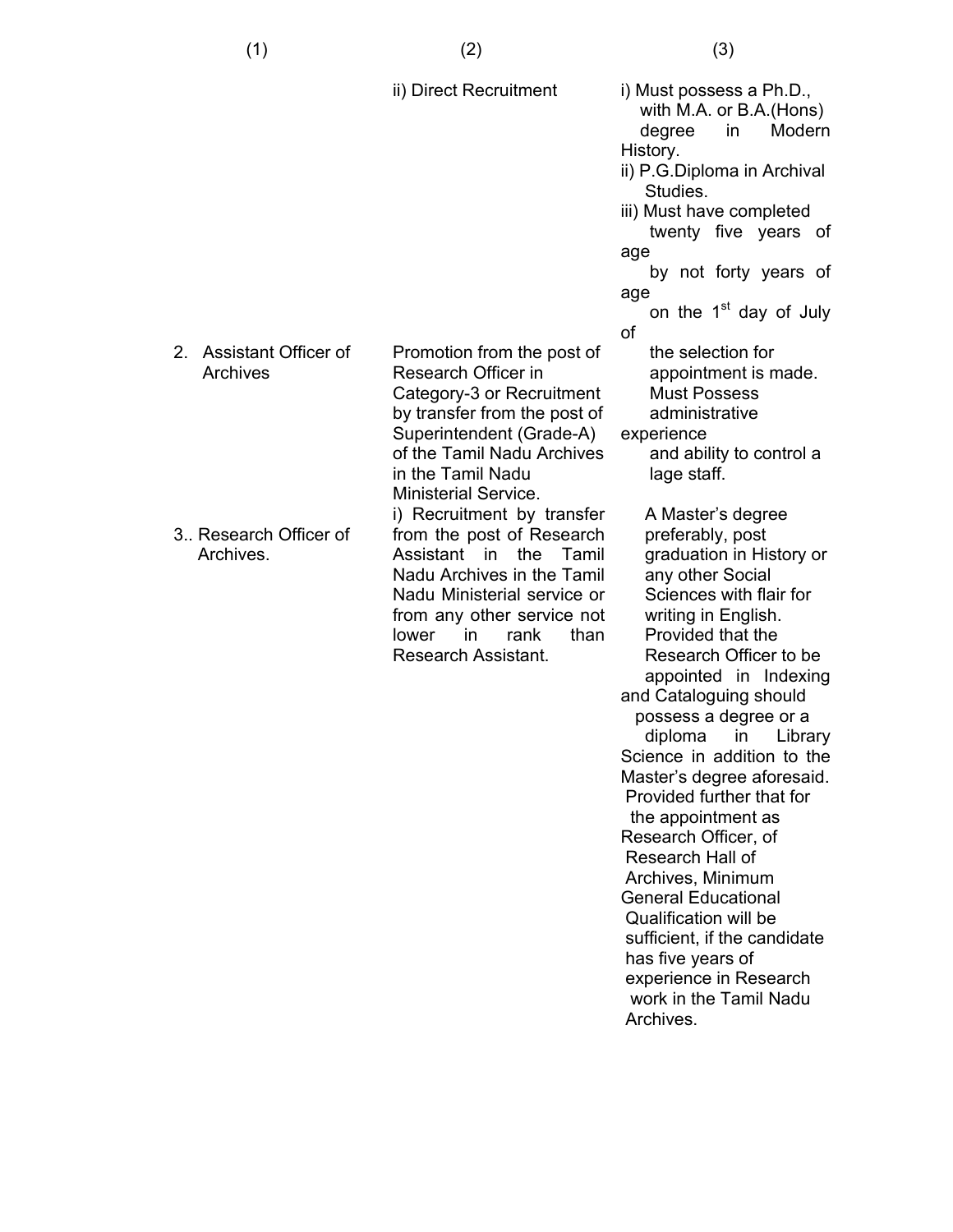$(1)$  (2)

#### ii. Direct Recruitment

(i) A Master's Degree preferably, post Graduation in History or any other social Sciences with flair for writing in English and Research background

 Provided that the Research Officer to be Research Officer to be appointed for indexing and cataloguing should possesses a degree or a diploma in Library Science in addition to the Master's Degree agoresaid.

(ii) Must not have completed thirty years of age on the  $1<sup>st</sup>$  day of July of the year in which selection for appointment is made.

5. Probation: (a) Every person appointed to a category by direct recruitment shall, from the date which he joins duty, be on probation for a total period of two years, within a continuous period of three years.

Provided that the person appointed to a category by recruitment by transfer shall, from the date on which he joins duty, be on probation for a total period of one year within a continuous of two years.

 (b) Authority competent to declare probation: -- The Commissioner of Archives and Historical Research shall be competent to declare a person holding any post in this service to have satisfactorily completed his probation.

6. Authority competent to make full members: -- The Commissioner of Archives and Historical Research is competent to appoint an approved probationer as a full member in categories 1 to 3, subject to the provisions contained in rules 31 and 35 of the General Rules for the Tamil Nadu State and Subordinate Service.

7. Tests: -- Every person appointed to the category specified in column (1) of the Table below the method of appointment specified in the corresponding entries in column (2) shall pass the test specified in the corresponding entries in column (3) thereof within the period of probation.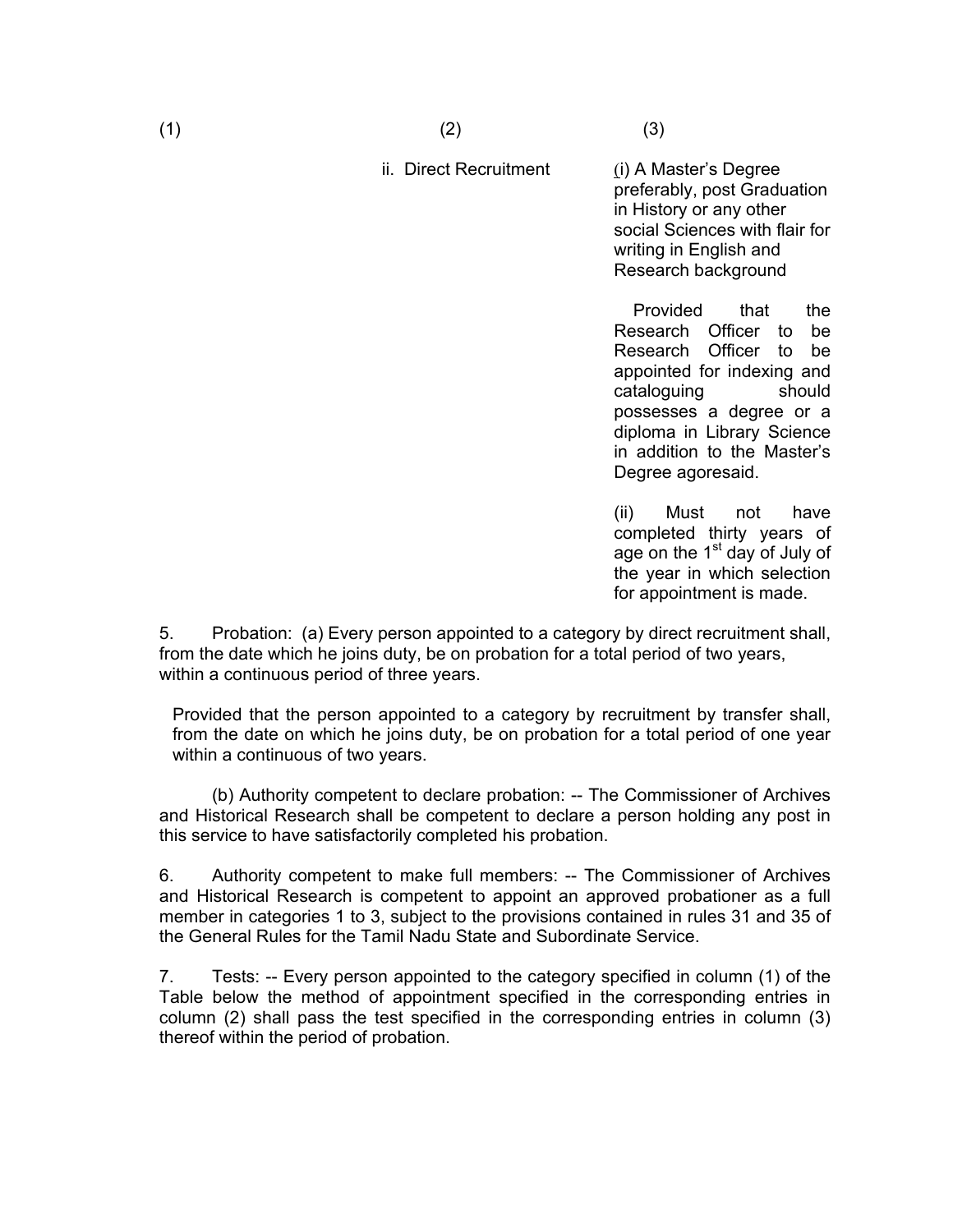## THE TABLE

| Category                                     | Nethod of Appointment.                                                                                            | Test.                                          |
|----------------------------------------------|-------------------------------------------------------------------------------------------------------------------|------------------------------------------------|
| (1)                                          | (2)                                                                                                               | (3)                                            |
| 1. Deputy Commissioner of<br>Archhives.      | i) Recruitment by transfer<br>from any other service.                                                             | <b>Account Test for</b><br>Executive officers. |
|                                              | ii) Direct Recruitment.                                                                                           |                                                |
| 2. Assistant Commissioner<br>οf<br>Archives. | Recruitment by transfer<br>from the holder of the post<br>of Superintendent (Grade-<br>A) in Tamil Nadu Archives. | <b>Account Test for</b><br>Executive Officer.  |

8. Training: (a) Every person appointed to the category specified in column (1) of the Table below by the method of appointment specified in the corresponding entries in column (2) shall underget the training specified in the corresponding entries in column (3) thereof within the period of probation.

## THE TABLE

| Method of Appointment   | Nature of Training and its<br>period.                                                                                                                                                                                                                                                                                 |
|-------------------------|-----------------------------------------------------------------------------------------------------------------------------------------------------------------------------------------------------------------------------------------------------------------------------------------------------------------------|
|                         | (3)                                                                                                                                                                                                                                                                                                                   |
| from any other service. | Training as an observer to<br>make himself familiar with<br>the working of the Archives<br>in the following Archives,<br>namely:--                                                                                                                                                                                    |
| ii) Direct Recruitment  |                                                                                                                                                                                                                                                                                                                       |
|                         | i) National Archives of<br>India, New Delhi for a<br>period not exceeding two<br>months.<br><b>Officers</b><br>ii) Record<br>of<br>Calcutta<br>Bombay<br>and<br>Hyderabad for a period not<br>exceeding one month.<br>iii) Such other training as<br>State Government<br>the<br>may, by special order,<br>prescribed. |
|                         | (2)<br>Deputy Commissioner i) Recruitment by transfer                                                                                                                                                                                                                                                                 |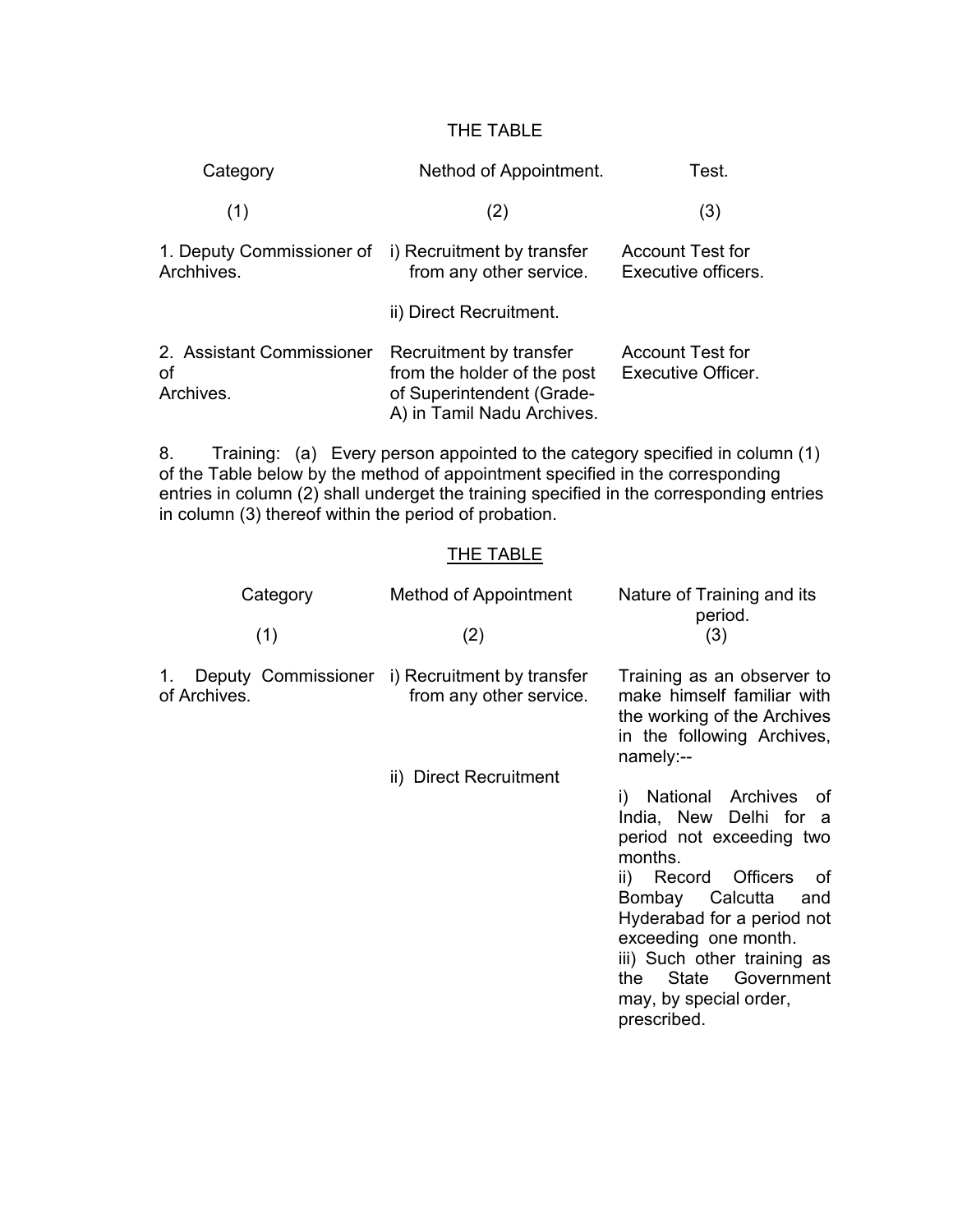2. Research officer of i) Direct Recruitment. Archives ii) Recruitment by transfer month according to the from any other Service syllabus to be decided except the Research Assistant in the Tamil Nadu of Archives and Historical Archives. Training in the Tamil Nadu Archives for a period of one upon by the Commissioner Research, Tamil Nadu Archives, to make the

 (b) The upper age limit, if any, prescribed for training by the National Archives of India shall be relaxed in respect of persons in category 1 to enable them to complete the period of training within the period of probation.

recruit the working of the Tamil Nadu Archives.

 (c) No Probationer in category 1 or 3 shall perform the duties in that category until he has undergone the training mentioned in sub-rule (a).

 (d) No person appointed to category 1 by direct recruitment shall be entitled to count the period of training mentioned in sub-rule (a) for increment and in the case of person appointed to category 3 by direct recruitment or recruitment by transfer from any other service except Research Assistant in the Tamil Nadu Archives, the period of training in sub-rule (a) shall count towards probation and increment.

 9. Postings and Transfers: -- All postings and transfers in respect of categories 2 and 3 shall be made by the Commissioner of Archives and Historical Research.

 10. Preparation of annual list of approved candidates: -- The crucial date on which the candidates should have acquired.

(1)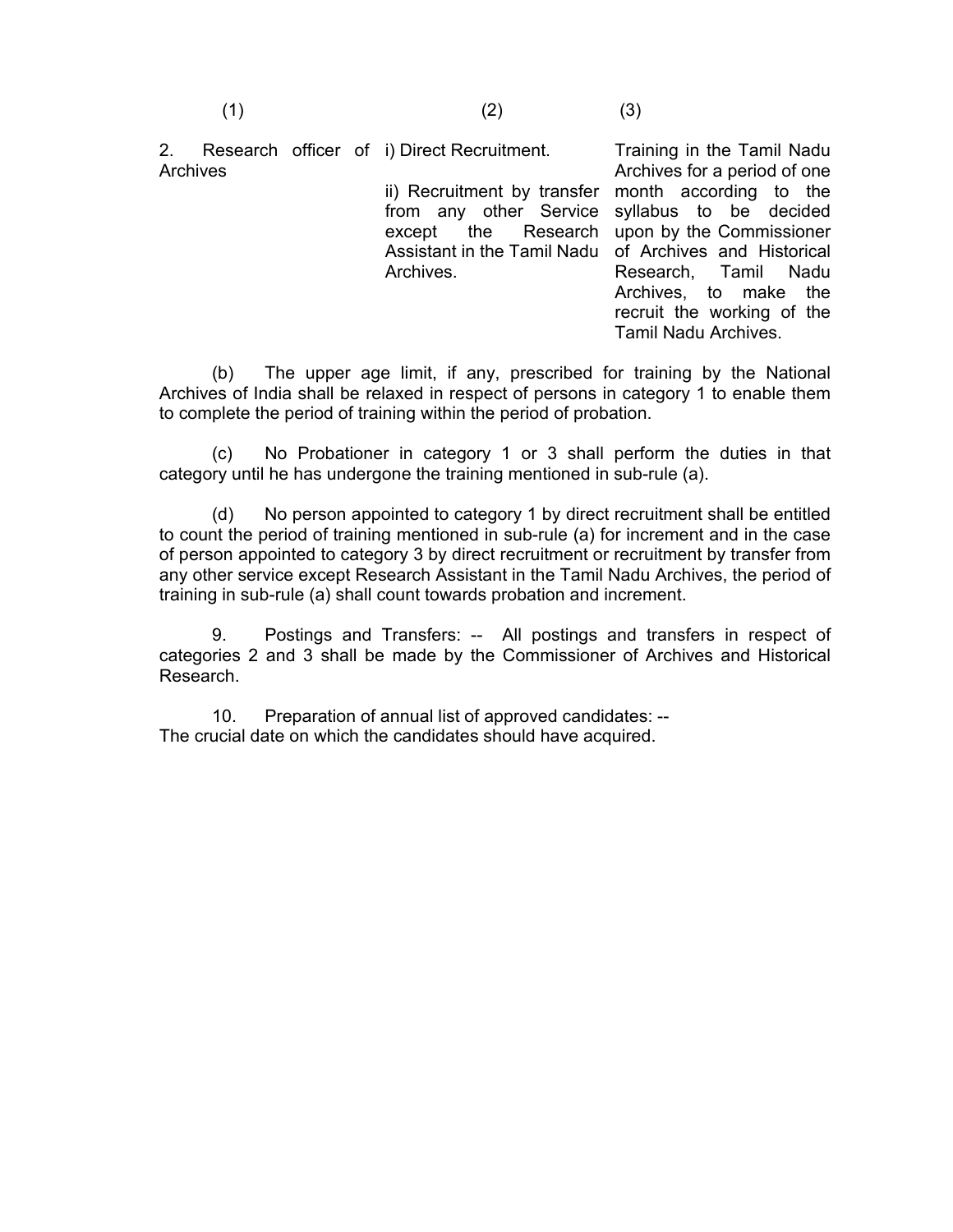the prescribed qualification for the preparation of the annual list of approved candidated for appointment to the posts by promotion and recruitment by transfer shall be the 1<sup>st</sup> September of every year.

// By order of the Governor //

 V.K. SUBBURAH. Secretary to Government.

To

The Secretary to Government, Personnel and Administrative Reforms Department, Chennai - 9. The Secretary to Government, Finance Department, Chennai – 9. The Secretary, Tamil Nadu Public Service Commission, Chennai – 2. The Special Commissioner of Archives and Historical Research Tamil Nadu Archives, Chennai – 8. The Director of Stationery and Printing, Chennai – 79. (for publication in the Tamil Nadu Government Gazette) The Secretary to Government, Law Department, Chennai – 9.

// Forwarded/by order //

**Sd/-** Solution of the Solution of the Solution of the Solution of the Solution of the Solution of the Solution of the Solution of the Solution of the Solution of the Solution of the Solution of the Solution of the Solutio SECTION OFFICER.

// True copy //

 Tamil Nadu Archives Chennai – 8. dt. 5.02.04.

Endt.No.8857/A2/00

Copy communicated.

 Assistant Commissioner (P).  $.02.2004.$ 

To All District Record Centers.